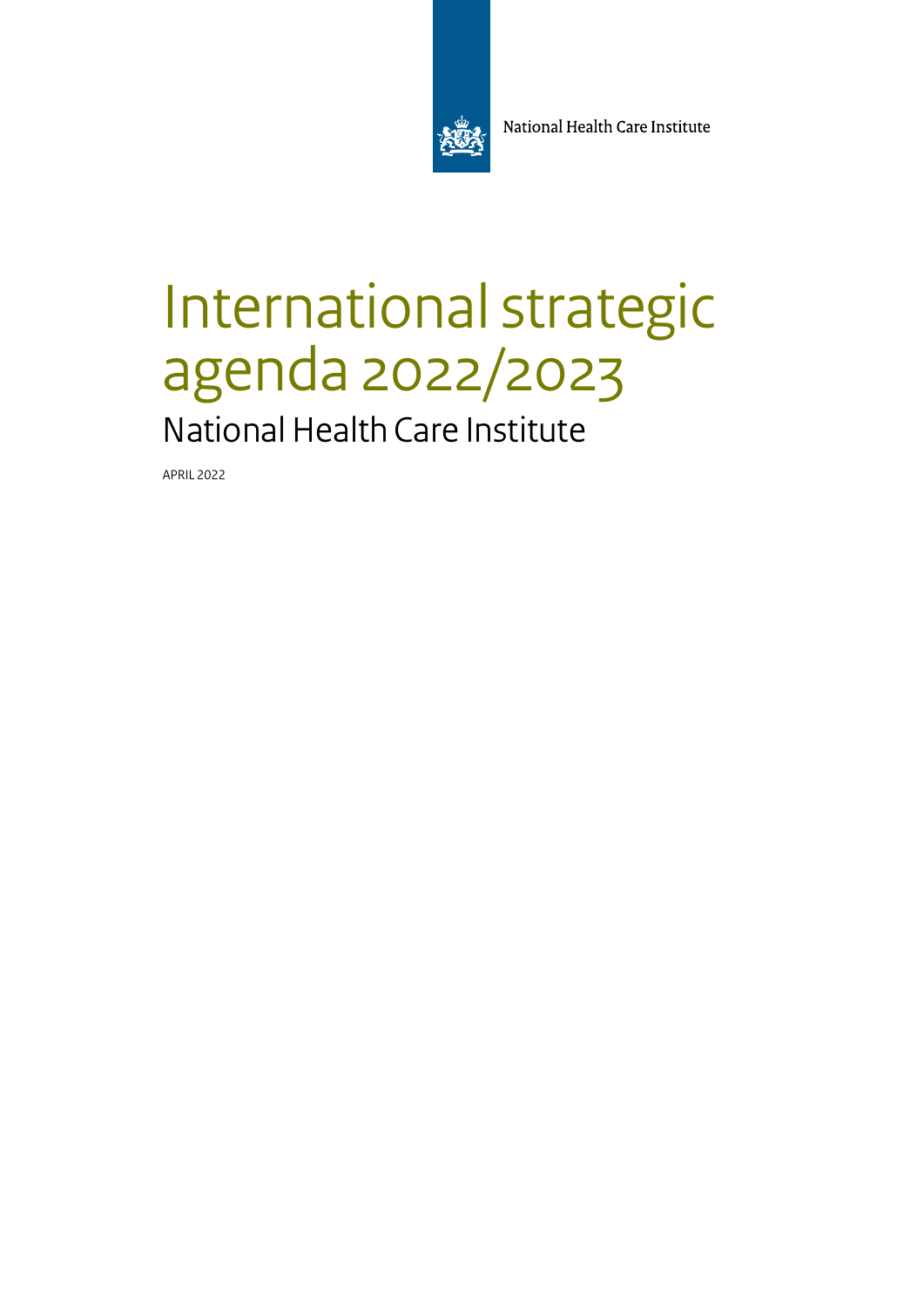## **Inhoudsopgave**

| 1              | <b>Introduction</b>                                                                            | 3              |
|----------------|------------------------------------------------------------------------------------------------|----------------|
|                | 1.1 Goals of this international strategic agenda (ISA) 2022/2023                               | $\overline{3}$ |
|                | 1.2 Focus                                                                                      | 3              |
|                | 1.3 Reader's guide                                                                             | 4              |
| $\mathbf{2}$   | <b>ZIN's international strategy</b>                                                            | 5              |
|                | 2.1 Package management and HTA                                                                 | 5              |
|                | 2.1.1 EU Regulation on HTA                                                                     | 5              |
|                | 2.1.2 Beneluxa                                                                                 | 6              |
|                | 2.1.3 Heads of Agencies Group (HAG)                                                            | 6              |
|                | 2.1.4 International Horizon Scanning Initiative                                                | 6              |
|                | 2.2 Quality of care                                                                            | $\overline{7}$ |
|                | 2.3 Healthcare's digital transformation                                                        | $\overline{7}$ |
|                | 2.4 How international collaboration benefits our activities                                    | $\overline{7}$ |
| 3              | Health care package management                                                                 | 9              |
|                | 3.1 Horizon scanning                                                                           | 9              |
|                | 3.2 Alignment and synergy with regulators (EMA)                                                | 10             |
|                | 3.3 HTA methodology                                                                            | 10             |
|                | 3.4 European HTA                                                                               | 11             |
|                | 3.5 Real-world data (RWD)                                                                      | 12             |
|                | 3.6 Registries                                                                                 | 13             |
|                | 3.7 Indication-wide assessments including a cyclic and iterative approach to HTA               | 14             |
|                | 3.8 Personalised medicine                                                                      | 14             |
|                | 3.9 Models and methods for pricing and reimbursement                                           | 15             |
|                | 3.10 Mechanisms for pricing of pharmaceuticals and medical devices                             | 15             |
|                | 3.11 Orphan Medicinal Products and Advanced Therapy Medicinal Products<br>3.12 Medical devices | 16<br>16       |
| 4              | <b>Quality of care</b>                                                                         | 18             |
|                | 4.1 International learning during the revision of our responsibilities and instruments         | 18             |
|                | 4.2 Collaboration between government and private parties in healthcare                         | 19             |
| 5              | <b>Healthcare's digital transformation</b>                                                     | 20             |
|                | 5.1 Data strategy                                                                              | 20             |
|                | 5.2 Unambiguous and reliable information-sharing                                               | 21             |
|                | 5.3 Interoperability                                                                           | 22             |
|                | 5.4 International standards                                                                    | 22             |
|                | 5.5 Innovation                                                                                 | 23             |
| 6              | <b>Networks and projects</b>                                                                   | 24             |
| $\overline{7}$ | <b>Sources</b>                                                                                 | 33             |
| 8              | List of publications by ZIN colleagues (2020 and 2021)                                         | 34             |
| 9              | <b>Acknowledgements</b>                                                                        | 40             |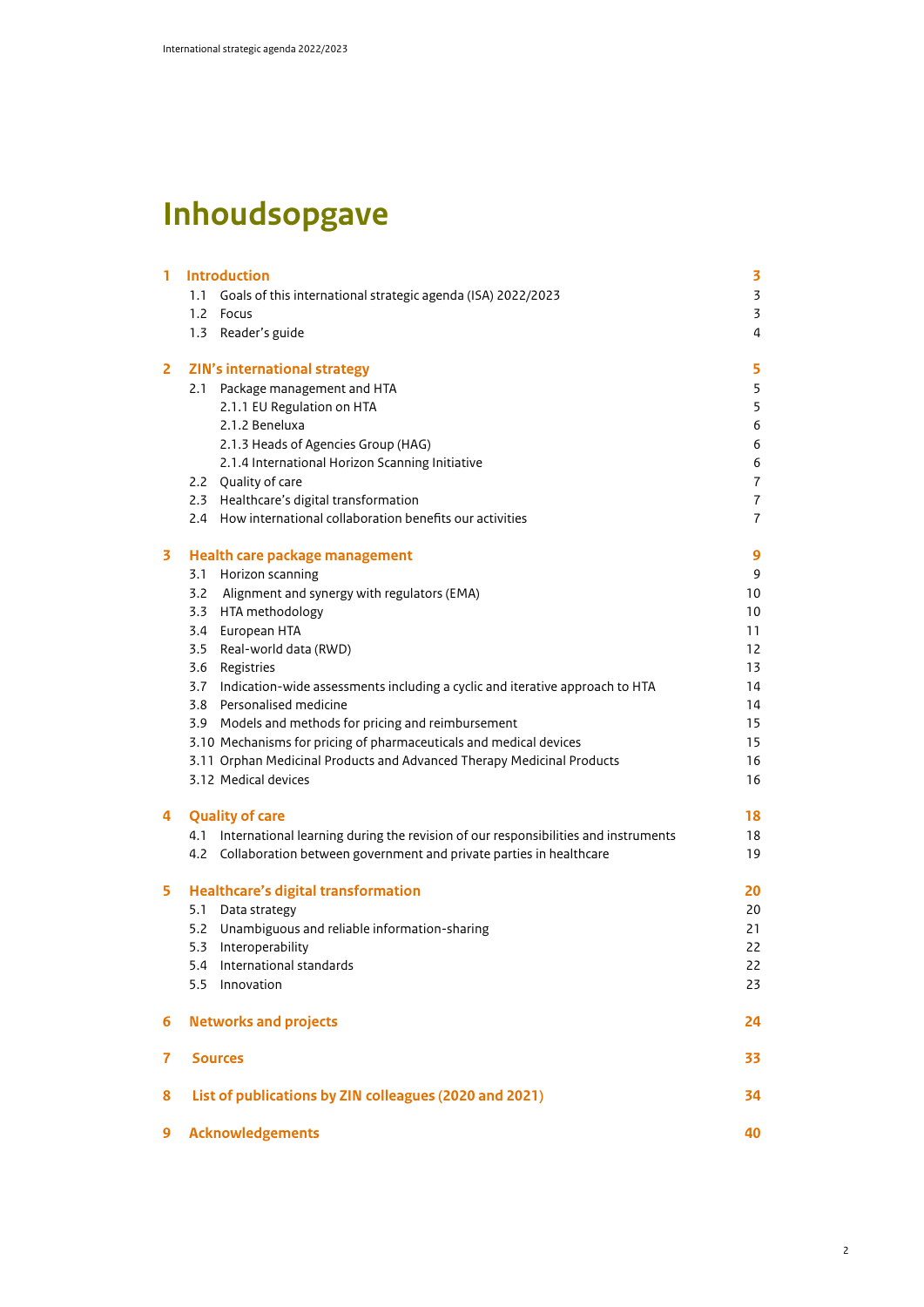# **1 Introduction**

The Dutch health care system is based on the principles of a high level of access to care, and affordable, high-quality health care services. Everyone is obliged to take out medical health insurance and health insurers are obliged to accept every citizen. The National Health Care Institute (Zorginstituut Nederland, or ZIN) carries out tasks relating to two Dutch statutory health insurance schemes: the Health Insurance Act (Zorgverzekeringswet) and the Long-Term Care Act (Wet langdurige Zorg, Wlz). ZIN's role in maintaining the quality, accessibility and affordability of health care in the Netherlands involves various tasks given by the Ministry of Health, Welfare and Sport. For more information about the tasks and activities of ZIN, please refer to the website'.

The COVID-19 pandemic stimulated a discussion about the EU's current limited role in national health care systems, especially during a crisis. The EU is currently only playing a supporting role in health policy, a closely guarded competence of its member countries. The Commission's response to COVID-19 was a European Health Union package, encompassing various measurements: upgrading the European Centre for Disease Prevention and Control (ECDC), extending European Medicines Agency's (EMA) mandate<sup>2</sup>, and creating a regulation that would make ad hoc emergency measures permanent. Another measure was the creation of a new agency, the Health Emergency Preparedness and Response Authority (HERA), inspired by its US counterpart Biomedical Advanced Research and Development Authority (BARDA), which can mobilize resources quickly in emergencies. These initiatives not only better prepare Europe for crises, but aim to increase solidarity as well, an important cornerstone for ZIN in health care.

#### **1.1 Goals of this international strategic agenda (ISA) 2022/2023**

When performing its tasks, ZIN participates with various other countries in an increasing number of international activities. This international strategic agenda (ISA) 2022/2023 was formulated to maintain focus on these international activities, and to decide which activities are relevant for ZIN and its tasks. The ISA describes relevant topics and international activities for 2022 and 2023 and succeeds ISA 2020. It also describes ZIN's position on relevant topics. As such, the ISA serves various goals:

- To provide an overview of ZIN's international activities in 2022 and 2023;
- To determine which international activities (e.g., international networks, projects and conferences) are relevant for ZIN's tasks and activities;
- To create awareness of the international corporate positions of ZIN for both colleagues as well as external stakeholders. This will increase ZIN's impact in international networks where agendas and joint positions are determined, and during ZIN presentations and workshops at conferences.

ZIN works together with other Dutch national bodies that focus on health care and that also participate in international activities<sup>3</sup>.

#### **1.2 Focus**

The activities described in this ISA focus on 2022 and 2023, but sometimes a longer horizon is described. Both national and international developments can have an impact on these international activities. The COVID-19 pandemic has shown that reality can change overnight. The consequences of unforeseen developments will be taken into account when needed. Where necessary, activities will be altered, added or stopped.

The geographical focus of ZIN's international activities is Europe, although countries outside Europe are not necessarily excluded.

3

*<sup>1</sup> [english.zorginstituutnederland.nl/about-us](http://english.zorginstituutnederland.nl/about-us)*

*<sup>2</sup> [www.europarl.europa.eu/legislative-train/theme-promoting-our-european-way-of-life/file-ema-mandate-extension](http://www.europarl.europa.eu/legislative-train/theme-promoting-our-european-way-of-life/file-ema-mandate-extension)*

*<sup>3</sup> For example the Ministry of Health, Welfare and Sport, (Ministerie van Volksgezondheid, Welzijn en Sport, VWS), Dutch Healthcare Authority (Nederlandse Zorgauthoriteit, NZa), Health and Youth Care Inspectorate (Inspectie Gezondheidszorg en Jeugd, IGJ), National Institute for Public Health and the Environment (Rijksinstituut voor Volksgezondheid en Milieu, RIVM), Zorgverzekeraars Nederland (ZN), Centraal Administratie Kantoor (CAK), Medicines Evaluation Board (College ter Beoordeling van Geneesmiddelen, CBG-MEB) and the Netherlands Organisation for Health Research and Development (ZonMw).*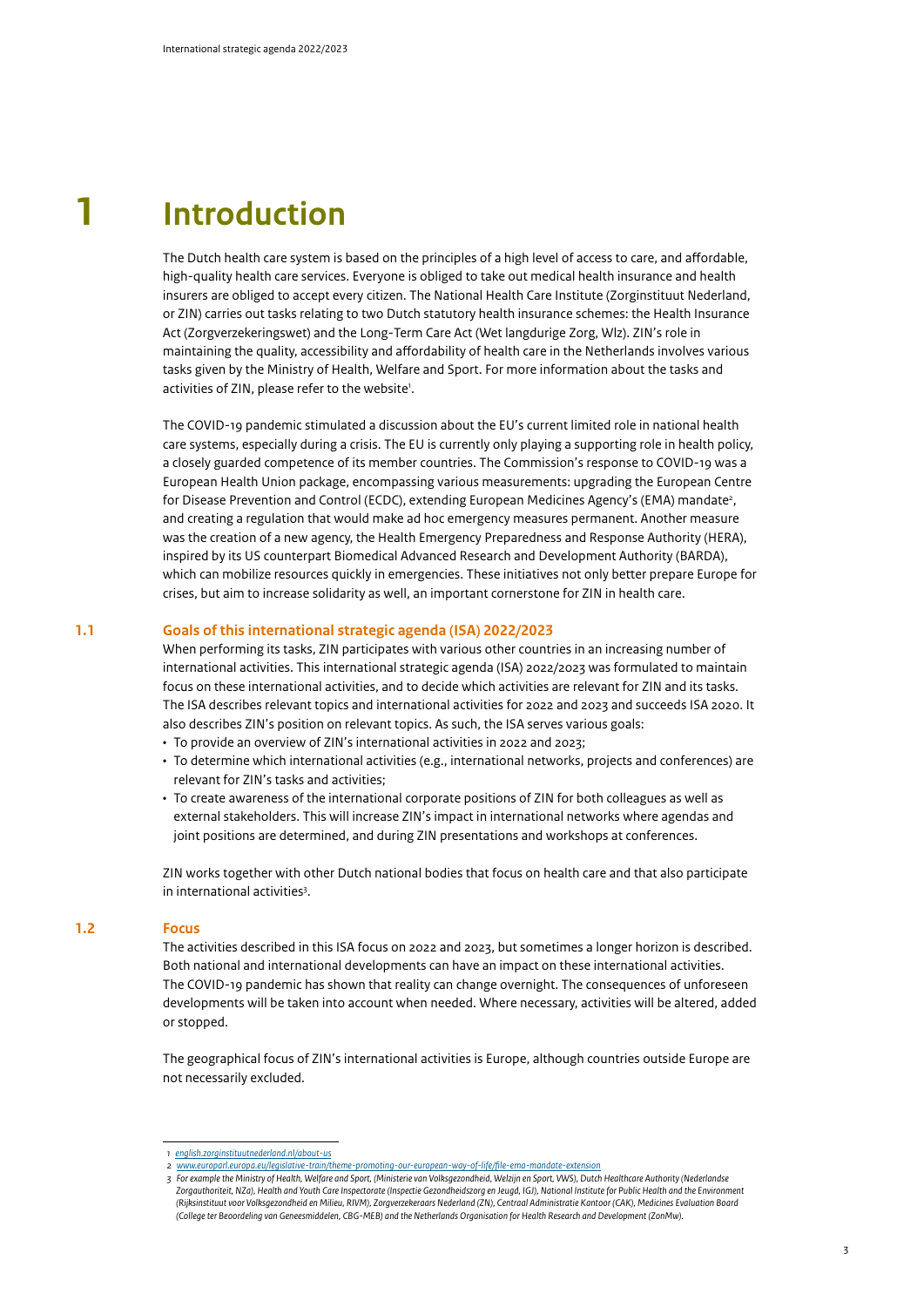ZIN has also formulated a long-term research agenda. This ISA describes all relevant topics that ZIN focuses on internationally by, e.g., participating in international networks and projects. When a topic calls for research specifically, it is described as such in ZIN's long-term research agenda.

This ISA focuses on international activities that fall within ZIN's formal tasks, as assigned by the Ministry of Health, Welfare and Sport. This means that other healthcare related topics, however relevant they might be, may not be mentioned in this ISA, because they are not part of ZIN's tasks.

#### **1.3 Reader's guide**

This document contains 9 chapters. Chapter 1 describes the introduction and background information. Chapter 2 gives ZIN's vision for its international activities. Chapters 3 to 5 describe our international activities clustered by topics that focus on health package management (chapter 3), quality of care (chapter 4) and health care digital transformation (chapter 5).

When describing the topics in Chapters 3, 4 and 5, four different elements are shown (see picture below):

- 1. A short description of the topic and ZIN's focus in 2022 and 2023.
- 2. ZIN's positions on that topic (if applicable) and actions that need to be taken in order to steer the topic in the desired direction, i.e. align it with those positions.
- 3. Participation in international activities can have multiple objectives. However, the most important objectives for 2022 and 2023 for each topic are highlighted. These objectives are explained in the next chapter
- 4. A list of international collaborations or projects in which ZIN is participating, which should help achieve the described objective of that specific topic.



A complete list of collaborations and projects in which ZIN participates, including descriptions, can be found in Chapter 6. Chapter 7 describes the sources, Chapter 8 a list of our 2020 and 2021 international publications and Chapter 9 the acknowledgements.

During 2022 and 2023 the objectives for each topic will be evaluated, including the corresponding international networks. This evaluation will act as input for the next ISA and international activities will be adjusted, where necessary.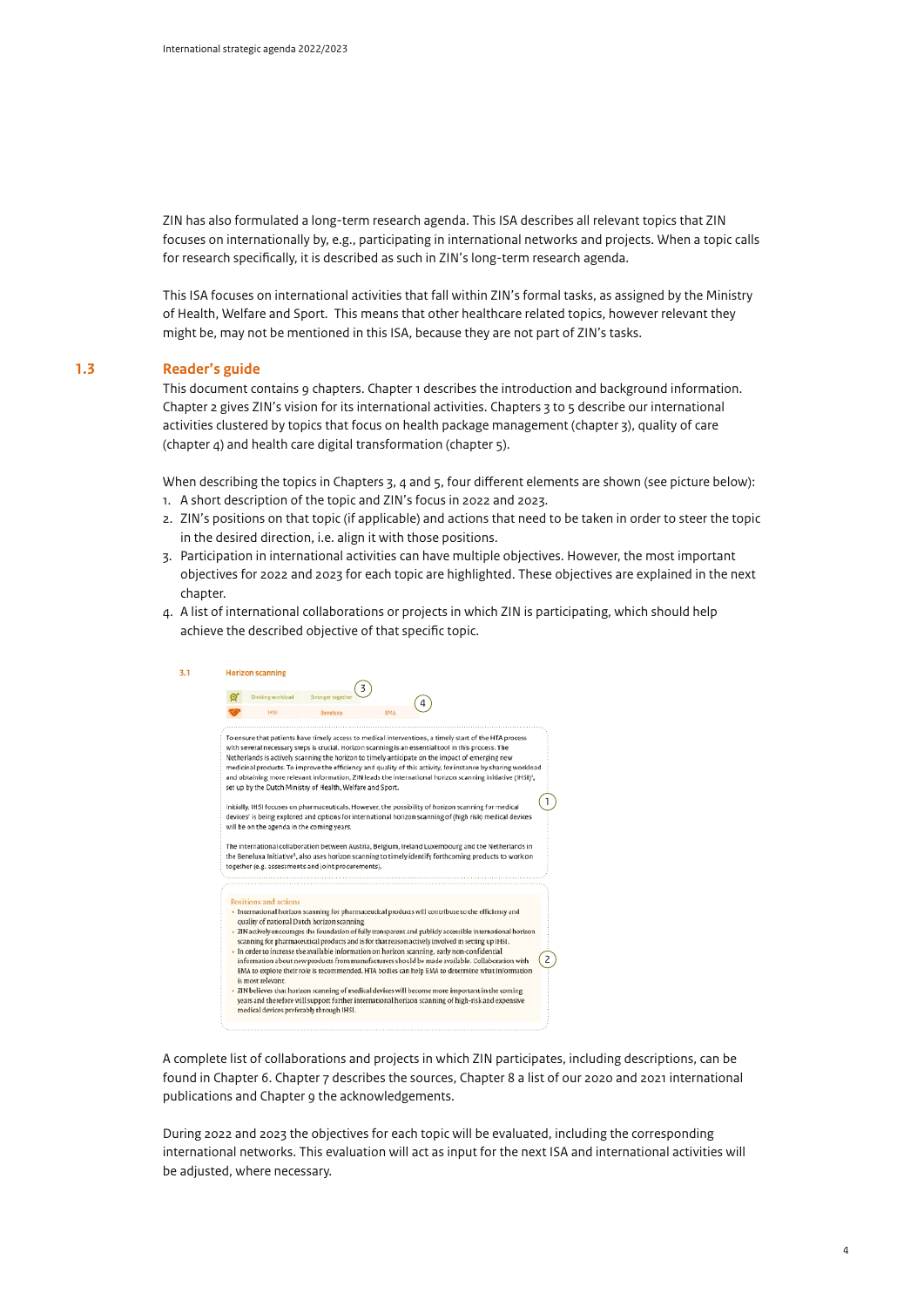### **2 ZIN's international strategy**

This chapter describes why we collaborate with other countries and how that helps us achieve our goals. Corresponding topics are described in more detail in Chapters 3, 4 and 5.

Every person in the Netherlands is entitled to health care offered in the basic health insurance package. In order to guarantee the quality, accessibility and affordability of the Dutch health care system ZIN has, together with NZa<sup>4</sup>, formulated 4 principles that should lead to the best appropriate care. The principles have been adopted as guidance for Dutch health care design by the Dutch government. These 4 principles are:

- 1. Appropriate care is value-driven: care should be delivered efficiently and effectively, with the aim of making gains that re relevant to the patient in terms of health and functioning, at a fair price.
- 2. Appropriate care is created together with and jointly around the patient: the ability of the patient is central to joint decision-making, with multidisciplinary expertise and viewed in the social context of the patient.
- 3. Appropriate care is the right care in the right place: (more expensive) care is prevented, care is moved and organizes around people, and regular care is replaced with smart care and eHealth if possible.
- 4. Appropriate care is about health rather than disease: all government policy focuses on health promotion and reduction of health inequalities (health in all policies), and on one's own perceived health and functioning (positive health), and disease and more demanding care should be prevented (prevention).

These 4 principles translate into all our tasks related to package management and HTA (Chapter 3), quality of care (Chapter 4) and healthcare's digital transformation (Chapter 5). Our strategy and main focus regarding those topics and their international context are described in the paragraphs 2.1, 2.2 and 2.3.

#### **2.1 Package management and HTA**

Most of our international activities focus on our tasks related to health care package management, including prices of medicines and Health Technology Assessments (HTA). Taking into account the fact that most pharmaceutical companies are international or even global, collaboration with other countries is crucial, as we are stronger if we stand together. Also, the market authorization of new medicines is assessed by the European Medicines Agency, making this a European matter rather than a national one. Lastly, pharmaceutical spending per capita in the Netherlands (and other countries) is rising due to many new drugs coming onto the market and the often high prices often associated with them which threaten the affordability of health care<sup>5</sup>. Preserving an affordable health care system through for example risk adjustment, focused on our package management tasks, therefore remains one of our international priorities in the forthcoming years.

The next sections describe ZIN's most prominent international activities related to package management and HTA. Other activities are described in the next chapters.

#### *2.1.1 EU Regulation on HTA*

The EU Regulation on HTA entered into force in January 2022, and will apply from January 2025, using a progressive approach. The implementing phase has already started, including the setting up of the necessary governance structure by installing the Coordination Group and preparatory documents to ensure effective application from this date. ZIN is member of the Coordination Group together with our Ministry of Health, Welfare and Sports.

Project EUnetHTA21, which started in September 2021, functions as a bridge between EUnetHTA JA3 and entry into force of the regulation. As in EUnetHTA JA3 ZIN plays an active role in this project. We host the secretariat and are part of various working groups focusing on the scoping process and the assessment

*<sup>4</sup> Dutch Healthcare Authority (Nederlandse Zorgauthoriteit, NZa)*

*<sup>5</sup> OECD: 'Health at a Glance: 2021' (2021)*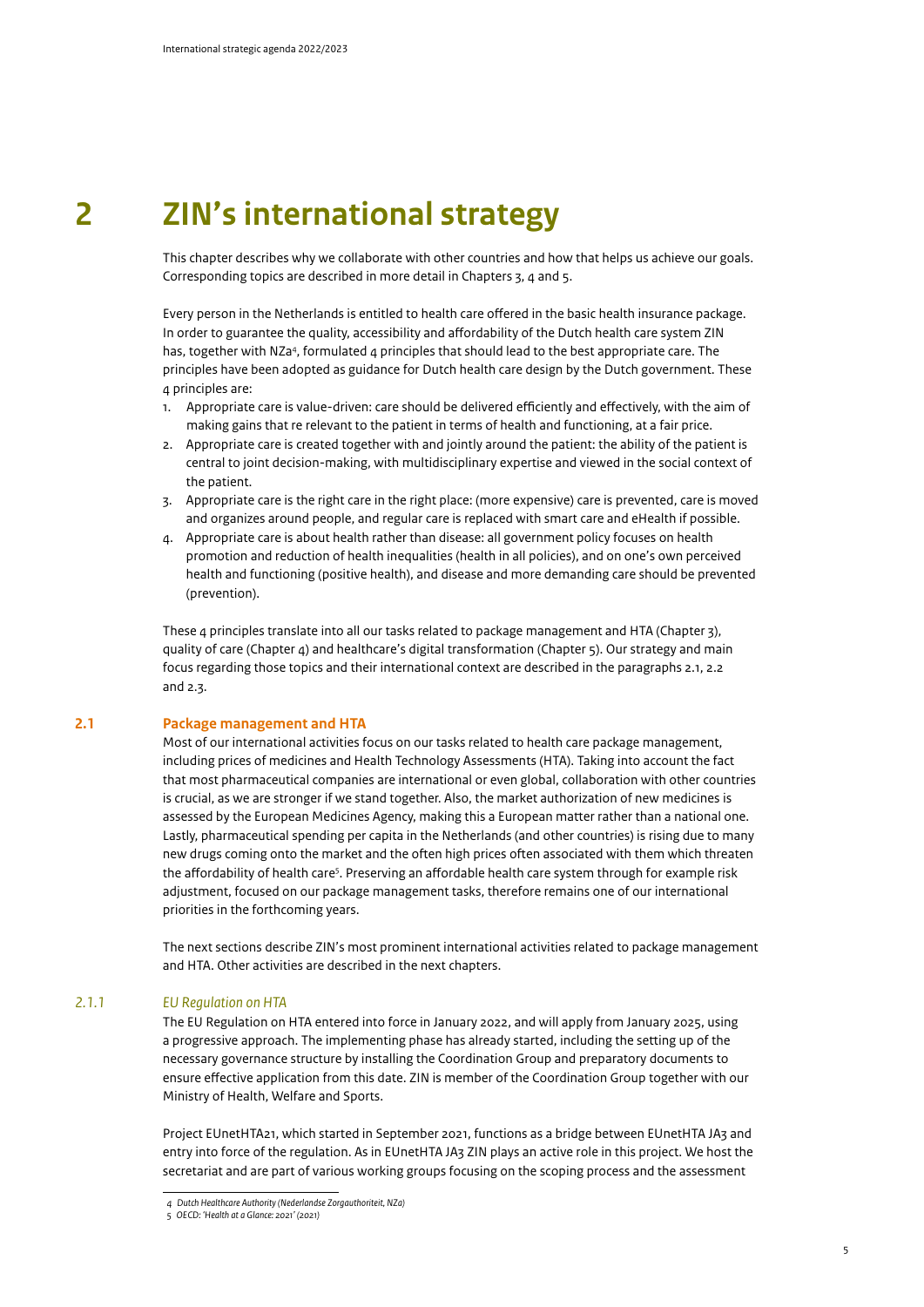report template. During EUnetHTA21 we will work on adopting formats that have been developed under EUnetHTA and fine-tuned under EUnetHTA21 in our own national processes.

One of the possible approaches in sharing workload in the forthcoming EU HTA collaboration is the formation of centres of excellence. Countries would then specialize in certain aspects or focus areas of HTA, making collaboration more efficient because expertise is brought together. If such an approach is pursued, ZIN will encourage the formation of such centres and is willing to be part of one or more centres of excellence. In 2022 we will discuss which focus suits us best, involving stakeholders where relevant.

Preparing for the application of the EU HTA regulation in 2025 is ZIN's international priority in the forthcoming years. We strongly support a European HTA system because it helps us to work more efficient by dividing workload and it helps us to unite and standing stronger together as European countries.

#### *2.1.2 Beneluxa*

ZIN has been active for many years in Beneluxa, a partnership between Belgium, the Netherlands, Luxembourg, Austria and Ireland in which, among other things, medicines are jointly assessed. Because EUnetHTA JA3 came to an end in May 2021 (and with it the joint assessments) and under EUnetHTA21 only 1 or 2 joint assessments are planned in the coming years, the joint assessments within Beneluxa will be important for ZIN in the coming years. To further support this, ZIN led a project that aims to compare the processes of the individual countries in order to arrive at a more joint Beneluxa process. In addition, the collaboration goes further than the clinical assessments and scientific consultations that will be done under de EU HTA regulation. Appraisal and negotiations are also taking place jointly under Beneluxa, making Beneluxa complementary to the EU HTA regulation and one of ZIN's international priorities.

#### *2.1.3 Heads of Agencies Group (HAG)*

ZIN hosts the permanent secretariat for the Heads of Agencies Group (HAG), consisting of representatives of European HTA agencies. This HAG derives from HOFA (EUnetHTA Heads of HTA Agencies established under EUnetHTA JA3) and aims, among other things, to support the development of the basis for joint work on all HTA activities at EU level within the model of EU cooperation anticipated by the forthcoming HTA Regulation. The HAG will exist at least until the entry into force of the regulation for member states in 2025, and possibly longer if it is decided to maintain the group alongside the Coordination Group.

The HAG can help its members to prepare together for the forthcoming EU HTA regulation. Moreover, members of the HAG can cooperate in areas that are not covered by the EU HTA regulation, making this a valuable group for ZIN.

#### *2.1.4 International Horizon Scanning Initiative*

ZIN is chair of the Executive Committee and Board of Directors of the international horizon scanning initiative (IHSI), set up by the Dutch Ministry of Health, Welfare and Sport. The database developed under IHSI creates awareness of which new drugs will come to market within the next two to five years. This enables decision-makers and HTA organizations to better understand forthcoming innovations and their influence on currently available products, but also to use the data to lower prices.

ZIN started horizon scanning in 2017. We find it of great added value to scan the horizon together with other countries within IHSI, because this brings efficiency. Moreover, it helps the cooperation between countries if those countries have the same information. Because Phase 1 studies will be included in IHSI, the database will be even more comprehensive than our national database. Lastly, IHSI has the potential to scan the horizon for medical devices.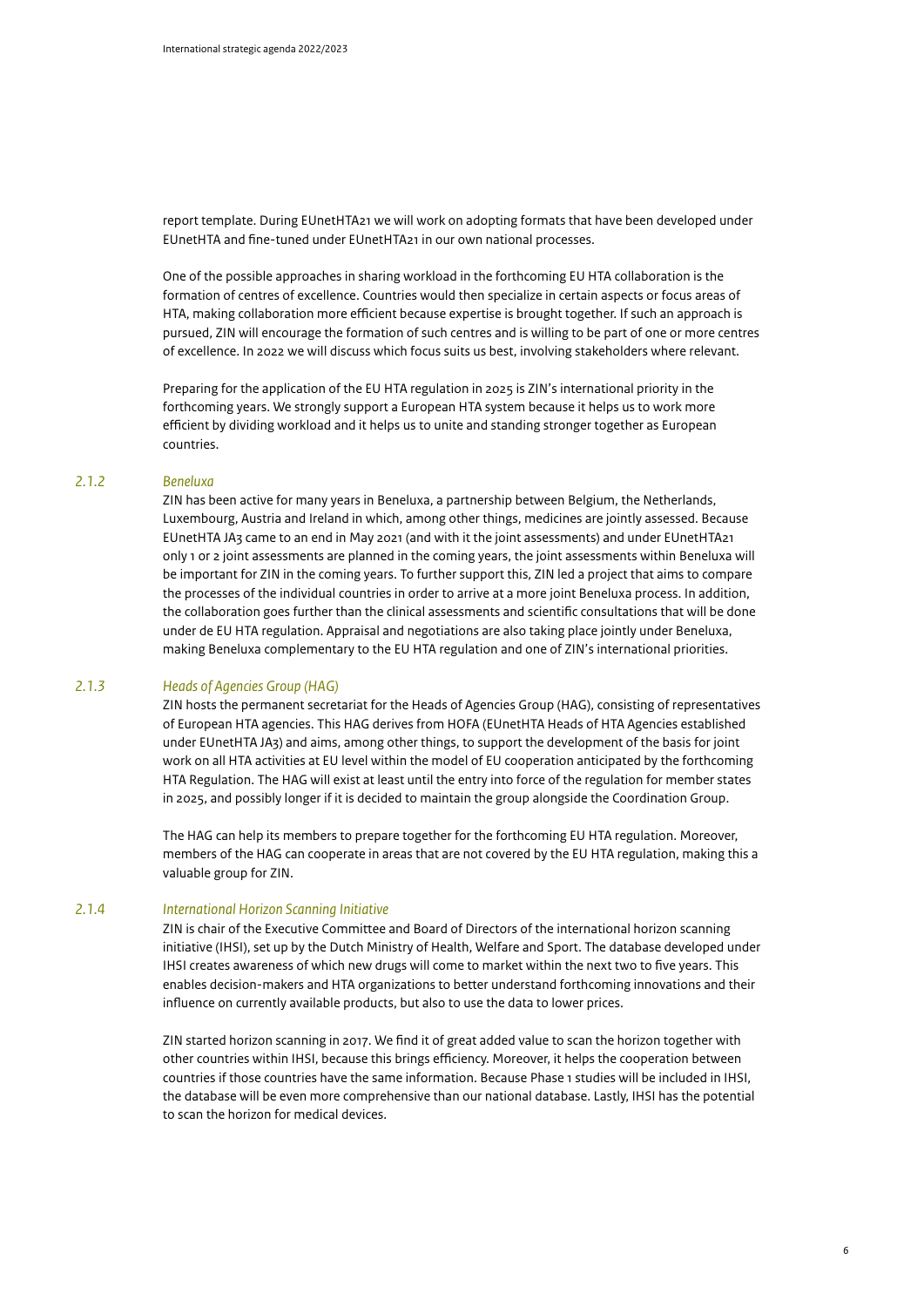#### **2.2 Quality of care**

From 1 April 2014 onwards, ZIN has been tasked with improving quality of care by the Ministry of Health, Welfare and Sport of the Netherlands. We do so by improving transparency of care and guiding patients in their search for high quality care. Patient centeredness is key here.

Consultations involving patients, health care providers and health insurers result in joint descriptions of appropriate health care that are translated into quality standards. If the stakeholders are unable to reach an agreement, irrespective of the reason, ZIN can take the lead in developing a quality standard.

Currently we have few international collaborations that focus specifically on quality of care, and our international network on the subject is relatively small. In 2022 we are exploring if we can join international networks, how they could benefit our work, and how we can contribute to them. At the same time we will be looking at possible international collaborations. Interesting subjects to look at are, among others, shared decision-making and value based health care. This exploration might lead to a stronger international position for ZIN when it comes to quality of care. However, for now we mainly aim to broaden our access to knowledge by learning internationally.

#### **2.3 Healthcare's digital transformation**

More recently, from 1 January 2020 onwards, ZIN has become involved in standardizing and optimizing digital information-sharing between stakeholders in Dutch long-term care, youth care and care provided under the Social Support Act (in Dutch: *Wet Maatschappelijke Ondersteuning)*. As with our activities focusing on further improving the quality of care, ZIN's international activities that focus on standardizing and optimizing information sharing in particular (e.g. through artificial intelligence, better interoperability of data and innovation) are limited. Our activities focusing on this topic are described in Chapter 5.

In 2022 and 2023 we will investigate what kind of connection might serve us best in these areas. The main goal of joining additional networks would be to obtain knowledge and to see if our activities can benefit from that knowledge. Preparatory to that, a study was conducted at the end of 2019 to get a picture of relevant networks in Brussels that focus on standardizing and optimizing information sharing between stakeholders. The results of this study has been used in 2022 to determine which networks ZIN can benefit from, and to explore whether joining those networks would be useful.

#### **2.4 How international collaboration benefits our activities**

The COVID-19 pandemic proves how important international collaboration is. When collaborating with others, ZIN believes it is important to have an impact that leads to valuable outcomes. When formulating our activities in the following chapters, we have tried as much as possible to focus on activities that lead to outcomes influenced by our activities and making those activities as effective as possible.

For ZIN, working with other countries can have various benefits, depending on aspects such as the context and topic. We have defined five reasons for international collaboration. For each topic in Chapters 3, 4 and 5 we selected the most important two related to that topic.

#### *Being stronger together*

Collaboration makes the participating countries stronger than when they operate alone. This can for example be helpful in negotiations with large international pharmaceutical companies about prices and conditions of medicines.

#### *Dividing the workload*

Another reason is that working together with other countries allows the workload to be divided between those countries. One example is European HTA, a European project with the goal of exchanging health technology assessment reports instead of doing the same analyses in each country separately.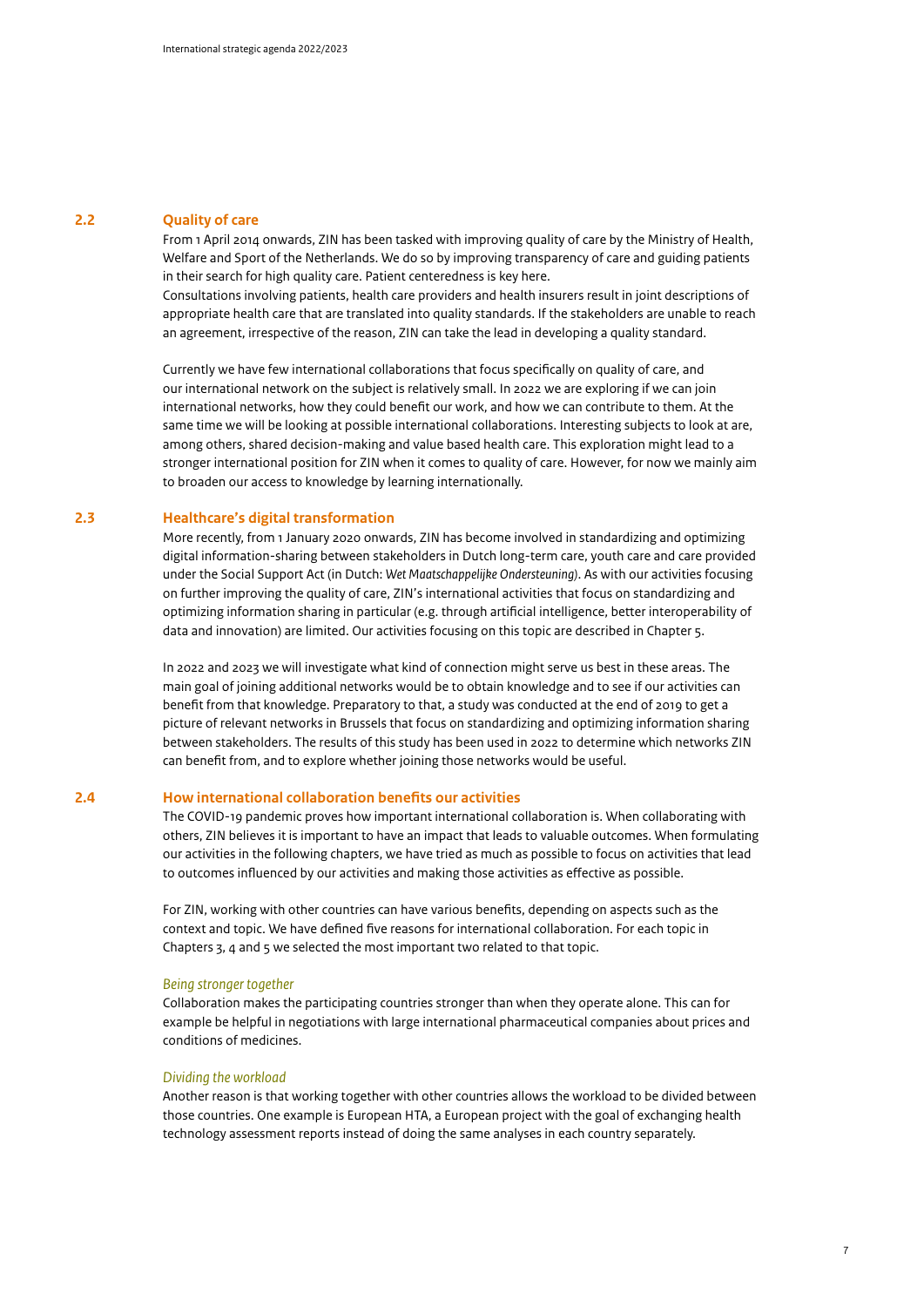#### *Influencing policy*

Participating in international activities is one way in which ZIN tries to influence European policy, leading to new policy that serves the Dutch public best. This is done by co-authoring or providing feedback on policy papers and positioning papers and by contributing to European and other agendas.

#### *Obtaining knowledge*

International collaboration can lead to new ideas and inspiration and it can help us keep up to date with the latest developments, even on our front runner activities. Some countries are ahead of the Netherlands or may have innovative ideas or best practices. ZIN can learn from these countries and where possible apply their solutions in the Netherlands by obtaining knowledge about the other's experience. It is also useful to have a picture of reimbursement differences between countries and the reasons behind those differences. Reimbursement decisions are often discussed in the Dutch media and knowing the reimbursement schemes in other countries can create support for our own decisions and can help in explaining those decisions to the general public.

In order to stay up to date with European and international trends in health care, ZIN carries out a desk research study annually in that analyses reports from, among others, WHO and OECD on various European health care systems and how they are performing. The goal is to see which international findings and trends in these reports are relevant for our activities.

#### *Sharing knowledge*

Not only do we learn from other countries, but many countries look to the Netherlands when it comes to organizing health care. We can help these countries by sharing our experience and knowledge. We regularly (digitally) welcome international delegations that want to learn from the Dutch health care system, our role in that system and our ideas for improvement. These exchanges of information provide valuable lessons, both for the delegation and for us. We have seen an increase in recent years in the number of requests from delegations wanting to visit us. In order to ensure that we will be able to accept such requests in the future from organizations that can benefit most from our knowledge and experience, we have formulated guidelines for assessing such requests.

Another way of sharing our knowledge with other countries is by participating in international projects. Decisions as to whether ZIN will participate in new projects will be based on criteria that include whether the goal of the project is in line with our primary tasks and activities.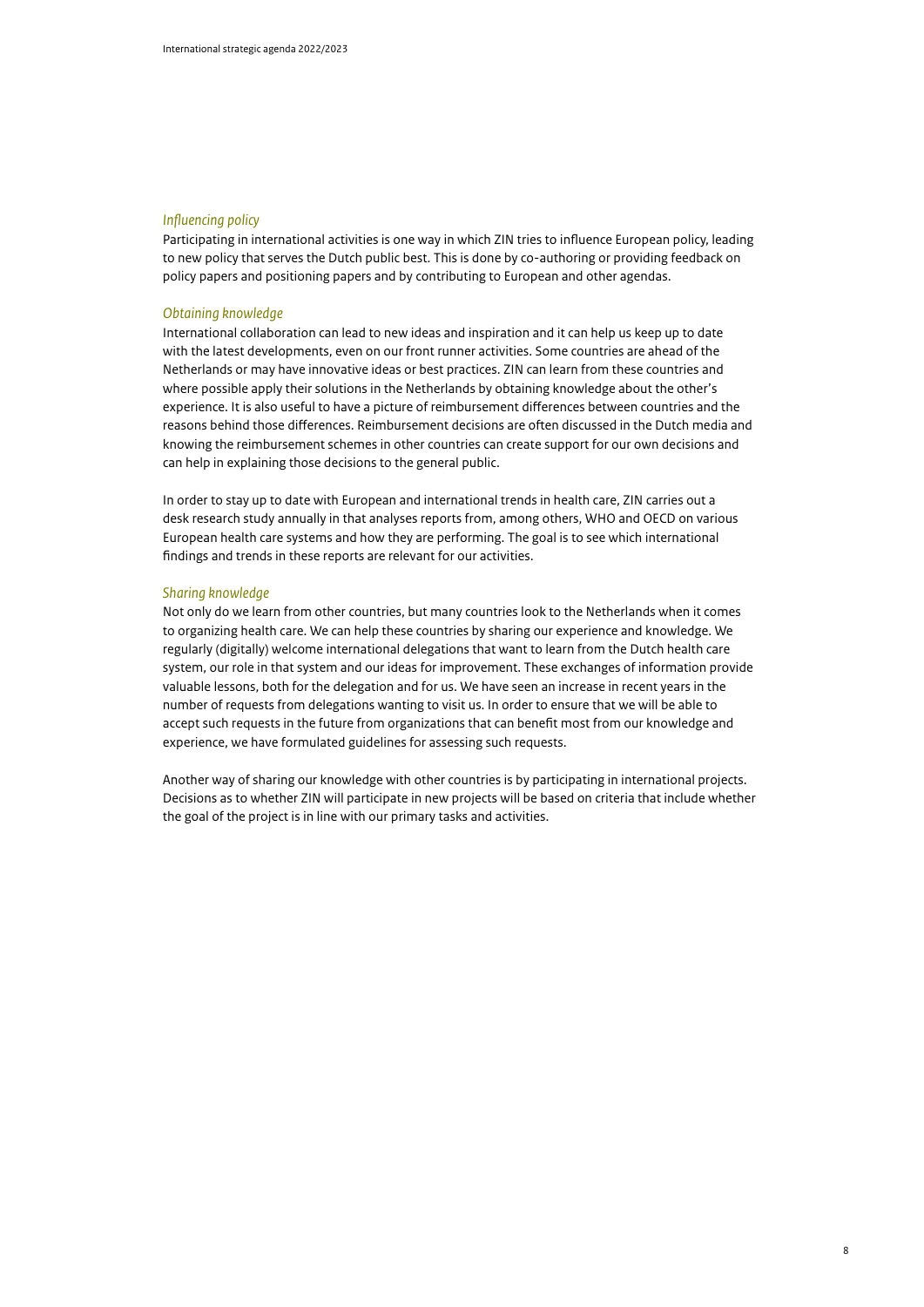### **3 Health care package management**

ZIN performs health technology assessments and advises the Minister of Health, Welfare and Sport on whether to include or exclude medicines, interventions and medical devices in the basic package. We clarify the contents, boundaries and limitations of the health care package and advice on the health care system as a whole. This helps the Minister of Health to pursue government policy by implementing and amending legislation on the basic package. When in dispute about basic health package coverage, we make binding decisions on disagreements between health insurers and patients.

In order to fulfil these tasks related to health care package management, ZIN works internationally on different topics as mentioned in the following paragraphs. When performing its tasks related to health care package management, ZIN uses its appropriate care framework which describes what appropriate care is, how it should be delivered and who should be involved. Please refer to Chapter 2 for more information on this framework.

#### **3.1 Horizon scanning**

| <u>ଙ୍ଗ</u> | Dividing workload | Stronger together |            |
|------------|-------------------|-------------------|------------|
|            | <b>IHSI</b>       | <b>Beneluxa</b>   | <b>FMA</b> |

To ensure that patients have timely access to medical interventions, a timely start of the HTA process with several necessary steps is crucial. Horizon scanning is an essential tool in this process. The Netherlands is actively scanning the horizon to timely anticipate on the impact of emerging new medicinal products. To improve the efficiency and quality of this activity, for instance by sharing workload and obtaining more relevant information, ZIN leads the international horizon scanning initiative (IHSI)<sup>6</sup>, set up by the Dutch Ministry of Health, Welfare and Sport.

Initially, IHSI focuses on pharmaceuticals. However, the possibility of horizon scanning for medical devices<sup>7</sup> is being explored and options for international horizon scanning of (high risk) medical devices will be on the agenda in the coming years.

The international collaboration between Austria, Belgium, Ireland Luxembourg and the Netherlands in the Beneluxa Initiative<sup>8</sup>, also uses horizon scanning to timely identify forthcoming products to work on together (e.g. assessments and joint procurements).

- International horizon scanning for pharmaceutical products will contribute to the efficiency and quality of national Dutch horizon scanning.
- ZIN actively encourages the foundation of fully transparent and publicly accessible international horizon scanning for pharmaceutical products and is for that reason actively involved in setting up IHSI.
- In order to increase the available information on horizon scanning, early non-confidential information about new products from manufacturers should be made available. Collaboration with EMA to explore their role is recommended. HTA bodies can help EMA to determine what information is most relevant.
- ZIN believes that horizon scanning of medical devices will become more important in the coming years and therefore will support further international horizon scanning of high-risk and expensive medical devices preferably through IHSI.

*<sup>6</sup> [www.ihsi-health.org](http://www.ihsi-health.org)*

*<sup>7</sup> For this document we use a definition of 'medical device' that is in line with the article 2 of European Medical Device Regulation. Medical device category encompasses a wide range of products. In short, it encompasses all medical equipment, implants, assistive devices (medical aids), software, AI algorithms, and*  digital solutions which are used for specific health care or medical purposes and are subject to European Medical Regulation for market entry. Medicines and *consumer products such as wellness apps are not part of our definition.*

*<sup>8</sup> [www.beneluxa.org](http://www.beneluxa.org)*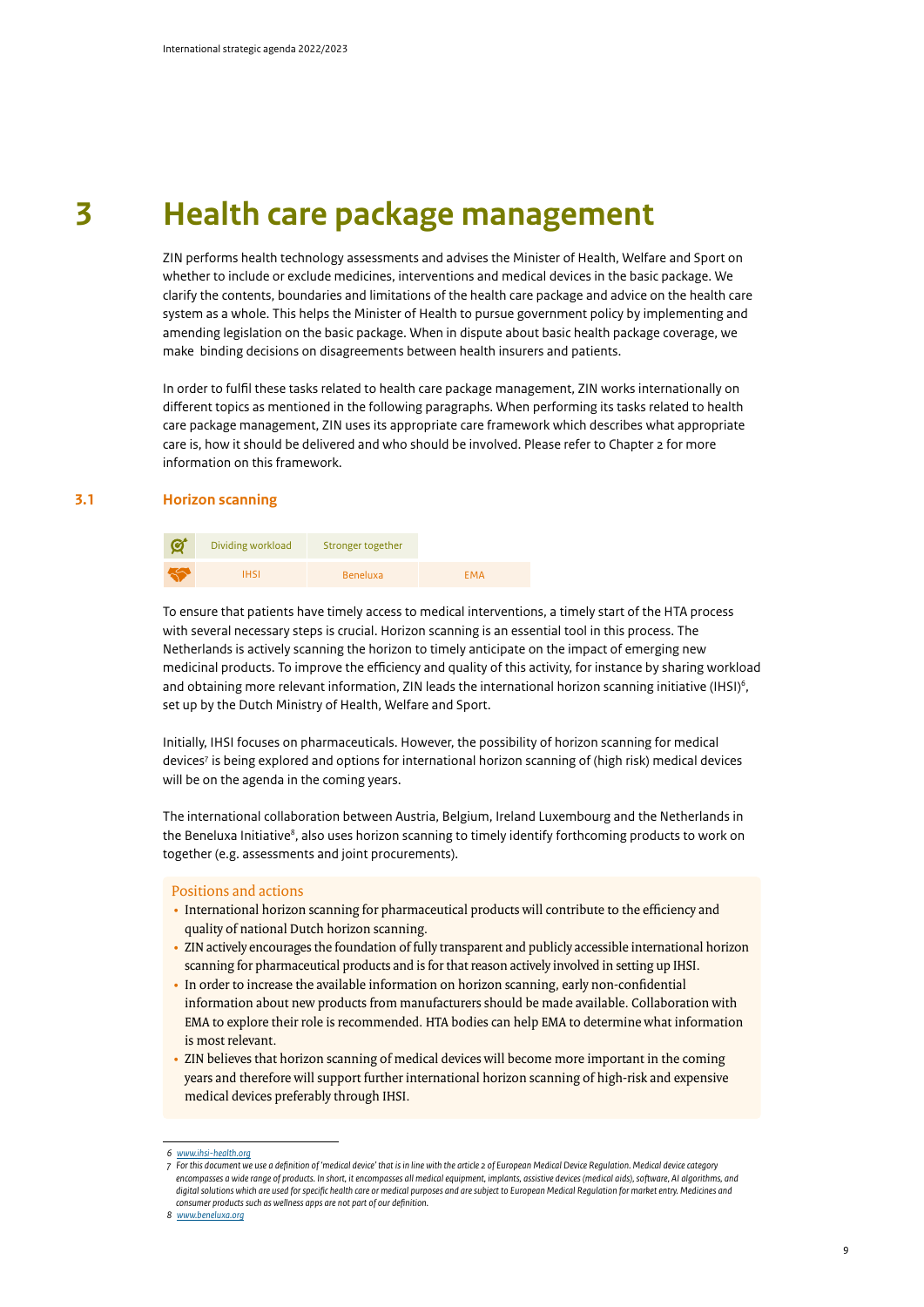#### **3.2 Alignment and synergy with regulators (EMA)**

| প্র | Influencing<br>policy | <b>Obtaining</b><br>information |             |              |                        |                  |
|-----|-----------------------|---------------------------------|-------------|--------------|------------------------|------------------|
| LA  | <b>EMA</b>            | <b>MEDEV</b>                    | <b>HTAi</b> | <b>ISPOR</b> | EUnetHTA <sub>21</sub> | <b>EU DARWIN</b> |

Market authorization takes place prior to health technology assessments and reimbursement decisions. EMA has contact with pharmaceutical companies in an early stage and has detailed information about pharmaceutical products. This is relevant for the reimbursement process as well.

ZIN would like, in collaboration with other European national competent authorities on pricing and reimbursement, to increase collaboration with EMA. When the contact with companies and EMA in an early stage is strengthened, this stimulates the taking into account in trials of information that is relevant for HTA organisations and payers. We often see products enter the market with limited added value compared to the current standard of care, leading to negative reimbursement decisions. Complementing post-launch evidence generation (PLEG) might be helpful in this. Together we would like to build on registries as a basis for follow up and source of additional studies. The needs of HTA agencies in PLEG can be taken in account before market authorization. Therefore, as ZIN, we are also actively involved in the DARWIN initiative from EMA in which we represent the payer community in the EU Darwin Advisory Board.

In addition, we further would like to exchange knowledge on methodology like the use of real-world data and on products. ZIN is contributing to the discussion with EMA on what information is needed by HTA organisations and payers, about, e.g., patient populations and comparators.

#### Positions and actions

- Governance structures and terms for data accessibility set by EMA should enable access to data for all stakeholders, with the aim of ensuring equal opportunities to use registry data for multiple purposes.
- We often see products enter the market with limited added value compared to the current standard of care, leading to negative reimbursement decisions. Increasing the bar for market entry might be useful for some products.
- ZIN would like to increase collaboration with EMA in order to include wishes and needs from an HTA perspective in an early stage, and to have access to relevant information.

#### **3.3 HTA methodology**

| $\mathcal{G}^*$ | Obtaining knowledge Sharing knowledge |              | Dividing workload |             |  |
|-----------------|---------------------------------------|--------------|-------------------|-------------|--|
| KS              | EUnetHTA21                            | <b>ISPOR</b> | <b>HTAi</b>       | $H2020-HTx$ |  |

The important basis of the HTA work we do at ZIN are our methods. These methods rely on international methods in epidemiology and health economics and will develop and change over the years. In order to keep our methods up to date and relevant we need to be involved in the continuous process of development of HTA methods. We are involved in international methodological projects, such as HTx, as part of the IMI and Horizon-2020 projects, but also participate in methodological activities as part of EUnetHTA21 or as part of international societies, such as HTAi and ISPOR. ZIN is hosting the HTAi Annual Meeting in Utrecht in 2022.

Specific attention should be given to several methodological topics such as the methods for using realworld data (RWD) (section 3.5), using patient registries for obtaining RWD (section 3.6), indication-wide assessments (section 3.7), how to assess personalized medicine (section 3.8) and developing price and reimbursement methods (section 3.9). We may also be involved in new projects that are funded by the European Union, for instance through the Horizon Europe Programme.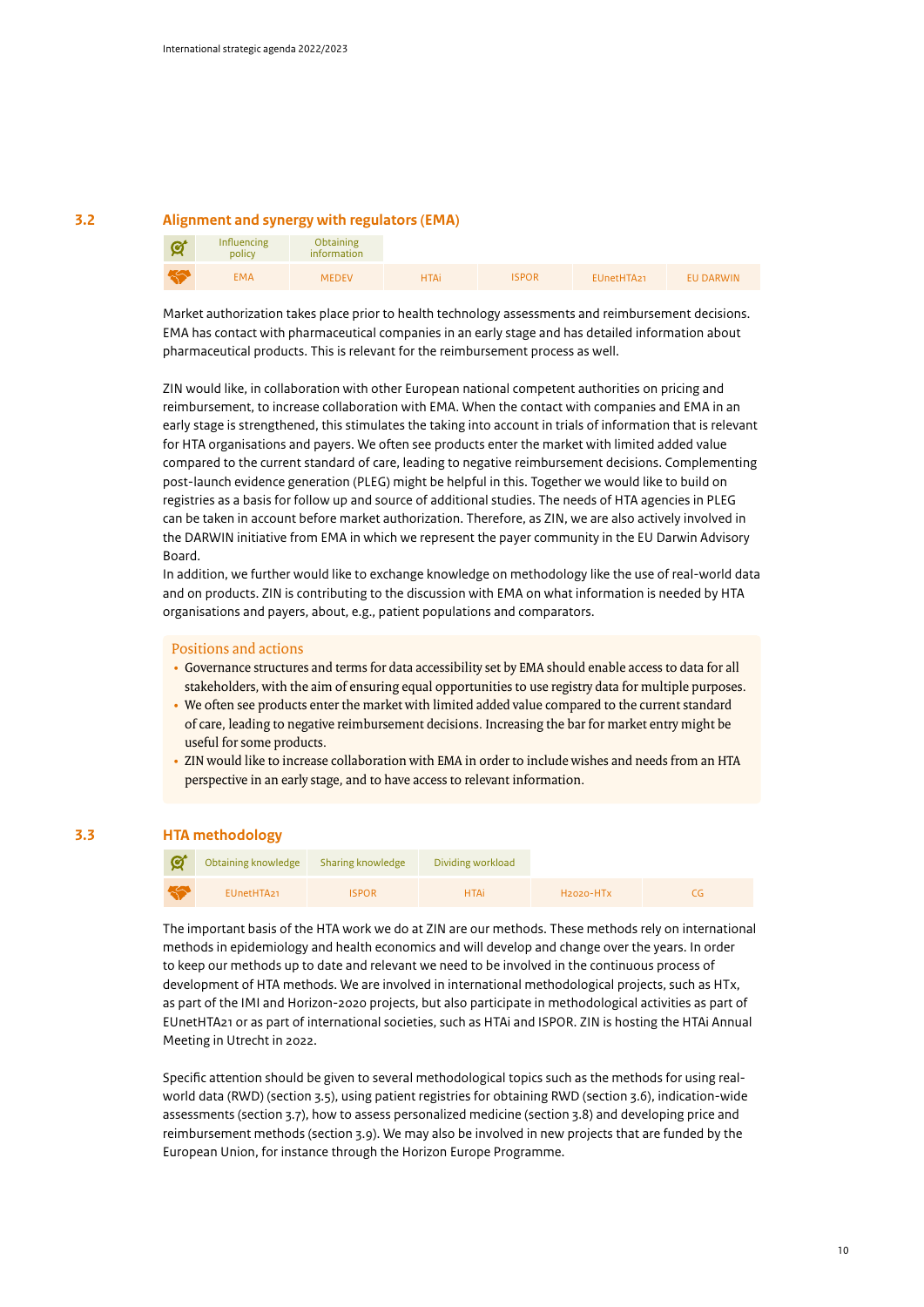#### Positions and actions

- Reliable future-proof methods are essential for HTA. We therefore invest in sustaining existing methods and developing improved methods for new situations. Methods are in essence international and for that reason ZIN needs to be involved in the most important organisations and projects that sustain and develop HTA methods.
- There are a number of areas that needs specific methodological attention and in which ZIN will invest such as RWE, patient registries, personalized medicine, developing price and reimbursement methods and a cyclic or iterative approach to HTA.

#### **3.4 European HTA**

| $\mathbb{C}^*$ | Dividing workload | Stronger together |               |            |  |
|----------------|-------------------|-------------------|---------------|------------|--|
| <b>KS</b>      | EUnetHTA21        | Beneluxa          | Malta project | <b>HAG</b> |  |

European HTA is ZIN's most important priority when it comes to our international activities, and is therefore also described in strategic Chapter 2. Because Chapter 3 describes all the relevant topics about our health package management tasks, it is described here as well.

In order to increase the efficiency of HTA in Europe, European collaboration is necessary. ZIN has been actively involved in EUnetHTA<sup>9</sup>, a collaboration between the 27 member states of the European Union, since its start in 2006. ZIN was the coordinator of EUnetHTA Joint Action 3 (2016-2021), which came to an end in May 2021. In its two-year successor, EUnetHTA21, ZIN is again playing an active role. We are hosting the secretariat and are part of various working groups. This project is preparing for the EU HTA regulation that will come into force in 2025 in which pharmaceutical products and medical devices will be jointly assessed. EUnetHTA21 functions as a bridge between EUnetHTA JA3 and this regulation and its implications. We will prepare our processes for the entry into force of the regulation in 2025, using our experiences with the templates and formats developed under EUnetHTA21.

The Netherlands is also a member of the Beneluxa<sup>10</sup> Initiative. This is a collaboration between Belgium, the Netherlands, Luxembourg, Austria and Ireland on horizon scanning, HTA and price negotiations. ZIN has prioritized the Beneluxa collaboration and contributes to the development of Beneluxa HTA. The collaboration on HTA concerns assessments, both pharmacotherapeutic and pharmaco-economic, and appraisal. The relative effectiveness analyses format (REA) that was developed under EUnetHTA JA3 and will be fine-tuned during EUnetHTA21 can be used as a starting point. Furthermore, common statements are made. In 2021 ZIN performed a study of the different HTA pathways, timelines and reimbursement decisions in all collaboration countries, providing input for a more aligned Beneluxa process.

In September 2021 a new HTA-focused collaborative network for high-level strategic exchange and discussion was inaugurated, the Heads of Agencies Group (HAG). HAG is a strategic discussion and guidance body regarding EU HTA collaboration and supports the preparation of national systems and capacities for the adoption of the HTA Regulation. HAG derives from the Heads of Agencies (HOFA) established under EUnetHTA JA3. The entry into force of the regulation allows the Commission to undertake the formal establishment of the Coordination Group, prior to the implementation of the EU HTA system, for the purpose of preparing all necessary elements for the functioning of a permanent EU HTA system. The legislation places a significant amount of decision-making power with the Coordination Group. ZIN hosts the secretariat of HAG.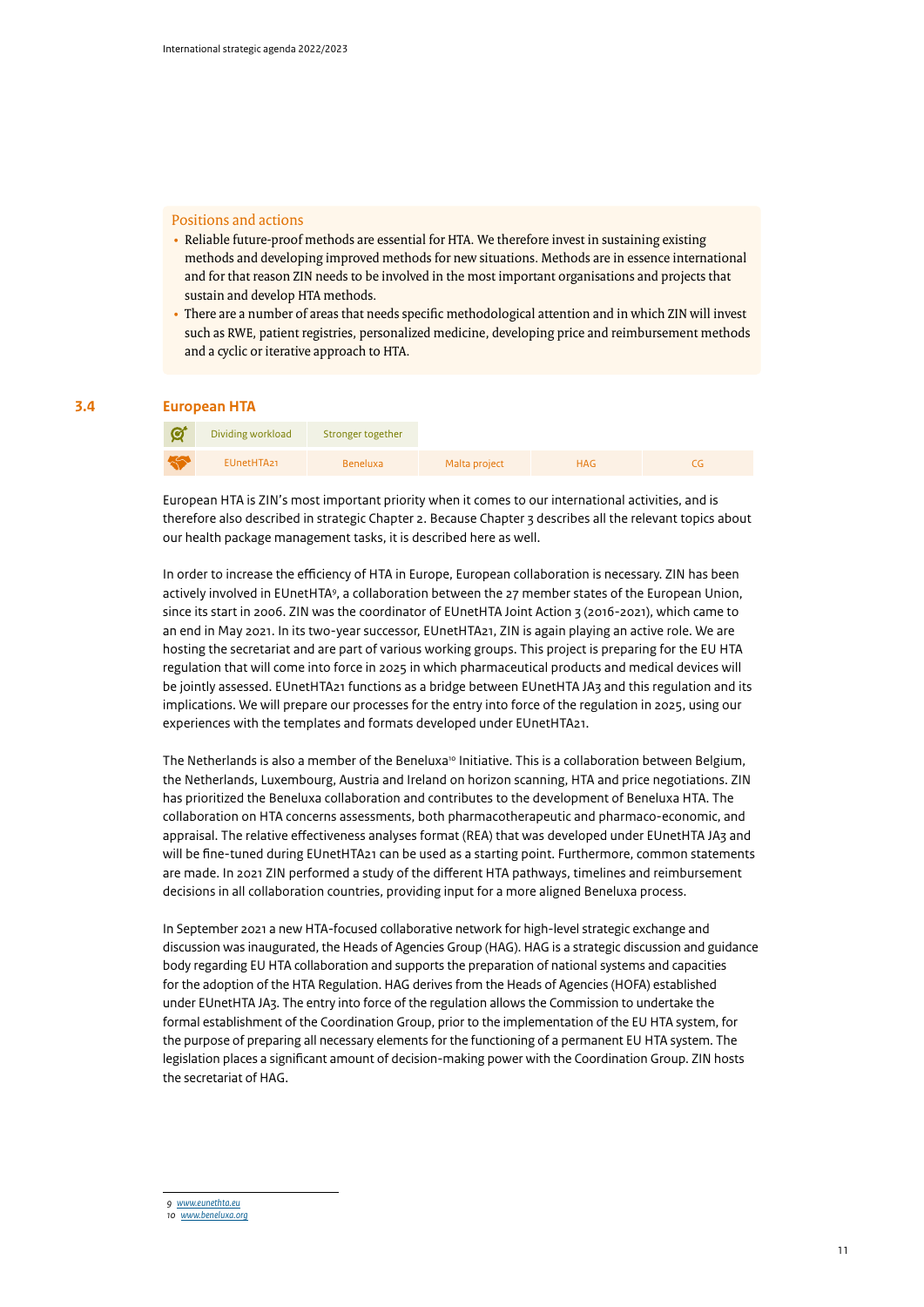ZIN, as one of the strongest and most experienced European HTA organizations, has a role in helping other less-developed and less resourced national HTA organisations in the development of their HTA methods and processes. In 2022 ZIN is continuing to support Malta in building an HTA system for pharmaceuticals, as part of the project 'Investing in human capital to create more opportunities and promote the well-being of society'.

#### Positions and actions

- We will prepare our processes for the entry into force of the EU HTA regulation in 2025.
- Beneluxa HTA is prioritized for the forthcoming years. ZIN will proactively further develop the Beneluxa collaboration. This is done alongside the EUnetHTA21 project.
- ZIN is continuing to support Malta in building an HTA system for pharmaceuticals in 2022.

#### **3.5 Real-world data (RWD)**

| প্ৰ       | <b>Obtaining</b><br>knowledge | Sharing<br>knowledge |                          |             |                  |                  |
|-----------|-------------------------------|----------------------|--------------------------|-------------|------------------|------------------|
| <b>KS</b> | EUnetHTA21                    | <b>ISPOR</b>         | <b>GetReal Institute</b> | $H2020-HTx$ | <b>EU DARWIN</b> | H <sub>2</sub> O |

For many health technologies, only limited evidence on the effectiveness and cost-effectiveness is available at the time when a reimbursement decision needs to be taken. The reasons for this limited availability are many, but are for instance related to their applicability to small patient groups or the complexity of the health technologies involved. And even for health technologies for which sufficient evidence from clinical trials is available, uncertainties regarding effectiveness may remain. For those reasons, the use of data (routinely) registered in clinical practice, known as real-world data (RWD), may provide relevant information to (re-)evaluate the value. However, there are still a lot of questions on the methodology for assessing RWD, its limited validity in substantiating effectiveness, and the usability (and quality) of the real-world data (RWD) which is the starting point for generating evidence (RWE). Therefore, it is necessary to optimize current methodologies and develop other new methodologies and to evaluate in which situations RWD are useful. In conclusion, further exploration of the possibilities and limitations of using RWD and RWE is a focus point in 2022 and 2023.

- Evidence from clinical trials should remain the gold standard. However, for some products the (additional) use of real-world data (RWD) for HTA may be beneficial. Further development of the methodology and the applicability of RWD needs more attention and will require collaboration with international HTA partners and other international stakeholders.
- The impact of the use of RWE on national decision-making should be shared between countries so that we can learn what the possibilities and limitations are for using RWE in making decisions on pricing and reimbursement of health technologies.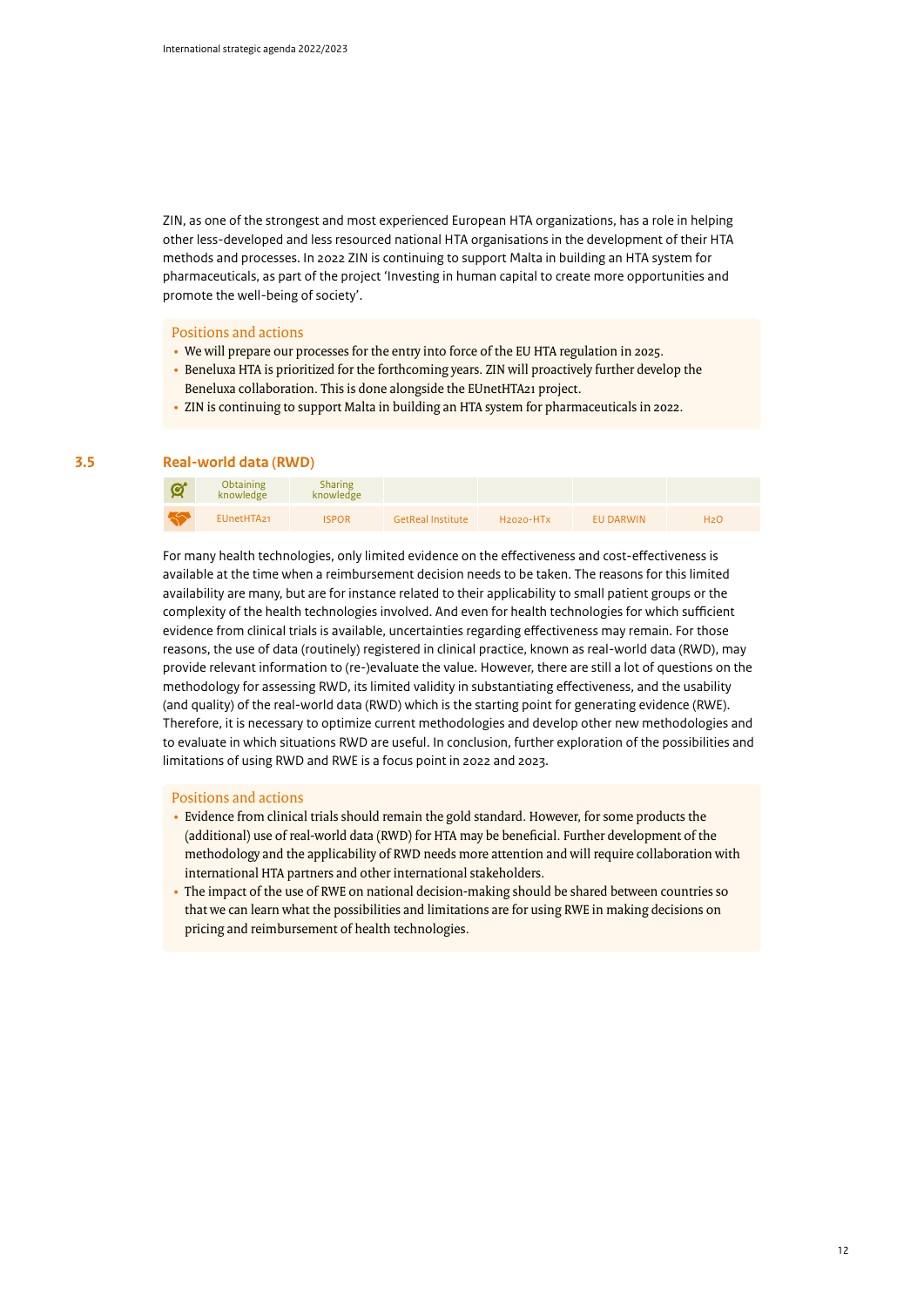#### **3.6 Registries**

#### Influencing Stronger  $\bm{G}$ policy together EUnetHTA21 EMA GetReal Institute ISPOR ERN EU DARWIN

In order to obtain RWD, patient registries will become increasingly important as a starting point for products (pharmaceutical and medical devices) for which the clinical information is limited at market entrance. Especially in the case of orphan diseases, international cooperation on data collection is essential to obtain enough data to learn from this. Often it is important to know which national and international registries exist, and how national registries might be combined at a European level in order to deal with, for example, the problem of small patient groups at the national level.

Registries which can be used to evaluate drugs, should preferably be owned by physicians or patients. If however an international registry is owned by a pharmaceutical company, the data should be available publicly without unreasonable delay. It is also important that the registries are disease-based (not drug based). The quality of the data and collection process should be of a high standard. When pharmaceutical companies are asked for additional information by the EMA and need RWD, they should be able to use data from the registry. In this way, pharmaceutical companies are not forced to start their own data collection. The qualification process of a register by the EMA is important to ensure the quality of the registry data.

ZIN supports the current process of qualification of registries by EMA. Examples are the European Cystic Fibrosis Registry and the European Bone Marrow Transplantation Registry. In addition, when EMA asks for registries to be set up in order to assess the safety of pharmaceuticals they should support governance structures and terms for data accessibility enabling access to data for all stakeholders, with the aim of ensuring equal opportunities for the use of registry data for multiple purposes.

The European Reference Networks, networks for rare diseases, are setting up European registries. In 2022 and 2023 ZIN seeks to explore how the ERN's and ZIN's need for registries can reinforce each other.

Methodological criteria for patient registries can be used to support national programmes such as the management of disease-specific patient registries for monitoring expensive medicines. An example is the REQueST tool<sup>11</sup>, developed under EUnetHTA JA3.

- Registries should be set up more at a European level, should be disease-based (not drug-based), and should be available for use by different stakeholders.
- Also for international registries, healthcare providers or patients should be the owners of the registries, not pharmaceutical companies or manufacturers of medical devices.
- ZIN supports EMA's qualification of registries run by physicians, so that pharmaceutical companies can obtain the requested data without starting a new registry.
- Data collected in international registries should be presented according to FAIR (findable, accessible, interoperable, reusable) principles (see also section 5.2).
- Registries' data should focus on relative effectiveness, so that HTA bodies can use the data for reimbursement decisions.
- ZIN supports the qualification process of a register by the EMA to ensure the quality of the registry data.
- ZIN actively participates in EU DARWIN through its EU Advisory Board, representing the payer community
- We should use tools and criteria that are already developed by other organisations such as EUnetHTA, for example the REQueST tool as much as possible.

*<sup>11</sup> <https://eunethta.eu/request-tool-and-its-vision-paper/>*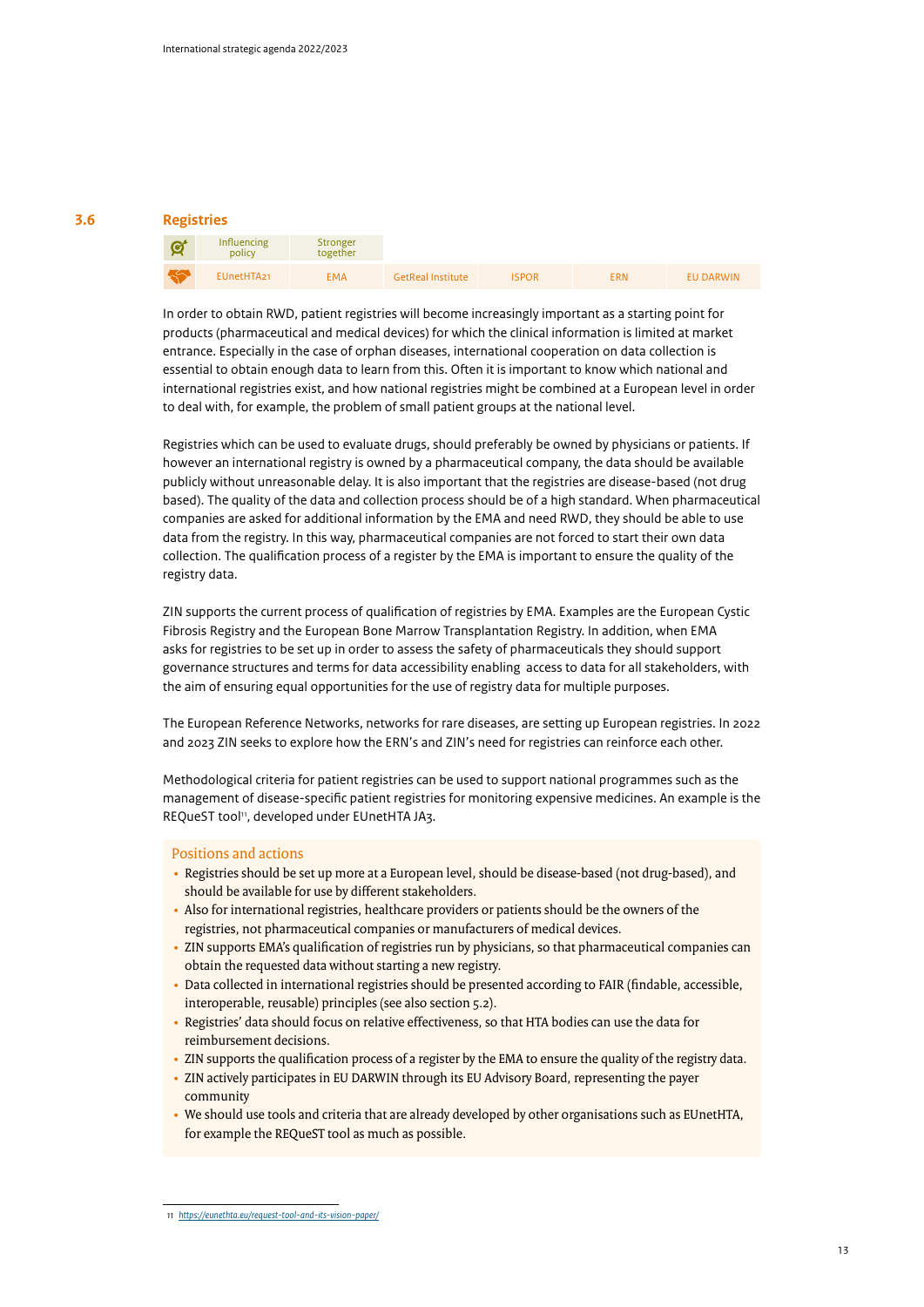#### **3.7 Indication-wide assessments including a cyclic and iterative approach to HTA**

| ିସ        | Obtaining knowledge                | Sharing knowledge |             |              |
|-----------|------------------------------------|-------------------|-------------|--------------|
| <b>KS</b> | H <sub>2020</sub> -HT <sub>x</sub> | <b>GINAHTA</b>    | <b>HTAi</b> | <b>ISPOR</b> |

A new model for (pharmaceutical) assessment is indication-wide assessment, in which the assessment focuses on a certain illness or indication (disease models), including all (pharmaceutical) products for treating that illness or indication. This more holistic approach has the advantage that the assessment compares multiple and different (pharmaceutical) products designed for that indication, making the assessment broader and therefore more effective. Furthermore, assessing multiple products related to a certain illness or indication creates a more cyclic evaluation of the health insurance package, thus contributing to appropriate care. Some countries, e.g., Sweden, France, the UK, and the Netherlands, are experimenting with this approach and it is important to learn how disease models might be used for package management and reimbursement assessments. This model could also be applied to medical devices. It is also important for these approaches to ensure alignment with the clinical guideline community.

#### **Position**

- The use of indication-wide assessments could be a more common method of assessment for reimbursement decisions, encouraging a more cyclic health package management approach based on appropriate care methodologies. Methodologies should preferably be developed in international collaborations.
- ZIN will actively discuss a cyclic and iterative approach to HTA in the Annual Meeting of HTAi which will be organised in Utrecht in June 2022.

#### **3.8 Personalised medicine**



Personalised medicine indicates treatments tailored to individual patients. In oncology, for example, increasing knowledge about mutations in genes is leading to an increased number of pan-tumour indications. Development of these medicines is increasing, as is their off-label use. It is important to develop methodologies further for the assessment appraisal and reimbursement schedules for these kinds of products. ZIN interacts closely with other HTA bodies in Europe on this matter. In order to fully utilize the advantages of personalised medicine, availability of data is essential. Terms and conditions for use of data should be made on European (worldwide) level. Also, data infrastructure terms and agreements should be made. ZIN contributes to these terms, conditions and agreements on a national level but is convinced that their genericity makes international use possible.

#### Position

• HTA-methods and reimbursement models should be suitable for personalised (or precision) medicinal interventions and developed in an international context (Horizon 2020 project HTx).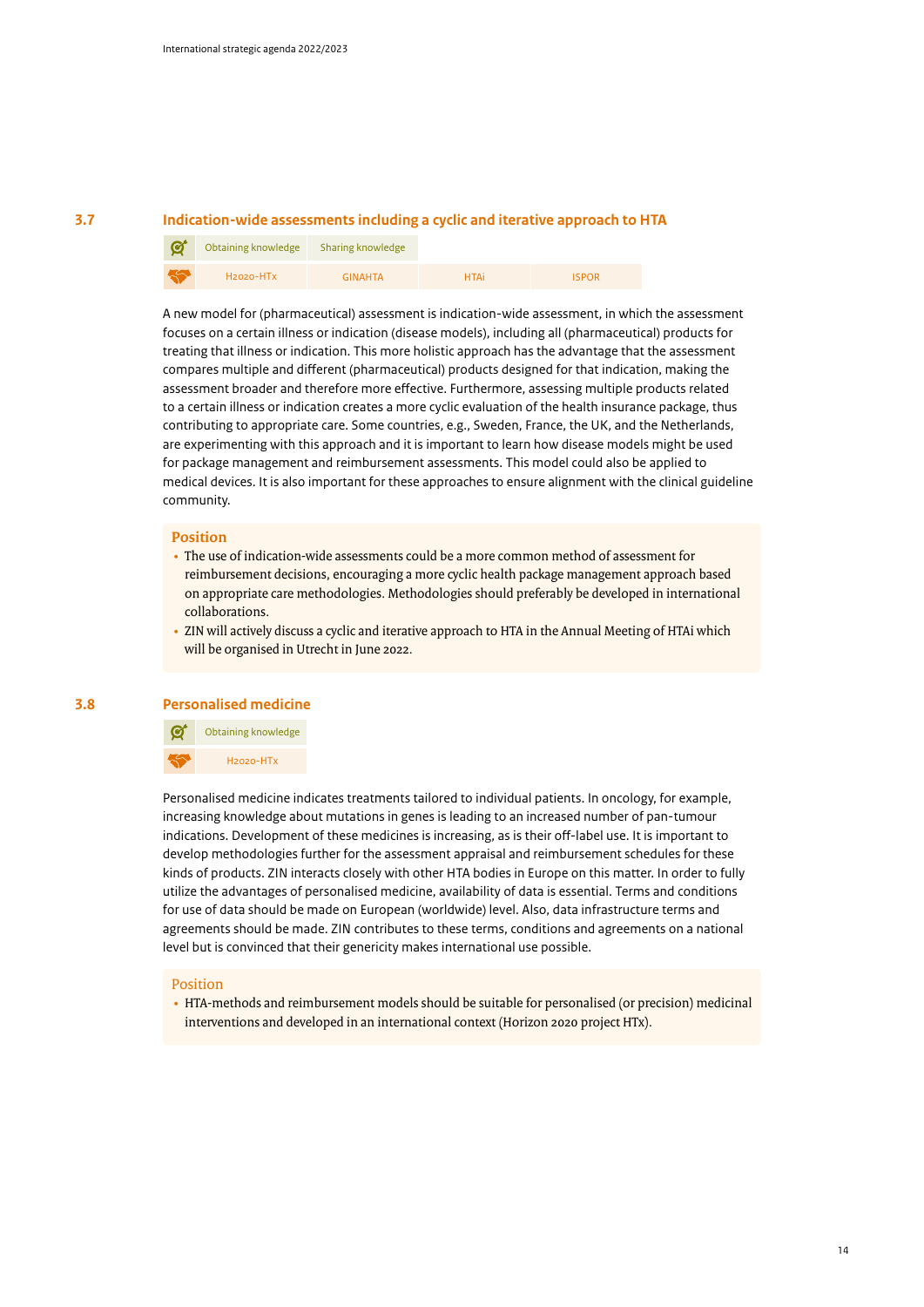#### **3.9 Models and methods for pricing and reimbursement**

| $\mathcal{G}^{\star}$ | <b>Sharing</b><br>knowledge | <b>Obtaining</b><br>knowledge |            |                 |             |            |
|-----------------------|-----------------------------|-------------------------------|------------|-----------------|-------------|------------|
| <b>AGS</b>            | <b>ISPOR</b>                | HTAi H2020                    | <b>HTx</b> | <b>Beneluxa</b> | <b>PPRI</b> | <b>EMA</b> |

More and more HTA and payers are confronted with drugs of which the value is difficult to assess as there are considerable uncertainties surrounding their effectiveness, cost-effectiveness and efficacy. Conditional reimbursement and innovative payment models might help to provide access in a justifiable manner. Therefore alternative business and pricing models (e.g., pay for performance and outcomebased payments) are being explored in order to improve the current Dutch dichotomous model of reimbursement. As other countries have to cope with these uncertainties as well, more countries are working on managed entry agreements and payment models. International cooperation can support the development of models and schedules, and can also be useful when it concerns specific products. HTA and payers should exchange more information on substantive conditions and data collected postlaunch. ZIN will need to be actively involved in current and new initiatives that will address pricing and reimbursement models, for instance through the Beneluxa and new Horizon Europe projects.

#### Positions and actions

- Development of new reimbursement and pricing models is useful to facilitate access to expensive health technologies while ensuring sustainability of the healthcare system.
- The development of conditional reimbursement (with e.g. managed entry agreements, personal reimbursement models) should preferably be done in international collaborations.

#### **3.10 Mechanisms for pricing of pharmaceuticals and medical devices**

| $\mathcal{G}^*$ | Stronger together |              |             |
|-----------------|-------------------|--------------|-------------|
| $\sim$          | <b>Beneluxa</b>   | <b>MEDEV</b> | <b>PPRI</b> |

Access to affordable medicines and medical devices must remain on the political agenda in order to guarantee the sustainability of European healthcare systems and the cost-effectiveness of these medicines and medical devices. For instance, small companies are often bought up by large firms that then increase prices significantly. Therefore, in order to keep Dutch health care affordable, it is important that sustainable and affordable prices are paid for pharmaceuticals and medical devices. European legislation on patents and the protection of intellectual property during a transfer should therefore be reconsidered. At the same time, national pricing and reimbursement mechanisms must be strengthened to ensure the sustainability of healthcare systems and patients' access to care. Payers have a key role to play in maintaining and safeguarding access for all insured persons to affordable and high-quality healthcare, including medicines, medical devices and other health care innovations (e.g., ehealth developments).

Furthermore, to reduce prices, joint negotiations with other countries may be necessary (e.g., through Beneluxa12).

HTA decisions need to be based upon reliable information. The lack of transparency on the price of comparative treatments will take away the basis of HTA-analyses. Furthermore, the confidential price negotiations prevent payers from strengthening their position.

- Smaller manufacturers of (orphan) drugs should, within legal boundaries, be actively supported in order to prevent large companies from dominating markets and setting (exorbitant) prices.
- Where deemed relevant, ZIN supports increased transparency of legal frameworks for intellectual property, reference pricing mechanisms and alternative payment models at both a European and international level.

*<sup>12</sup> [www.beneluxa.org](http://www.beneluxa.org)*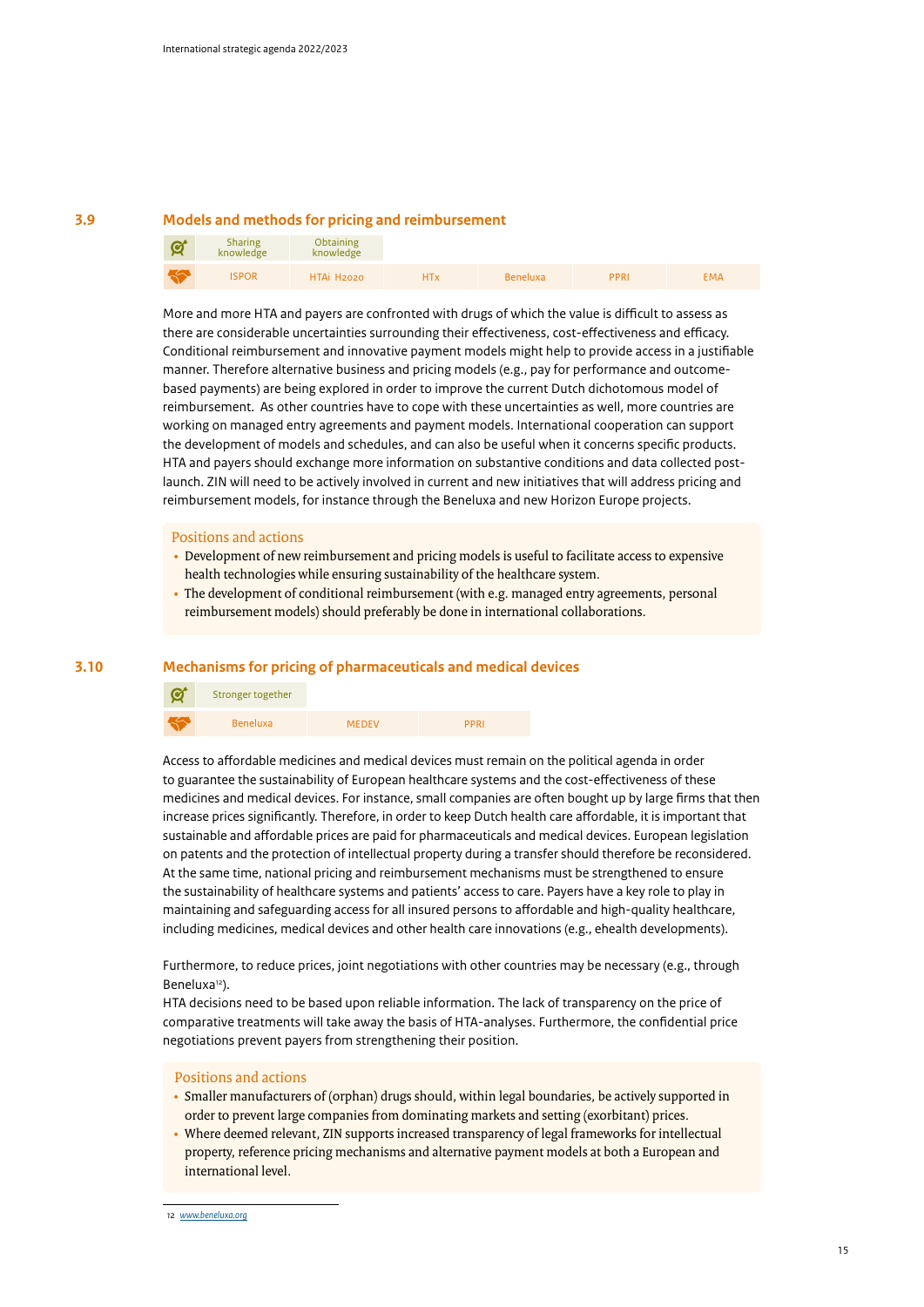#### **3.11 Orphan Medicinal Products and Advanced Therapy Medicinal Products**

| $\boldsymbol{\alpha}$ | Stronger together | Influencing policy |            |                   |  |
|-----------------------|-------------------|--------------------|------------|-------------------|--|
| <b>AGE</b>            | <b>ESIP</b>       | <b>MEDEV</b>       | HTAi-H2020 | H <sub>2020</sub> |  |

An increasing number of drugs are orphan medical products (OMPs) that target small and very small patient groups. Patient groups with (inheritable) rare diseases are often very heterogeneous. Because of the small patient groups, there might be hurdles to obtaining sufficient data. Furthermore, there is often a lack of relevant or valid outcome measures and long-term effectiveness is unknown. Especially for advanced therapy medicinal products (ATMP's) the uncertainties about long-term effectiveness hamper the assessment of the value of the products. Also, orphan drugs are often expensive. Current frameworks for assessment or appraisal may need to be studied to see whether adaptations may be needed to allow better assessment of orphan drugs.

Furthermore, greater numbers of drugs are being defined as orphan drugs, which gives manufacturers years of exclusivity and opportunities to demand higher prices. In this context, orphan drug regulations are sometimes misused. What frequently happens after negotiations is that the number of indications is increased, leading to a larger group of patients being eligible for reimbursement, but still at the initial high orphan drug price. Collaboration between countries is necessary to stop such mechanisms, e.g., by limiting patent periods when extra indications are added. The orphan drug regulations should therefore be evaluated and amended by, e.g., revising the current prevalence threshold, combining the current criteria for orphan designation (prevalence and expected low return of investment), including a refined definition of 'significant benefit' and by regularly reviewing market exclusivity.

ZIN is taking steps at both the national and international level to develop methodologies and approaches to the assessment, appraisal and reimbursement of potentially curative interventions. The development and refinement of such approaches is being done in collaboration with other HTA agencies and payer.

#### Positions and actions

- Orphan drug regulations should be evaluated and amended to stop mechanisms by which those regulations can be misused. ZIN wants to participate in these discussions through its relevant networks.
- Methodological approaches, both in HTA as well as in pricing and reimbursement, should preferably be developed through international collaborations on orphan drugs and in particular on ATMPs.

#### **3.12 Medical devices**

| $\mathcal{A}$ | Influencing<br>policy | <b>Obtaining</b><br>knowledge      |             |            |             |              |
|---------------|-----------------------|------------------------------------|-------------|------------|-------------|--------------|
| <b>KS</b>     | <b>INAHTA</b>         | H <sub>2020</sub> -H <sub>Tx</sub> | <b>FSIP</b> | EUnetHTA21 | <b>HTAi</b> | <b>ISPOR</b> |

The pace of development of new medical devices is increasing. Every year, a growing number of companies are introducing devices and technical modifications to existing medical devices<sup>13</sup> onto the market and expectations are that this trend will continue in the next few years. Furthermore, up until now the notification process was neither transparent nor particularly solid. For this reason a new regulation on medical devices and in-vitro diagnostics came into force on 26 May 2017, adopting new requirements for medical devices and in-vitro diagnostics (MDR). Medical devices need to comply with the new rules by no later than 26 May 2021 and 26 May (2022 for in-vitro diagnostics. Higher risk devices (class D) and certain influenza tests (class C), have a transition period until May 2025 and 2026 respectively, whilst lower risk devices (e.g. class B and A sterile devices), have a transition period until May 2027.

16

*<sup>13</sup> For this document we use a definition of 'medical device' that is in line with article 2 of the European Medical Device Regulation. Medical device category encompasses a wide range of products. In short, it encompasses all medical equipment, implants, assistive devices (medical aids), software, AI algorithms, and digital solutions which are used for specific healthcare or medical purposes and are subject to European Medical Regulation for market entry. Medicines and consumer products such as wellness apps are not part of our definition.*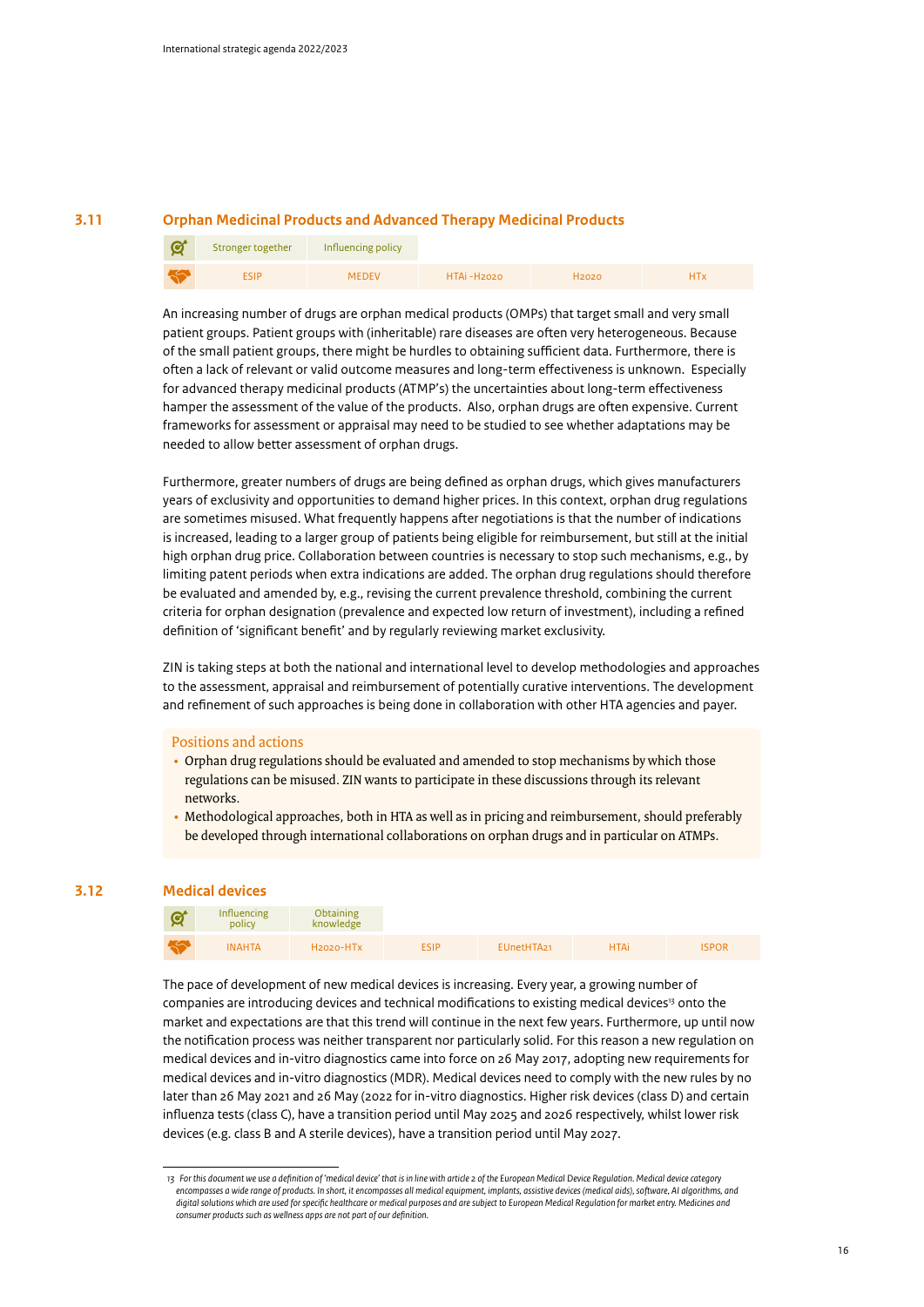This new regulation aims to improve the safety of medical devices and the transparency of the market entry system in Europe, e.g., by getting Member States to implement a harmonised notification process for notified bodies, and by applying the new scrutiny mechanism. Transparency, with a wholly or partly publicly accessible European database for medical devices (EUDAMED), has a key role in ensuring the safety and traceability of health technology.

Implementation of this new regulation and monitoring its consequences is a focus point of the Dutch Ministry of Health, Welfare and Sport. ZIN is following the implementation process, in relation to its tasks in health package management and the quality of care.

The new regulation concerns market entry only and does not provide for a centralised authorisation procedure for the reimbursement of medical devices.

ZIN is developing an overall quality standard for the use of digital healthcare solutions (including eHealth, medical devices and technology) to encourage the use of these digital solutions. ZIN considers it important to investigate what the application possibilities are at European level. In line with this development ZIN is exploring the introduction of a monitor that offers an overview for useful (to health care professionals and patients) and reliable eHealth applications, medical devices and medical technology. To be complete this should be a cross-border monitor.

Because of the increased pace of the introduction of new medical devices onto the market, the option of European horizon scanning for medical devices needs to be explored. See section 3.1 for more information on horizon scanning. The methods used for pharmaceutical horizon scanning may be wholly or partly adopted. It is also important to pay attention to post-marketing surveillance after introduction.

Faster availability and patient access to relevant innovative medical devices is important, without losing sight of safety. More and better research when it comes to medical devices needs to be done to narrow the evidence gap for assessing the effectiveness of medical devices (in particular those with a medium and a high risk).

- Horizon scanning should take place at a European level, not only for pharmaceuticals but also for medical devices and healthcare innovations (e.g., telemedicine, robotics, AI, wearables), to anticipate the introduction of these new devices and provide timely market access.
- A centralised authorisation procedure for the market entry of high-risk medical devices (such as implants) is necessary to anticipate the growing number of new medical devices. At the same time, national pricing and reimbursement mechanisms must be strengthened to ensure the sustainability of healthcare systems and patients' access to care. This centralised authorisation procedure should be obligatory in European procedures, but not in national procedures.
- The creation of a European database for medical devices (EUDAMED) that is fully accessible to patients and healthcare providers is crucial. Since EUDAMED is delayed, it should become clear what the (temporary) alternative is.
- Although reality is complex, it is desirable that clinical evidence is available for high-risk medical devices (classes IIb and III, IVD: C and D) at the time of market approval (CE marking) if it is needed for reimbursement decisions.
- Patient-relevant data (at least for the treatment approach as such, if not for a specific product) should be available at the time of market access. Data that may be missing should be provided by trials set up by manufacturers. These obligations should be communicated or mandated directly by the responsible notified bodies when setting up the PMCF, and should be part of any manufacturer consultation, regardless of whether this consultation is done by EUnetHTA21 or another body.
- Awareness of the importance of medical devices as part of healthcare should be increased at a national and an international level.
- Consequences of the new regulation about in-vitro diagnostics, the IVDR, need to be investigated.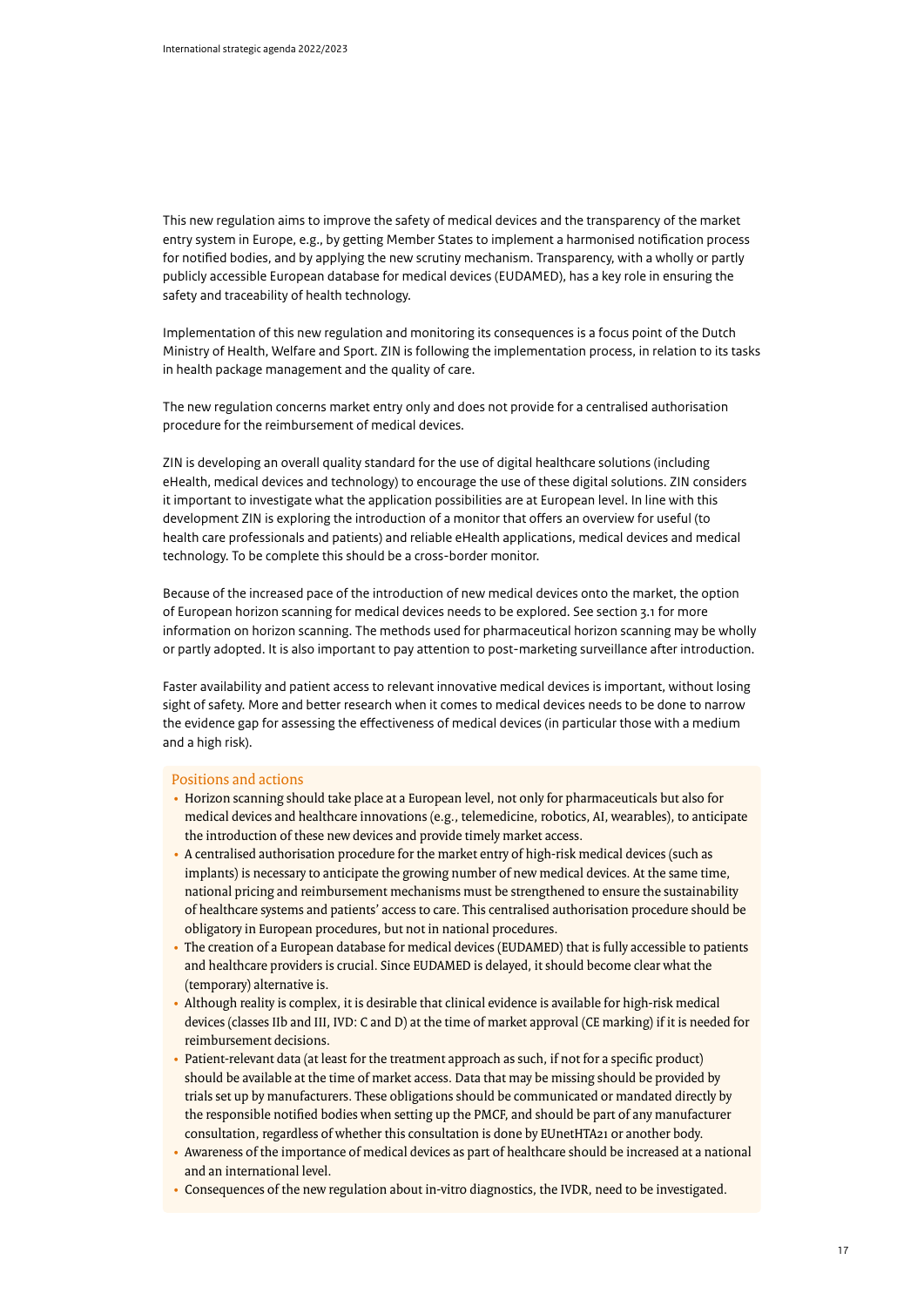## **4 Quality of care**

ZIN has legal responsibilities to stimulate improvement in the quality of Dutch healthcare. In order to improve the quality of Dutch health care, ZIN actively encourages the coherent development and implementation of guidelines and indicators and publishes data on the delivered quality of care online14. Agreements on what constitutes high-quality appropriate care as well as how to organise and deliver it are formulated in guidelines. Coherent indicators can then be used to measure the specific quality of the care delivered. In the Netherlands private parties in healthcare (organisations of patients, healthcare providers and insurers) are responsible for the development of guidelines and indicators. ZIN has various legal instruments to stimulate the development of guidelines and indicators.

When performing its tasks related to quality of care, ZIN uses its appropriate care framework which describes what appropriate care is, how it should be delivered and who should be involved. Please refer to Chapter 2 for more information on this framework.

#### **4.1 International learning during the revision of our responsibilities and instruments**

 Obtaining knowledge GIN - GINAHTA

Our responsibilities in stimulating improvement in the quality of care was one of the main subjects during the quinquennial evaluation of ZIN in 2019/2020. ZIN and the Ministry of Health, Welfare and Sport agreed that this was the right moment to revise our responsibilities and instruments and to explore how, and to what extent, we can learn from international practice while formalizing our own instruments and activities.

One of our legal responsibilities is to provide insight into the quality of care and make information available for patients that supports informed decisions. Currently we administer a database with data that is delivered to us by healthcare providers according to predefined indicators, which are defined by patients, healthcare providers and health insurers. The data in the database should lead to information that can help patients to choose between different healthcare providers or treatments that are available to them. During the revision of our responsibilities and instruments in 2022, our responsibility for the use of data on quality of care will also be revised. There is room for improvement when it comes to optimal use of data to improve the quality of care. In our analyses on how we, as a governmental agency, should contribute to this movement we will also look at international examples and best practices. We will use our connections with GIN and GINAHTA, among others, to share and collect international experiences, guidelines and quality indicators.

To learn more about our activities regarding the more technical aspects of healthcare data, see Chapter 5.

- The responsibilities and legal instruments of ZIN need to be executed in the way that generates most impact on quality of care and offering appropriate care to patients.
- Transparency on outcomes of care is important. This outcome information empowers patients to choose the most appropriate care and health care provider.
- Besides patients, information about quality of care also needs to be available for health care providers so they can learn from it, and for improving the organisation of care and outcomes, and for health insurers for healthcare procurement.
- During the revision of our instruments and legal responsibilities ZIN will consult international examples and best practices.

*<sup>14</sup> [www.zorginzicht.nl](http://www.zorginzicht.nl)*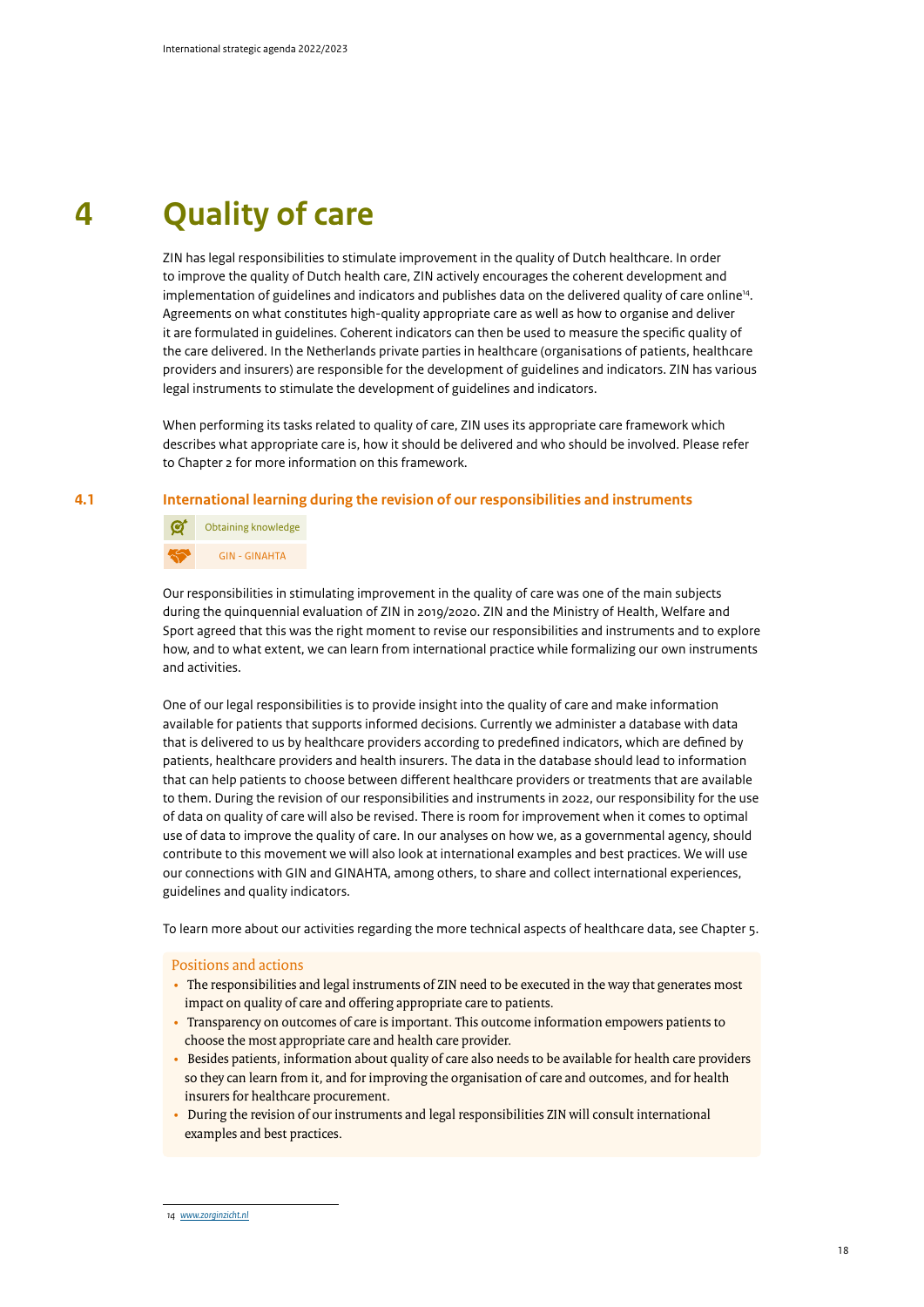#### **4.2 Collaboration between government and private parties in healthcare**

#### ග් Obtaining knowledge sharing knowledge

An important topic in the revision of our responsibilities and instruments for quality of healthcare (and our work in general) is the collaboration and division of responsibilities between government parties (ZIN specifically) and patients, healthcare providers and health insurers (private parties). In the collaboration on improving the quality of health care between public and private parties they both have their own role. The public parties make legal frameworks and policy. The private parties describe in guidelines, within the legal framework and policies, how appropriate care is given and implement those guidelines. To represent the public interest we need to know what is going on in society. Our vision, actions and instruments need to contribute to what happens for example in a doctor's office. On the other hand, to make sure our work leads to actual improvement in the quality of care we need to work together with patients, healthcare providers and health insurers and to implement improvements in healthcare practice. Therefore we want to find the right way to collaborate with these stakeholders in healthcare, each with their own responsibility. Mutual clarity on division of responsibilities is important to get an agreement about the collaboration. Insight on how government organizations in other countries collaborate with private parties on the same subject, their learning systems, and the agreements that they have, could help us reinforce this collaboration in the Netherlands.

- ZIN represents the public interest by focusing on quality, accessibility and affordability of care.
- ZIN is interested in collaborations and learning systems between public and private parties in other countries and will share lessons obtained.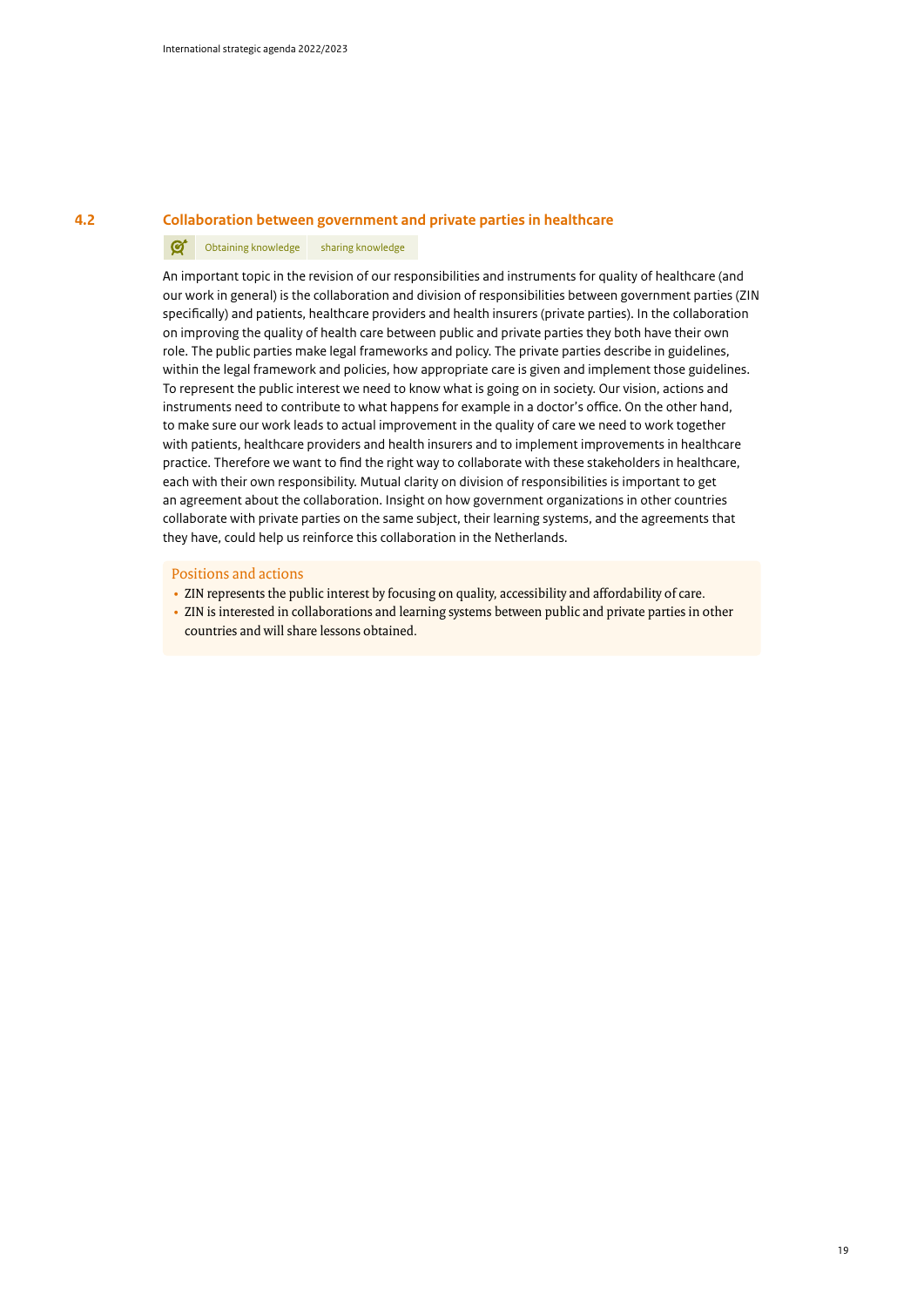### **5 Healthcare's digital transformation**

Healthcare data has specifically caught Europe's attention, as described in the Mission Letter from Ursula von der Leyen (President of the European Commission) to Stella Kyriakides, Commissioner-Designate for Health<sup>15</sup>, in the propositions for the EU health agenda 2020-2025 made by the Dutch government<sup>16</sup> and in the European Health Data Space plans <sup>17</sup>. Healthcare no longer works without agreements on access to, availability of and exchange of data and terms and conditions on the use of both existing and new technology. On the one hand data can be very concrete when it comes to facts and figures. On the other hand data can be very abstract bearing in mind the increasingly complexity of processes, ethics, starting points for architectural agreements, legislation for the use of technology and the privacy policies needed to make data accessible, so that everyone concerned can work and learn from the data available.

On a national level, ZIN has a growing role in health care's digital transformation and is picking it up in various ways. Keeping in mind that nowadays national boundaries are more or less virtual and cross-border healthcare is a given fact that is served by international legislation, terms, conditions and agreements. From that perspective, ZIN continuously seeks international collaboration.

When performing its tasks related to healthcare's digital transformation, ZIN uses its appropriate care framework which describes what appropriate care is, how it should be delivered and who should be involved. Please refer to Chapter 2 for more information on this framework.

#### **5.1 Data strategy**



ZIN's aim is to only allow care products (services, medicinal products, devices, and technology) into our healthcare system that have proven to have added value to people's health. In order to do so ZIN needs data. The availability of data, data exchange options and new technologies are the basis for this. At the same time there is the rapid and unstoppable digital transformation of healthcare. In our vision the actual care delivery by professionals and healthcare information technology are integrated topics. Appropriate care is equal to appropriate data and appropriate technology. We integrate this digital transformation process in our own activities by, e.g., contributing to national legislation and agreements on information exchange and the architectural framework (reference architecture), a framework for pharmaceutical registrations and our overall quality standard for digital healthcare solutions. ZIN encourages the implementation of digital healthcare solutions because of its effects on increasing the accessibility and affordability of health care. Of course a guarantee for the quality of the digital forms of care is required. In addition ZIN explores the applicability of new technologies and innovations, builds knowledge of AI and follows international developments.

In 2020 ZIN developed a data strategy plan. A growing quantity of data is being collected, both nationally and internationally. There are a lot of developments and opportunities for using data. It is therefore important to have a clear data strategy that will help to strengthen conditions for the proper and responsible use of data in healthcare and to further explore the benefits of data science in health care.

Giving meaning to data can lead to useful information. Correctly operationalising data, allows it to be used for important tasks of ZIN. There are already international initiatives focusing on the use of big data. ZIN is exploring international initiatives and learns from the good practices of other countries. This benefits our activities in appropriate care projects, health package management (including the use of real-world data) and quality of care (e.g., shared decision-making).

*<sup>15</sup> [https://ec.europa.eu/commission/commissioners/sites/default/files/commissioner\\_mission\\_letters/mission-letter-stella-kyriakides\\_en.pdf](https://ec.europa.eu/commission/commissioners/sites/default/files/commissioner_mission_letters/mission-letter-stella-kyriakides_en.pdf)*

*<sup>16</sup> 'The Netherlands' propositions for the EU health agenda 2020-2025',<https://www.permanentrepresentations.nl/documents/>*

*<sup>17</sup> [https://ec.europa.eu/health/ehealth/dataspace\\_en](https://ec.europa.eu/health/ehealth/dataspace_en)*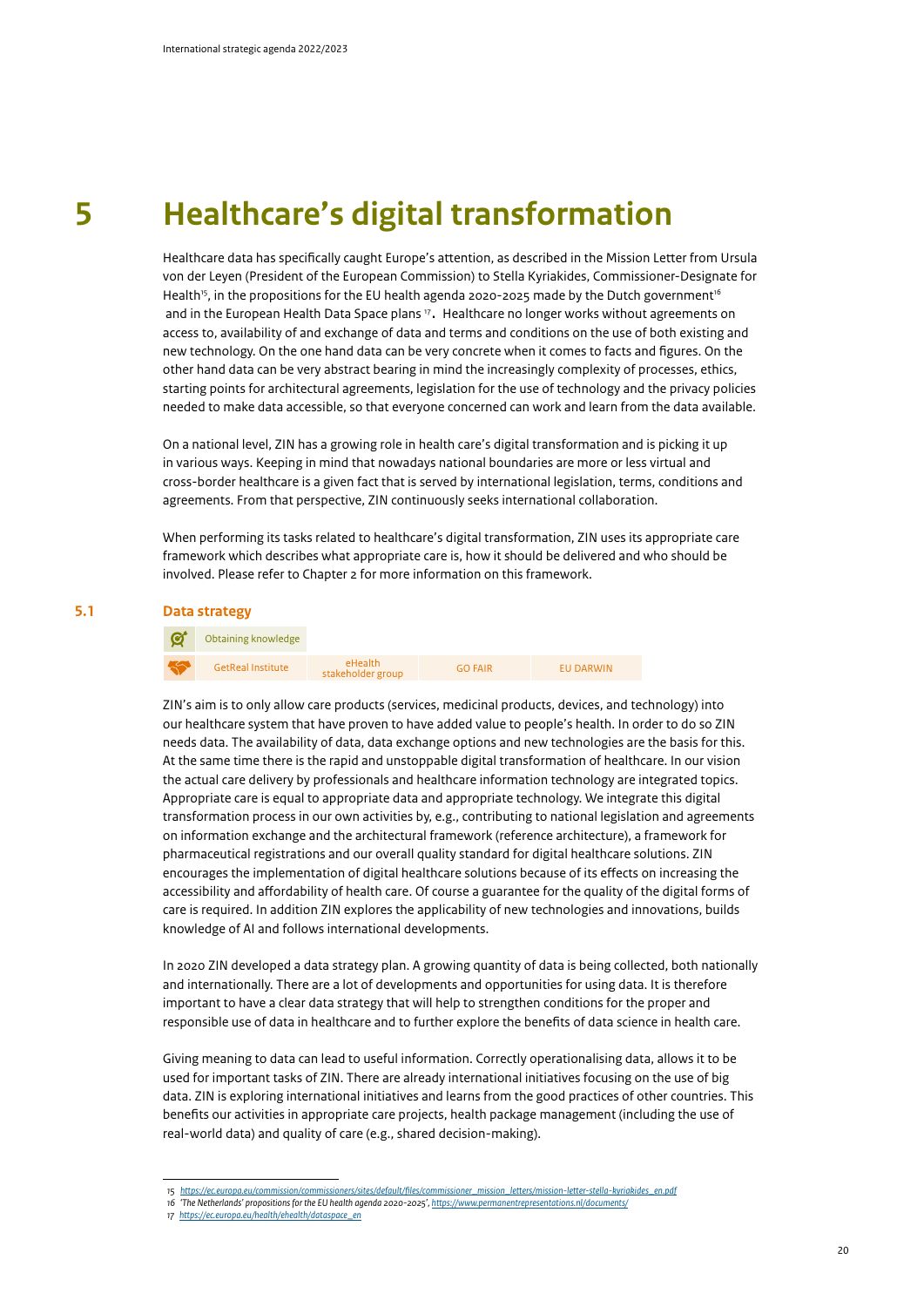ZIN follows international trends, developments and projects in digital transformation, medical technology, eHealth, big data, AI, distributed learning, etc. Developments in these areas happen fast and it is important to keep up in order to support individual patients with data-based developments.

#### Position and actions

- ZIN tries to exert influence on and contribute to developing European and international legislation, terms and conditions, agreements, frameworks and standards.
- We contribute to and learn from European research projects such as GO-FAIR, Personal Health Train, H2O and IHI.
- We respond to European consultations.
- We examine connection points for Dutch legislation for interoperability in an international context.
- ZIN will share, translate and introduce European and international use of the regulatory sandbox method to strengthen the integration of e-health as a regular part of the Dutch healthcare system. ZIN is currently collaborating with CQC UK based on their experience with sandboxing in healthcare, also focusing on the safe and effective implementation of e-health innovations.

#### **5.2 Unambiguous and reliable information-sharing**

| Ø         | Obtaining knowledge | Sharing knowledge      |                |
|-----------|---------------------|------------------------|----------------|
| <b>AS</b> | <b>FSIP</b>         | EUnetHTA <sub>21</sub> | <b>GO FAIR</b> |

Sharing unambiguous and reliable information is a continuous topic and it will be even bigger in consequence of the assessment of the response to the Covid-19 outbreak. Improving the sharing of information about healthcare is on the agenda of many European countries and has a high priority in the Netherlands too. Improving the sharing of information will result in better quality care at lower costs. Collaboration between the different stakeholders in different countries is necessary to realise the ambitious goal of improving information sharing in healthcare.

There are new and innovative ways to improve the exchange of information and data. ZIN sees promising developments, from data exchange to data visiting. We want to understand the capabilities of these innovations, the impact they will have and the possible opportunities and threats of these new innovations. The volume and complexity of data is growing at an exponential rate. There is an increasing acknowledgement of the importance of making healthcare data findable, accessible, interoperable and reusable (FAIR) to make data unambiguous and reliable. Following the FAIR principles will help to improve data sharing. The Netherlands is one of the front runners in adopting the FAIR principles. ZIN seeks international collaboration and shares knowledge on the FAIR principles.

Reuse and multiple use of data is one of the main topics of the Information Council because of the current registration burden on Dutch healthcare. Responsible management and use of data increases the reliability of information. Technology permits the combination of a growing number of data sources, even if the data is unstructured. ZIN has already done a number of pilots with innovations that can facilitate multiple use and reuse of data, such as FAIR data, the Personal Health Train or the block chain. Such innovations and shared architectural principles (following the FAIR principles) are also being developed by other countries. ZIN wants to explore the initiatives taken by front-running countries to see what technical solutions other countries are investigating or implementing, and to collaborate with those countries to share knowledge on this subject and help one another with this important architectural principle. ZIN uses the lessons learnt to determine future positions on this subject.

- In international projects, where possible, the FAIR principles should be leading when storing and sharing data. ZIN encourages this in projects in which it is participating.
- In international projects focusing on the use of data, ZIN is a key link between stakeholders when sharing minimum conditions for the one-time registration, multiple use principle.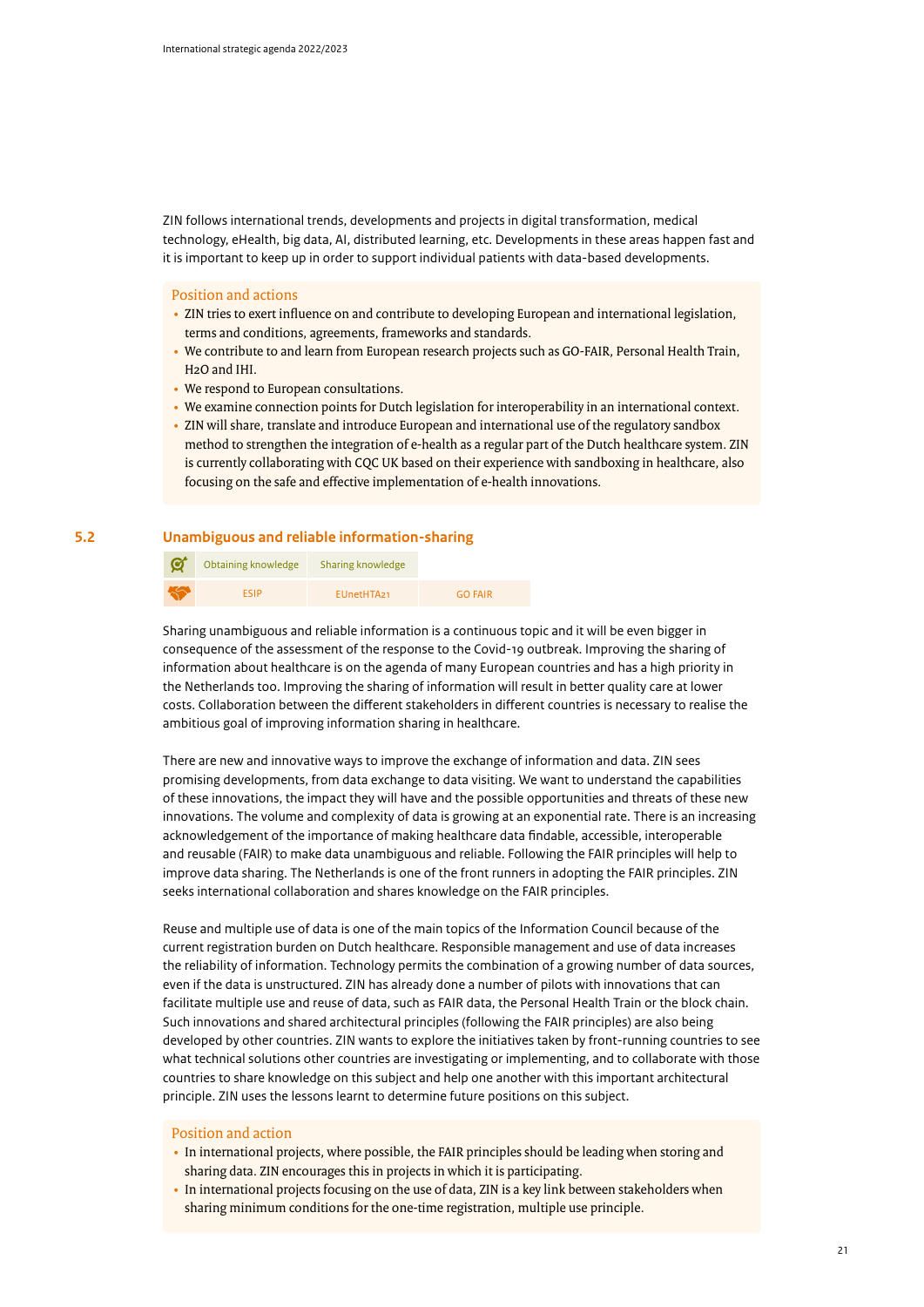#### **5.3 Interoperability**



Interoperability is an important topic that is on the EU's agenda and is part of the objectives of the Information Council (Informatieberaad). Information exchange issues are well-known, as exemplified by the thousands of unnecessary deaths each year due to medication errors. These medication errors are the result of an incomplete or incorrect medication overview. For the collection and comparison of quality data and other information for the public, it is important that agreements are made about the exchange of information. Other countries are facing similar problems. However, some countries have put together practices, for example Estonia, Sweden, Norway, Finland and Denmark.

To ensure correct interoperability, the EC composed an interoperability framework. The new European Interoperability Framework (EIF) describes 4 layers of interoperability:

- Legal interoperability: The EIF proposes that EU and national legislation and policies must be made clear, coherent in respect of one another and make good use of technology.
- Organisational interoperability: The EIF encourages public administrations to simplify their organisations, to streamline their processes and to listen to the needs of the business community and the general public.
- Semantic interoperability: The EIF calls upon public administrations to structure their data in commonly agreed formats
- Technical interoperability: The EIF promotes the sharing and reuse of common infrastructures, services and IT-systems.

For each layer, ZIN looks to front-running countries and explores the best practices in those countries to learn from those practices and - where applicable – try to implement them in the Netherlands. ZIN looks for collaboration with countries to learn from the front-runners and to share our knowledge with countries who want to learn from us (for example our sustainable information system, the architectural framework that is used nationally is inspired by EIF).

Improvement in interoperability is necessary and can be achieved by focusing on standardization, models and frameworks and architectural principles (Such as FAIR and registration agreements for multiple use and reuse, see previous paragraph).

#### **5.4 International standards**



Using open and international standards helps to improve interoperability. It is important for ZIN to follow international developments, and simultaneously to encourage international harmonisation endeavours.

#### Position and action

• Dutch healthcare should, where possible, be aligned with international standards (ontologies and/or classifications like SNOMED or technical standards such as W3C semantic web), instead of creating our own national standards. ZIN follows international developments.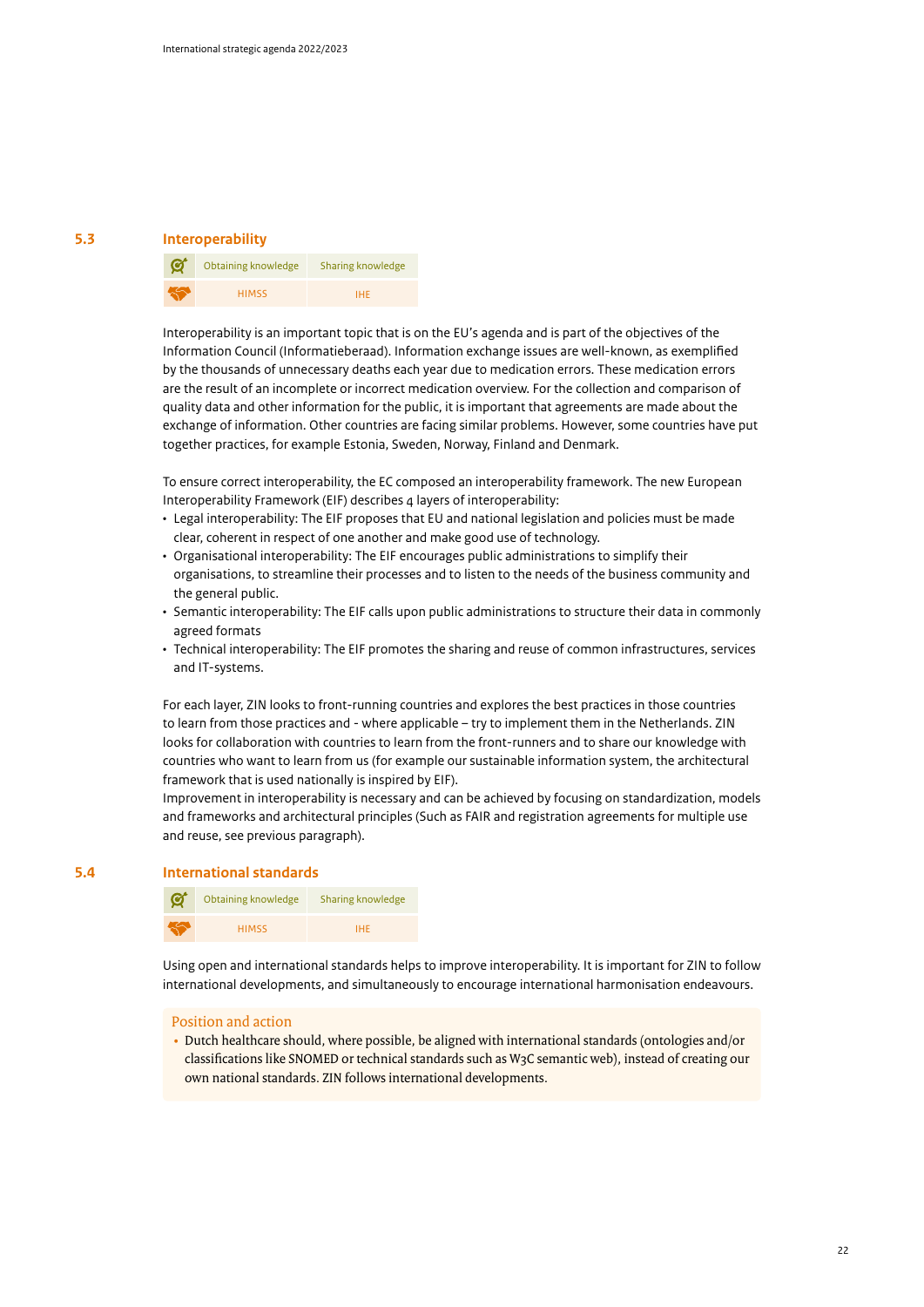#### **5.5 Innovation**



The latest technological developments (especially when combined with a clear data strategy and good conditions for interoperability) will speed up the number of innovations in healthcare. This digital transformation will not only bring many great opportunities for improving healthcare (personalised medicine, AI, medtech, robots), but also some major challenges (privacy, ethical issues, security).

The Dutch healthcare package system allows an 'open' entitlement to the reimbursement of many innovative forms of care. After market entry, the lion's share of new therapeutic devices, interventions and digital technologies flows into the statutory insured package without prior assessment. This is causing an increase in reimbursed interventions that have not undergone prior assessment, leading to potential unwanted consequences such as adverse effects and inefficient use. In 2022 ZIN is investigating options for proactively promoting the appropriate introduction and upscaling of new healthcare technology as well as options for better discriminating between innovations that actually improve care at the patient level and those that lead to inappropriate care and unnecessary costs.

To keep up with the latest developments in innovations, ZIN adopted its innovation strategy 'Datalogica 2020-2022' with the main focus on three key activities. These activities, with both a national and international scope, are as follows: 1. following international trends and developments in data innovation; 2. mapping out international innovative initiatives and looking for good practices from which ZIN can learn, in order to help stakeholders and individual patients. ZIN is prepared to participate in initiatives or connect with other initiatives that are relevant for ZIN and 3. initiating data-driven experiments that contribute to the (digital) transformation of healthcare.

- To keep up with the latest innovation developments, ZIN follows international trends and developments in (data) innovation, maps out international innovative initiatives and looks for good practices from which ZIN can learn.
- To support stakeholder interaction and dialogue on the responsible introduction and upscaling of healthcare innovations from an early stage, namely prior to and soon after market authorisation.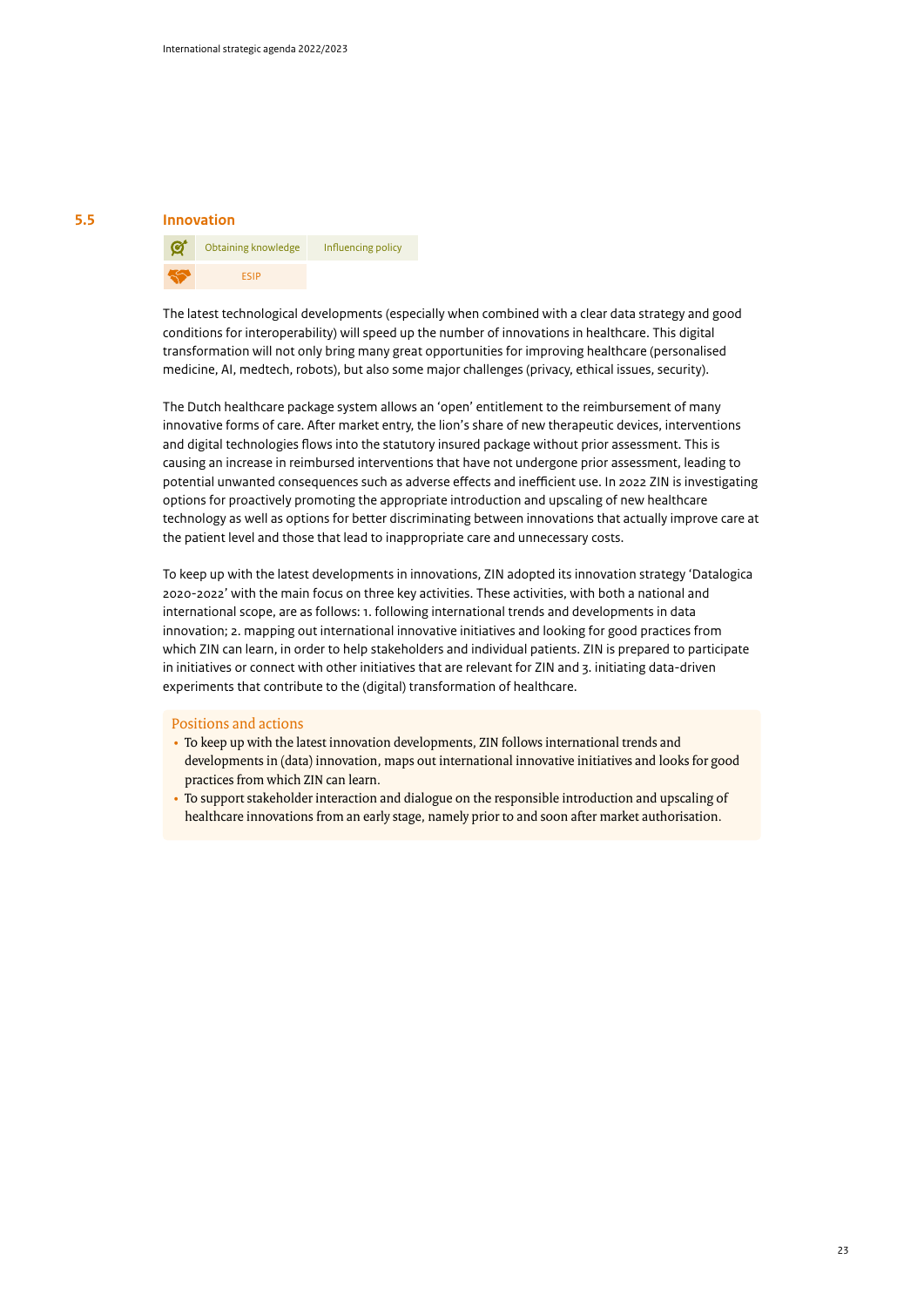### **6 Networks and projects**

ZIN participates in a variety of international networks and projects, each of which is described below. If a certain network or collaboration focuses on a specific topic, that network is listed above the topic described in Chapter 3, 4 and 5.



Beneluxa

Objective: HTA cooperation and information exchange.

Agenda:

- Short statements, collaboration on horizon scanning and early HTA.
- Doing assessments together, dividing the work load although assessment by EUnetHTA is preferred.
- More information-sharing (practically about processes, and strategically).
- More information-sharing about products (between assessors).
- More combined price-negotiating (and joint assessment in order to realise this).
- Horizon scanning at a European level.

ZIN's involvement: Active member. Beneluxa is one of ZIN's prioritized collaborations.



Objectives:

- Joint clinical assessments.
- Joint scientific consultations.
- Identifying emerging health technologies (horizon scanning).
- Supporting voluntary cooperation between Member States.
- Developing and adopting the methodological guidance, procedural steps, and timeframes on the basis of which the joint assessments and consultations are performed.

#### **eHealth Stakeholder group (by the European Commission's Directorate-General for Communication Networks, Content and Technology, DG CNECT)**

eHealth group

Objectives: To provide advice and expertise, contributing to policy development and the implementation of the Communication on enabling the digital transformation of health and care in the Digital Single Market, in particular in relation to the following areas:

- Health Data, including the development of a European electronic health record exchange format.
- Digital health services.
- Health data protection and privacy issues.
- Cybersecurity for health and care data.
- Digital tools for citizen empowerment and person-centred care.
- Artificial intelligence and health.
- Other cross-cutting aspects linked to the digital transformation of health and care, such as governance, financing and investment proposals and enabling technologies.

ZIN's involvement: Member.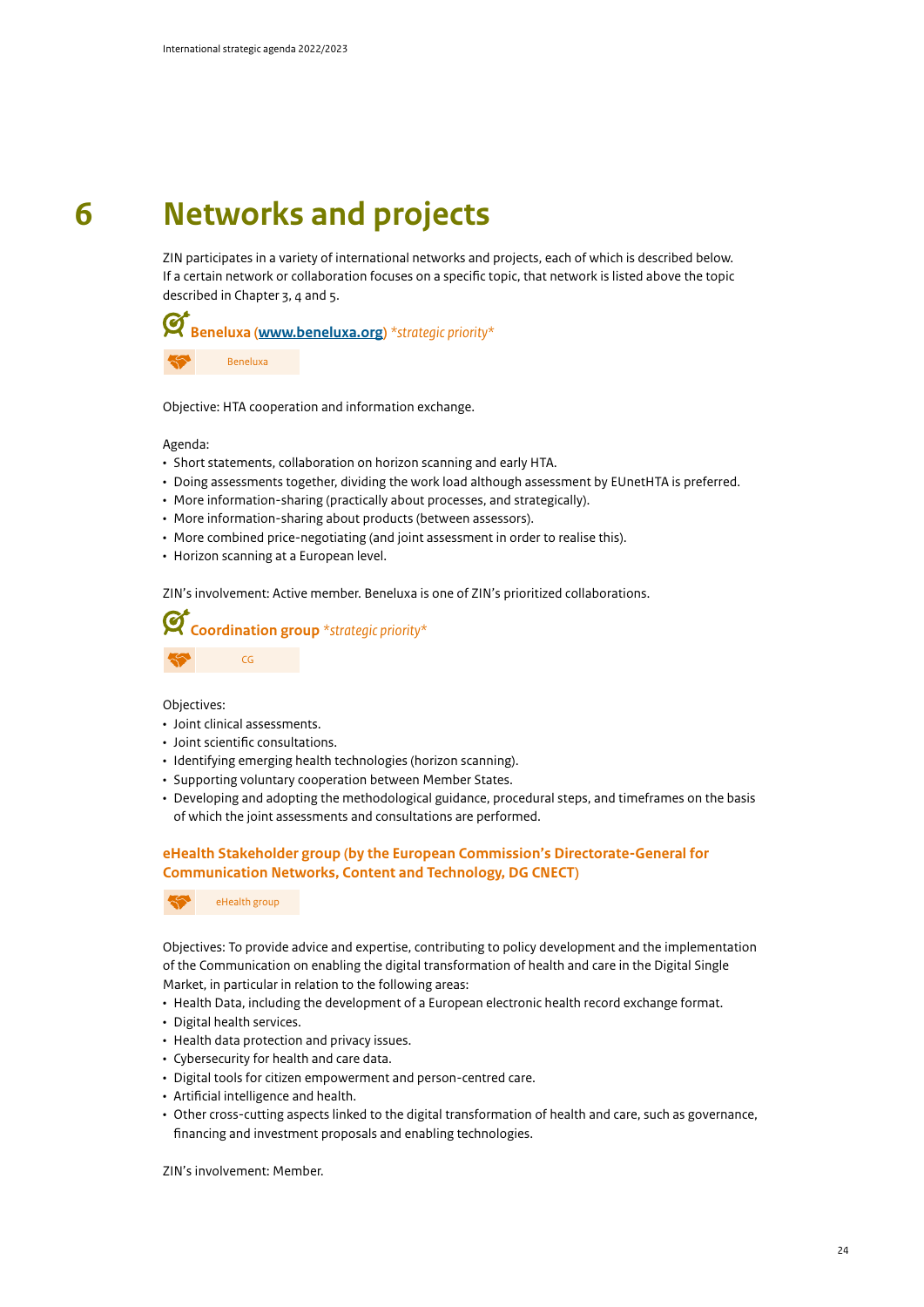#### **DARWIN EU (Data Analysis and Real World Interrogation Network, [www.ema.europa.eu](http://www.ema.europa.eu))**

DARWIN

Objective: To provide timely and reliable evidence on the use, safety and effectiveness of medicines for human use, including vaccines, from real-world healthcare databases across the European Union (EU).

#### Agenda:

- Establishing and expanding a catalogue of observational data sources for use in medicines regulation;
- Providing a source of high-quality, validated real-world data on the uses, safety and efficacy of medicines;
- Addressing specific questions by carrying out high-quality, non-interventional studies, including developing scientific protocols, interrogating relevant data sources and interpreting and reporting study results.

ZIN's involvement: Representative of the payer community in DARWIN's Advisory Board.

#### **EIF (European Interoperability Framework, [www.ec.europa.eu/isa2/eif\\_en](http://www.ec.europa.eu/isa2/eif_en))**

EIF

Objective: To give specific guidance on how to set up interoperable digital public services.

Agenda:

- To offer public administrations 47 concrete recommendations on how to improve governance of their interoperability activities.
- To establish cross-organisational relationships, streamline processes supporting end-to-end digital services.
- To ensure that interoperability efforts are not compromised by either existing or new legislation.

ZIN's involvement: Member.

#### **EMA (European Medicines Agency, [www.ema.europa.eu](http://www.ema.europa.eu))**



Objective: to foster scientific excellence in the evaluation and supervision of medicines, for the benefit of public and animal health in the European Union.

#### Agenda:

- Facilitate development and access to medicines.
- Evaluate applications for marketing authorization.
- Monitor the safety of medicines across their life cycle.
- Provide reliable information on human and veterinary medicines in lay language.

ZIN's involvement: Informal representative of the payer community and collaborative partner.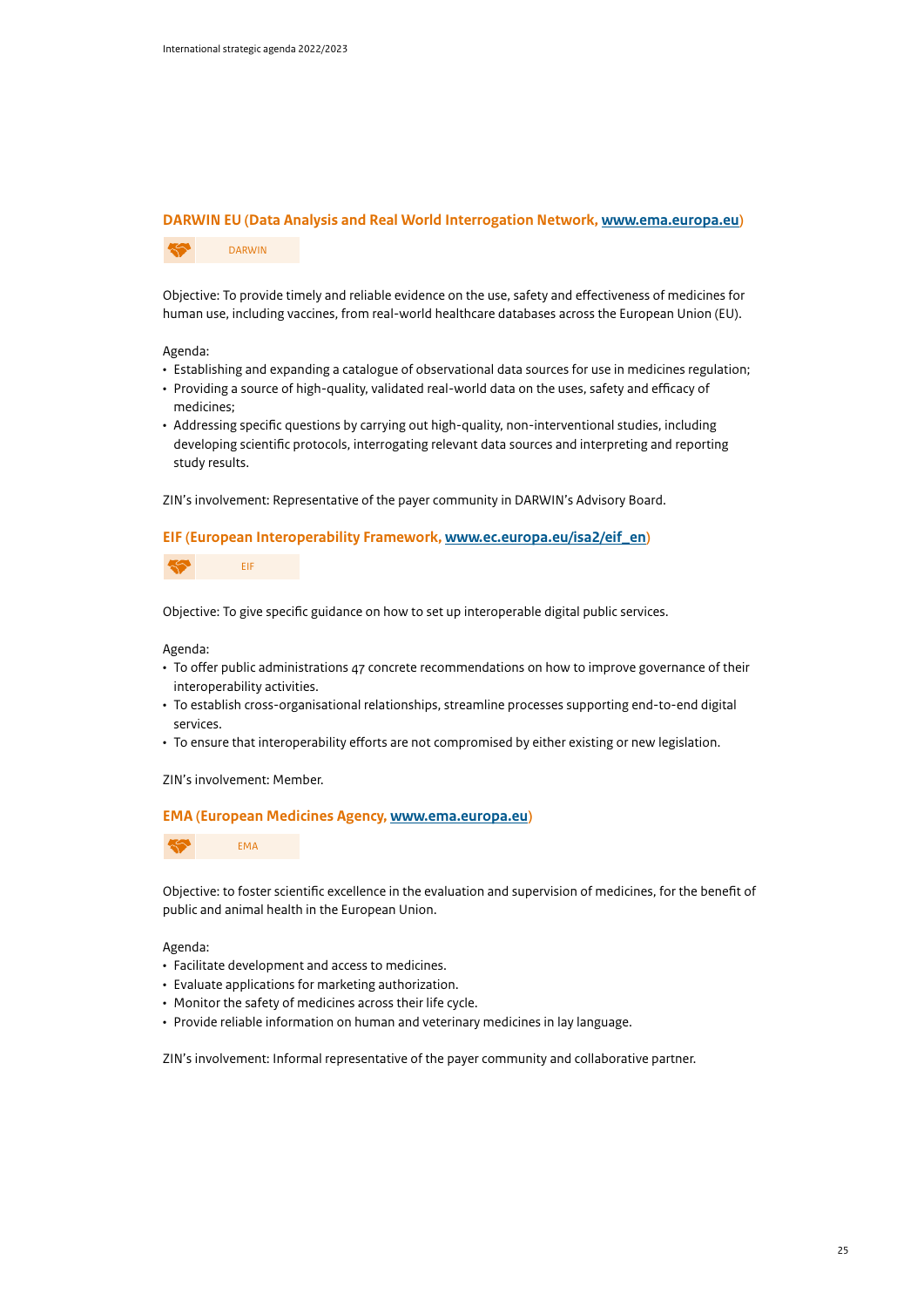

Objective: A two-year project that succeeds EUnetHTA JA3.

Agenda:

- Advancing the development of HTA methodology further, aiming at addressing key methodological issues, with a specific focus on areas where divergent opinions still persist;
- Providing input to a potential new legal framework on HTA;
- Ensuring that methodological and other developments are applicable and usable not only on a European but also on national and regional levels;
- Production of 6-8 Joint Scientific Consultations;
- Production of 1-2 Joint Clinical Assessments.

ZIN's involvement: We host the secretariat and are member of the hands-on group for various deliverables. EUnetHTA21 is one if ZIN's prioritized international projects.

#### **European Implementation Network ([www.einnetwork.org](http://www.einnetwork.org/))**



Objective: Working on implementation at European level.

Agenda:

• Further development and international orientation to enhance further development of effective theory and insights for implementation (especially those for daily work in practice) and to encourage implementation in complex adaptive systems. Learning and development is an important theme to work on.

ZIN's involvement: Member.

**European Reference Networks [\(https://ec.europa.eu/health/ern\\_en\)](https://ec.europa.eu/health/ern_en)**



Objective: European Reference Networks are virtual networks involving healthcare providers across Europe. They aim to tackle complex or rare diseases and conditions that require highly specialised treatment and a concentration of knowledge and resources.

ZIN's involvement: No formal involvement.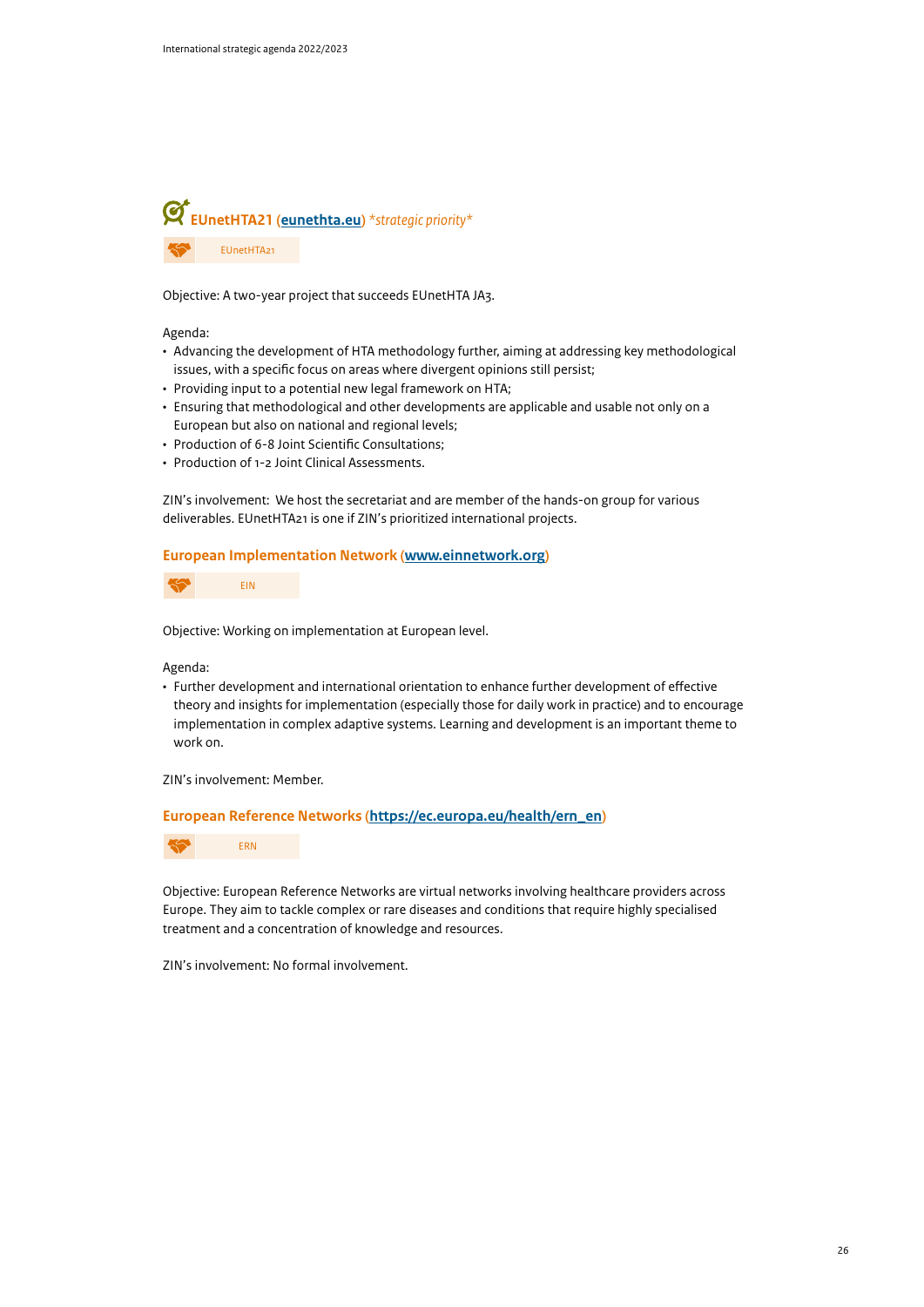#### **ESIP (European Social Insurance Platform, [www.esip.eu\)](http://www.esip.eu/)**



#### Objective:

To preserve high-profile social security for Europe and to reinforce solidarity-based social insurance systems, and to maintain the quality of European social protection.

#### Agenda:

- Encouraging transnational dialogue and the exchange of best practices between national social security institutions in Europe.
- Providing a strategic network for developing common positions to influence the European decisionmaking process.
- Providing a consultation forum for the European institutions and other multinational bodies active in the field of social security.

ZIN's involvement: Member (until 1 January 2023).

#### **GetReal Institute ([www.getreal-institute.org\)](http://www.getreal-institute.org)**

GetReal Institute

Objective: The GetReal Institute builds on the success of two IMI projects: GetReal and The GetReal Initiative, and brings together a wide variety of stakeholders to drive the sustainable development and adoption of tools, methods and best practices in the generation and use of RWE for better healthcare decision-making.

Agenda:

- To be a platform to reach common understanding and prioritisation of critical opportunities and challenges in the generation and use of RWE.
- To be an incubator and design lab for strategies and tools to clarify scientific and operational uncertainties in RWE approaches and methods.
- To provide high quality RWE education and training resources.
- Connecting RWE-related initiatives within Europe and beyond.

#### ZIN's involvement: Member.

#### **G-I-N (Guidelines International Network, [www.g-i-n.net](http://www.g-i-n.net/))**

G-I-N

Objective: To lead, strengthen and support collaboration in guideline development (including technology assessments and appraisal), adaptation and implementation.

Agenda:

- Facilitating networking, the exchange of knowledge and improving methodology.
- Promoting excellence, helping to create high-quality clinical practice guidelines that foster safe and effective patient care.
- Sharing a wide variety of support tools and publications to enhance guideline development and knowledge-transfer.

ZIN's involvement: Member.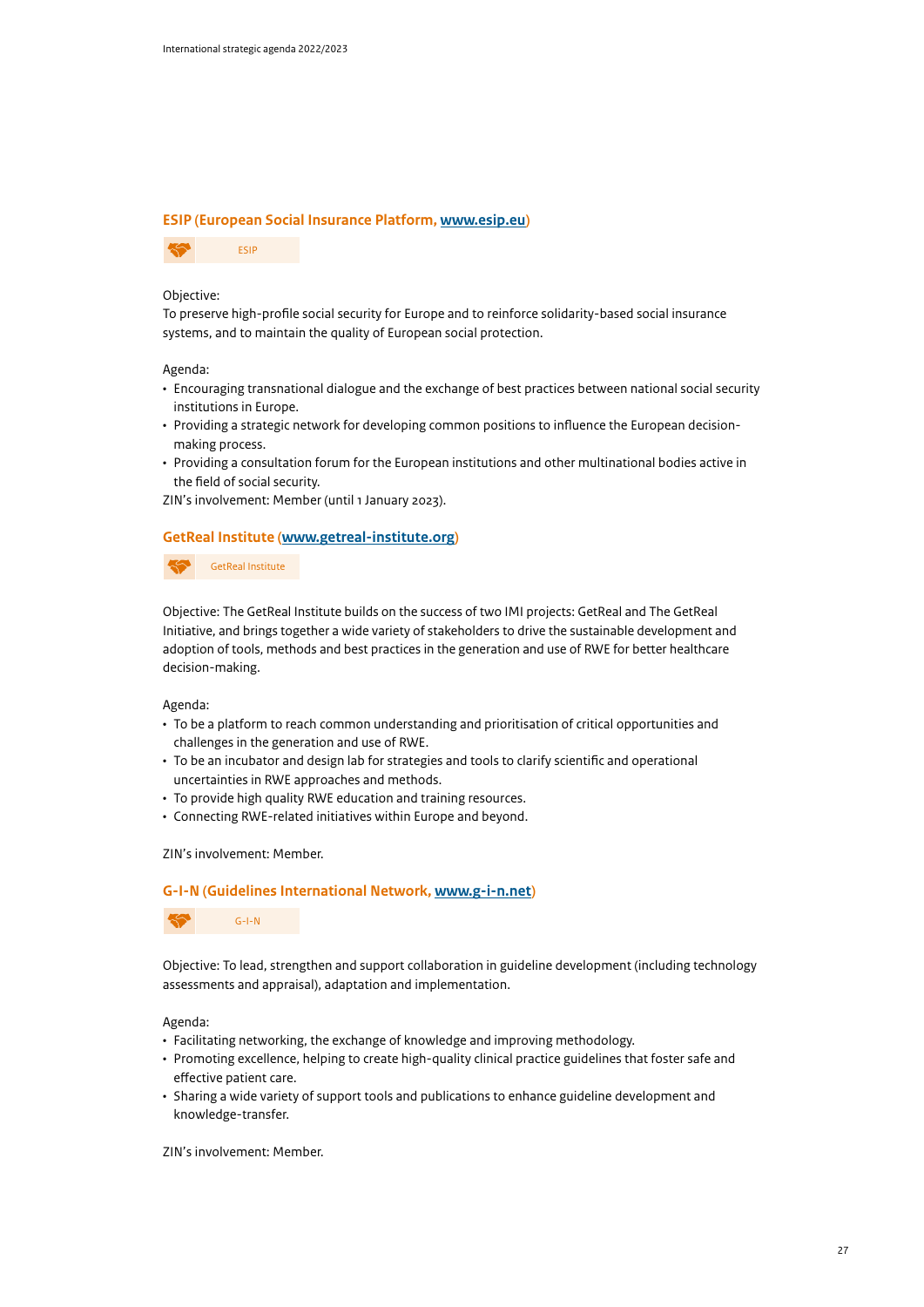### **GINAHTA (Guidelines International Network Heath Technology Assessment, [www.g-i-n.](http://www.g-i-n.net/working-groups/ginahta) [net/working-groups/ginahta](http://www.g-i-n.net/working-groups/ginahta))**

GINAHTA

Objective: To explore common methods and facilitate collaboration and the sharing of products between the HTA (represented by INAHTA) and guideline communities (represented by G-I-N).

#### Agenda:

The working group acts as a facilitator to join efforts of the HTA and the guideline community by:

- Identifying common methods (including assessment and appraisal methods).
- Identifying complementary aspects between the products of both communities.
- Detailing a platform for promoting collaboration and sharing products.

ZIN's involvement: Member.

#### **GO FAIR ([www.go-fair.org](http://www.go-fair.org))**

GO-FAIR

Objective: To contribute to and coordinate the coherent development of the Internet of FAIR data & services through community-led initiatives in different activity streams.

#### Agenda:

- Support for the creation and running of GO FAIR Implementation Networks (IN).
- Ensuring optimal coordination between existing initiatives that target the development and implementation of components of the Internet of FAIR Data & Services.
- Advocating and supporting choices compliant with the FAIR guiding principles.
- Focus on early developments in the European Open Science Cloud (EOSC) with a global perspective.

#### ZIN's involvement: Observer.

#### **GRADE working group ([www.gradeworkinggroup.org](http://www.gradeworkinggroup.org/))**



Objective: To improve and extend GRADE methodology (technology assessment and appraisal) and to spread the use of GRADE methodology in health guidelines, HTA and systematic reviews.

#### Agenda:

- Creating supporting and collaboration opportunities.
- Helping GRADE networks/centres (e.g., Dutch GRADE Network) with training, promotion, dissemination and implementation of GRADE.
- Providing methodological support for national, regional or professional organisations.
- Specific project groups on e.g., Non-Randomized Studies, Economic Evaluations (cost-effectiveness).

ZIN's involvement: Member.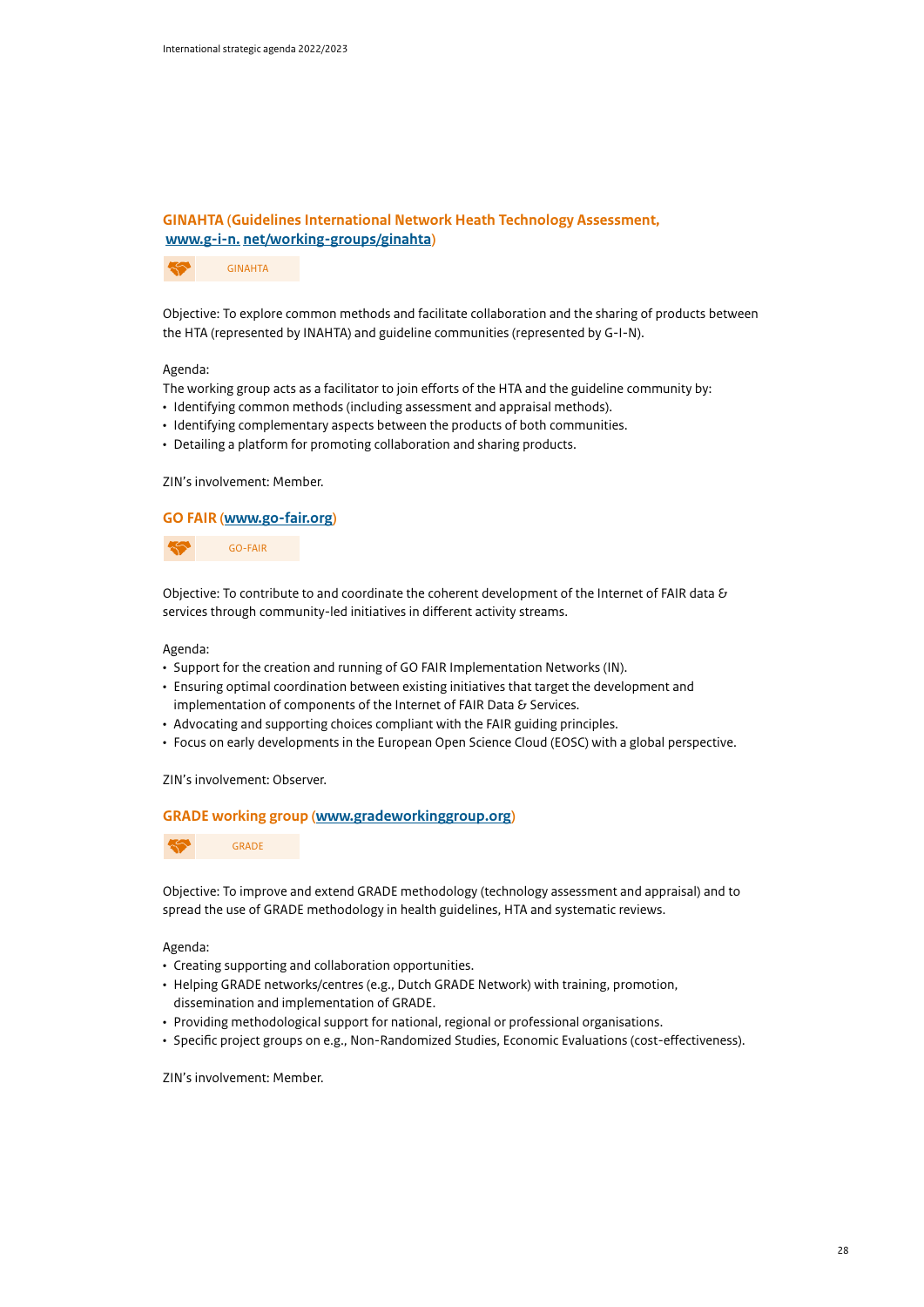H2O

#### **H2O ([health-outcomes-observatory.eu](http://health-outcomes-observatory.eu))**

Objective: To empower patients with tools to monitor their outcomes independently, to promote the use of their outcomes in decision-making with clinicians, to create transparency of outcomes to facilitate value-based healthcare models and to create an ethical governance model for patient-reported health data in the interest of patients, science and society.

Agenda:

• H2O aims to create a robust data governance model that gives patients control of their data and enables ethical, secure analysis of the data when patients consent to this, in the interests of society, science and patient care. Standardised and structured health data will be available for analysis in order to enhance health research prospects, promote the development of new treatments that reflect outcomes reported by patient and sustain more efficient healthcare systems.

ZIN's involvement: From 2022 – 2024: Observer. From 2024 – 2026: Representative of governmental organizations in the Board.

### **Heads of Agencies (HAG, [htahag.eu\)](http://htahag.eu)** *\*strategic priority\** HAG

Objective: HAG is a strategic discussion and guidance body regarding EU HTA collaboration and supports the preparation of national systems and capacities for the adoption of the HTA Regulation.

#### Agenda:

- Supporting the development of the basis for joint work on all HTA activities at EU level within the model of EU cooperation anticipated by the Regulation on HTA.
- Supporting the preparation of national systems and capacities for the adoption of the HTA Regulation.
- Supporting the joint work performed at the technical and scientific level by HTA bodies across Europe.
- Advising policy makers and relevant EU and national institutions on matters regarding HTA, particularly cooperation in HTA.

#### ZIN's involvement: Host of the Secretariat.

#### **Heads of Medicines Agencies (HMA, [www.hma.eu\)](http://www.hma.eu)**



Objective: The HMA is a network of the heads of the National Competent Authorities (NCA) whose organisations are responsible for the regulation of medicinal products for human and veterinary use in the European Economic Area. The HMA co-operates with the EMA) and the European Commission in the operation of the European medicines regulatory network.

#### Agenda:

- Addressing key strategic issues for the network, such as the exchange of information, IT developments and sharing of best practices.
- Focusing on the development, co-ordination and consistency of the European medicines regulatory system.
- Ensuring the most effective and efficient use of resources across the network, including developing and overseeing arrangements for work-sharing.
- Co-ordinating the mutual recognition (MRP) and decentralised procedures (DCP).

ZIN's involvement: No formal involvement.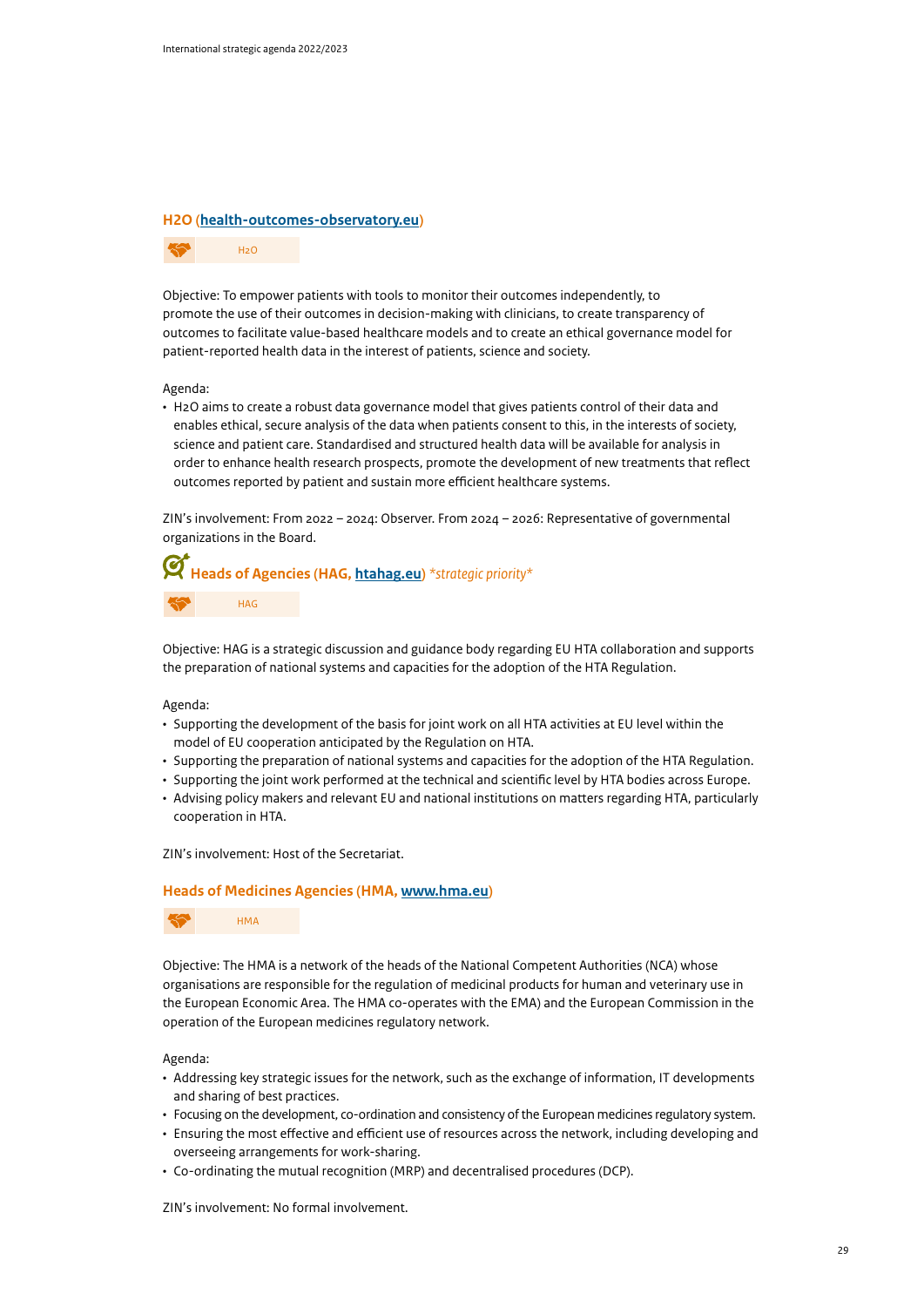#### **HIMSS (Healthcare Information and Management System Society, [www.himss.org](http://www.himss.org))**

HIMSS

Objective: Reform the global health ecosystem through the power of information and technology.

Agenda:

- Providing expertise in health innovation, public policy, workforce development, research and analytics to advise leaders, stakeholders and influencers from across the ecosystem on best practices.
- Delivering key insights, education and engaging events to healthcare providers, payers, governments, start-ups, life sciences and other health services organizations, ensuring they have the right information at the point of decision.

ZIN's involvement: No formal involvement.

#### **Horizon 2020 HTx (Health Technology Exchange, [www.htx-h2020.eu\)](http://www.htx-h2020.eu)**

H2020 - HTx

Objective: Development of next generation HTA models.

Agenda:

- To develop HTA methods that would fit to personalised (or precision) medicine.
- To test and implement these methods in the practice of HTA bodies.

ZIN's involvement: Lead of Work Package 4: Implementation into system and processes.

#### **HTAi (Health Technology Assessment international, [www.htai.org\)](http://www.htai.org/)**

HTAi

Objective: To foster international scientific collaboration on HTA.

Agenda:

- Further development of HTA methods, for example, deliberative processes in HTA.
- Interaction with stakeholders such as patients and technology producers, on HTA methods and implementation (HTAi Policy Forum).
- Sustainable healthcare systems.

ZIN's involvement: Member of the Board. Local Host of the HTAi 2022 Conference.

#### **IHE (integrating the health care enterprise, [www.ihe.net\)](http://www.ihe.net)**

IHE

Objective: Enable seamless and secure access to health information that is usable whenever and wherever needed.

Agenda:

- To improve healthcare by providing specifications, tools and services for interoperability.
- To engage clinicians, health authorities, industry, and users to develop, test, and implement standardsbased solutions for vital health information needs.

ZIN's involvement: No formal involvement.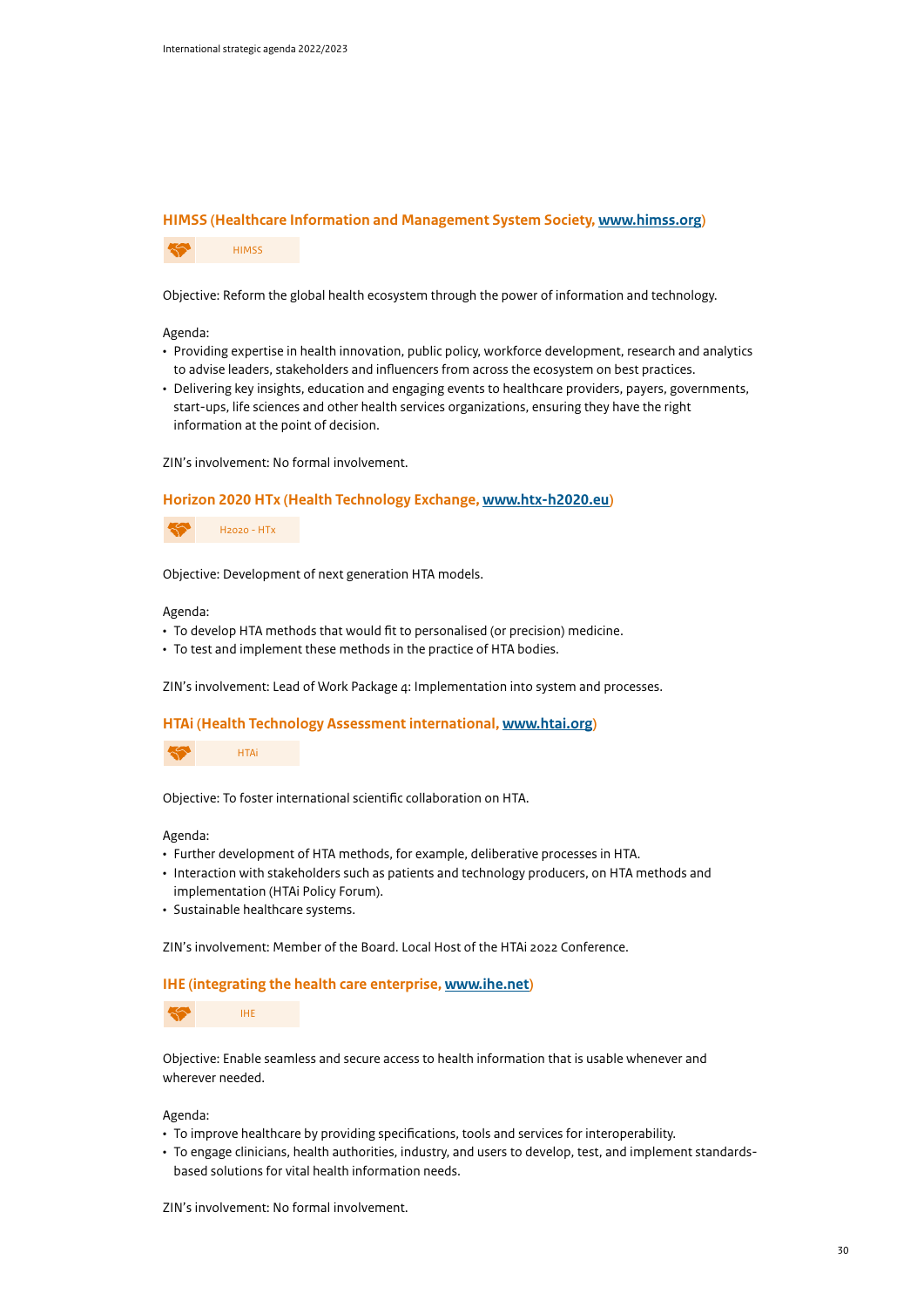

Objective: Horizon scanning aims to highlight important pharmaceutical and medical technology innovations before they reach the market by continuously gathering data and analysing research and literature. This gives a better picture of expected costs and allows timely decision-making and (joint) price negotiations.

ZIN's involvement: Chair of the Executive Committee and Board of Directors. IHSI is one of ZIN's prioritized projects.

**INAHTA (International Network of Agencies of Health Technology Assessment, [www.inahta.org](http://www.inahta.org/))**



Objective: To enhance collaboration between international HTA bodies.

Agenda:To facilitate the exchange of methods and processes between HTA bodies worldwide.

ZIN's involvement: Member.

**Investing in human capital to create more opportunities and promote the well-being of society (EU funds for Malta)**



Objective:

- To help Malta organise processes for healthcare quality and the reimbursement of medicines. To support processes for healthcare quality in Maltese hospitals.
- To facilitate a new system for the assessment and appraisal of medicines in Malta.

ZIN's involvement: Partner.

**ISPOR (The Professional Society for Health Economics and Outcomes Research, [www.ispor.org\)](http://www.ispor.org/)**

ISPOR

Objective:

- To further develop tools for health economic assessments and outcome research. Agenda:
- Development of methods of RWE and their implementation in HTA practice.
- Refinement of health economic models and their use in decision-making.
- Increase interaction between method developers, for example, academics and consultancies, and users such as HTA bodies.

ZIN's involvement: Member.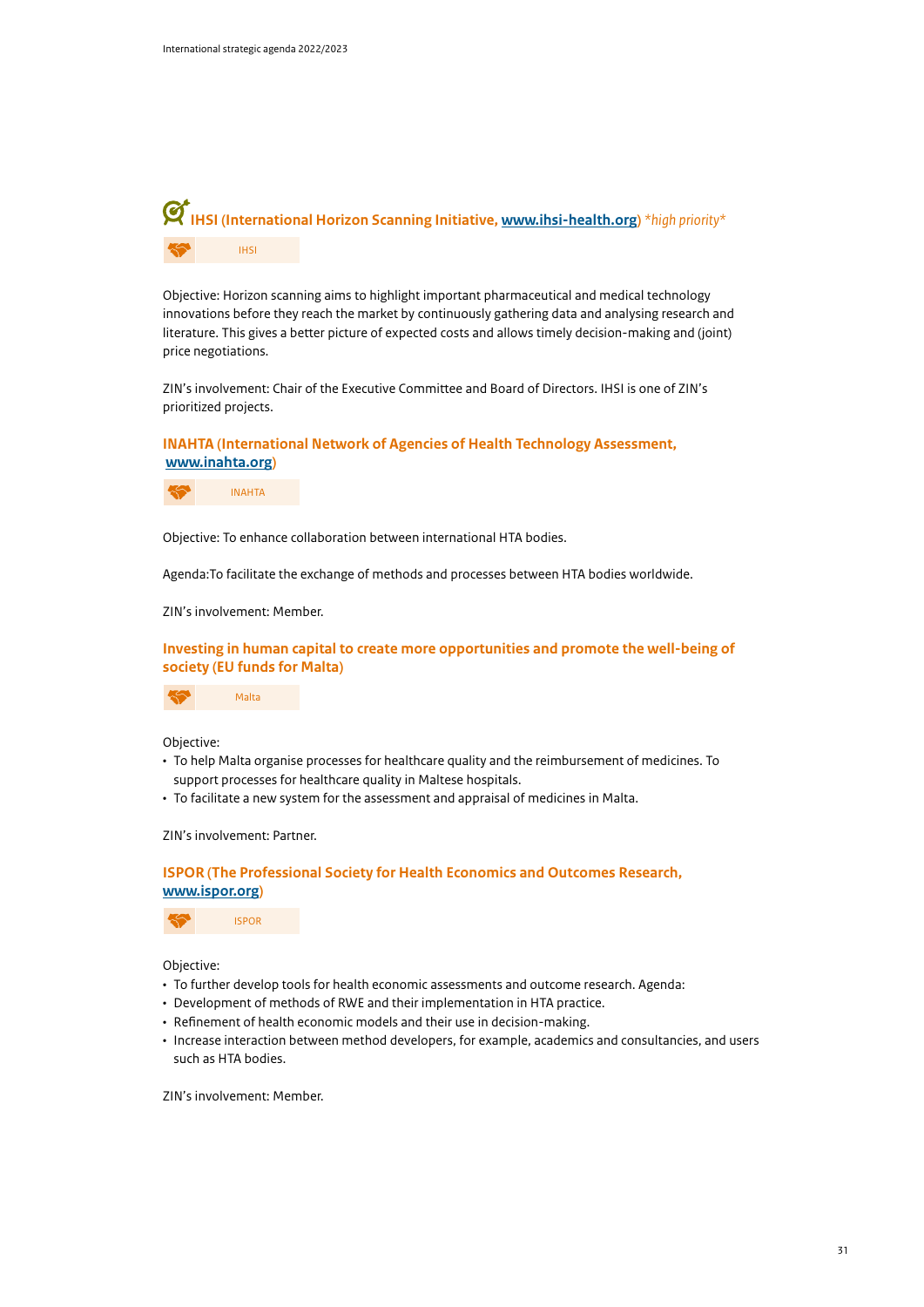#### **MEDEV (Medicine Evaluation Committee, [www.medev-com.eu](http://www.medev-com.eu/))**

MEDEV

Objective: Informal information-sharing between the national bodies responsible for the assessment, pricing and reimbursement of medicines to support them in their role at a national level.

#### Agenda:

- Rapid assessments of (new) medicinal products of common interest.
- Exchanges on ongoing and planned assessments for reimbursement, methodologies and pharmaceutical policy.
- Review of EU-level activities impacting on national assessment, pricing and reimbursement.
- Timely analyses of drug related trends and innovations, and political and legal initiatives of the European Institutions.

ZIN's involvement: Member and co-chair.

#### **Pharmaceutical pricing and reimbursement information (PPRI, [https://ppri.goeg.at/\)](https://ppri.goeg.at/)**

PPRI

Objective: Sharing information on issues of pharmaceutical policies from a public health perspective.

#### Agenda:

Generating and sharing evidence-based expertise and experience in policies, in particular related to pricing and reimbursement of medicines and medical devices. This is done through research, policy advice, knowledge-transfer to policy-makers, capacity-building, price data provision, development of glossaries, reporting systems and indicators and enhancing networks of public authorities.

ZIN's involvement: Member.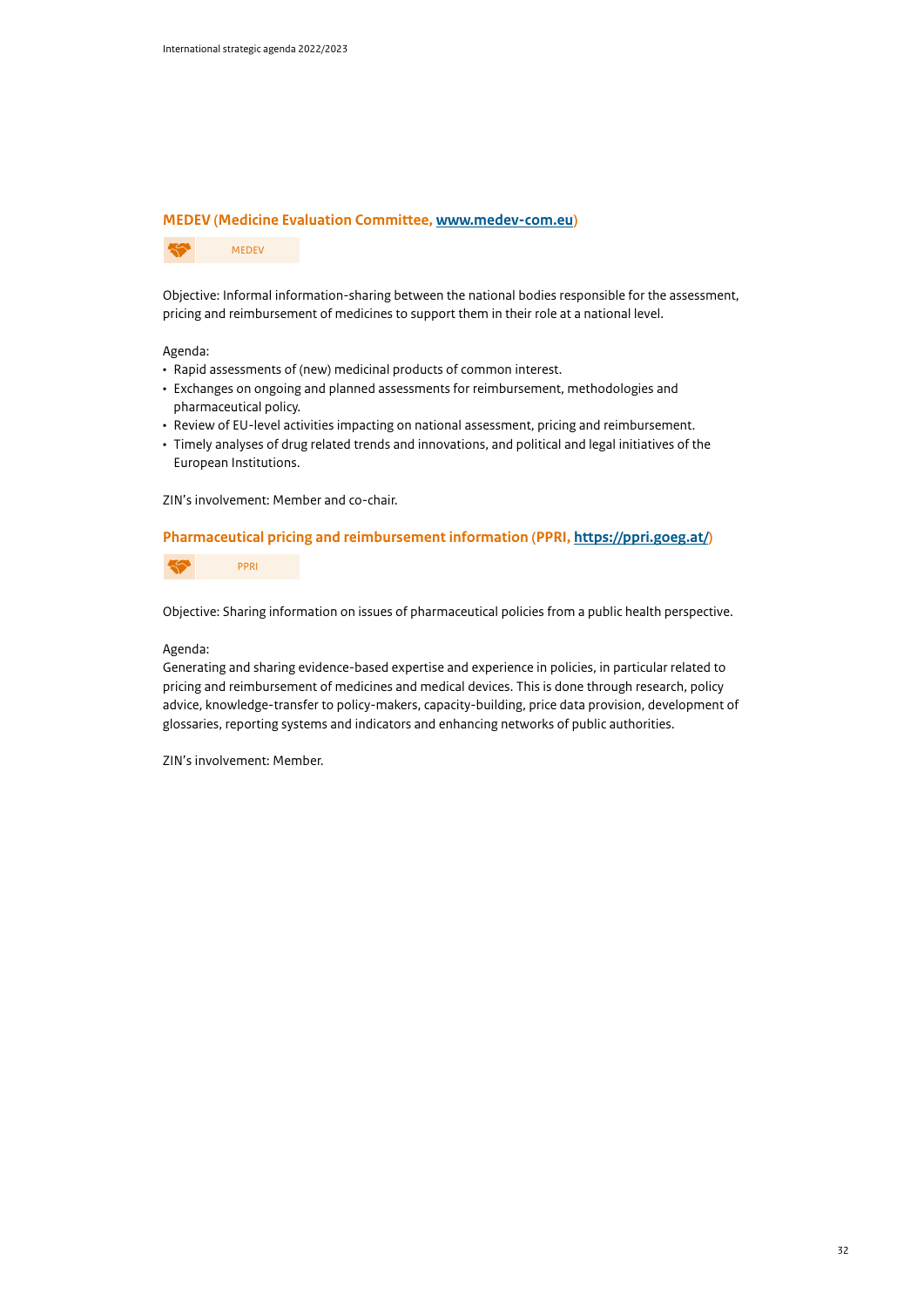### **7 Sources**

- College voor zorgverzekeringen: 'Conditional reimbursement of health care', 2012
- Commonwealth Fund, IQ health care/Erasmus: 'International Health Policy Survey 2019', March 2020).
- Doty et al: "Income-Related Inequality In Affordability And Access To Primary Care In Eleven High-Income Countries" (Health Affairs, 2020);
- Dutch Cabinet letter: "Elektronische gegevensuitwisseling in de zorg", 9 April 2010.
- Dutch Ministry of Health, Welfare and Sport: 'Ontwikkeling Uitkomstgerichte zorg 201802022', 2018.
- Emanuel, E. 'Which Country Has the World's Best Health Care?' (2020)
- European Commission: 'Pharmaceutical strategy for Europe'. 25 November 2020.
- European Medicines Agengy: 'EMA Regulatory Science to 2025 Strategic reflection', 2020.
- European Social Insurance Platform: 'ESIP position paper on Orphan Medicinal Products (OMP's)', 30 May 2019
- European Social Insurance Platform: 'Health Policy in the EU 2019-2024 ESIP Position paper', April 2019.
- European Social Insurance Platform: 'ESIP statement on medical devices', 22 January 2019.
- European Social Insurance Platform: 'Joint statement on Medical devices EAHP/HOPE/ESIP/AIM/ Prescrire/CPME', 25 February 2019.
- Health affairs: 'Primary Care Physicians' Role In Coordinating Medical And Health-Related Social Needs in Eleven Countries', January 2020.
- Information Council: 'Outcome doelen van het Informatieberaad', 12 December 2016.
- IQWIG: 'In a nutshell. Facts and figures from IQWiG 2018', 2018.
- National Health Care Institute: 'Datalogica. Naar innoveren met data en technologie voor een geode zorg. Strategisch plan 2020-2022', 2020.
- National Health Care Institute: 'Position Paper. Ook in de toekomst van geode zorg verzekerd', December 2020.
- NICE: 'National institute for health and care excellence: Business Plan 2020/2021'. (June 2020)
- Permanent representation of Ministry of Health, Welfare and Sports in Brussels: 'The Netherlands' propositions for the EU health agenda 2020-2025', 2019.
- OECD: 'Health at a Glance: Europe 2020' (2020)
- OECD: 'Health at a Glance: 2021' (2021)
- OECD: 'Health in the 21<sup>st</sup> century: Putting data to work for stronger health systems' (2020)
- WHO: 'World Health Statistics 2020' (2020); European Commission: 'Challenges in long-term care in Europe. A study of national policies' (2018)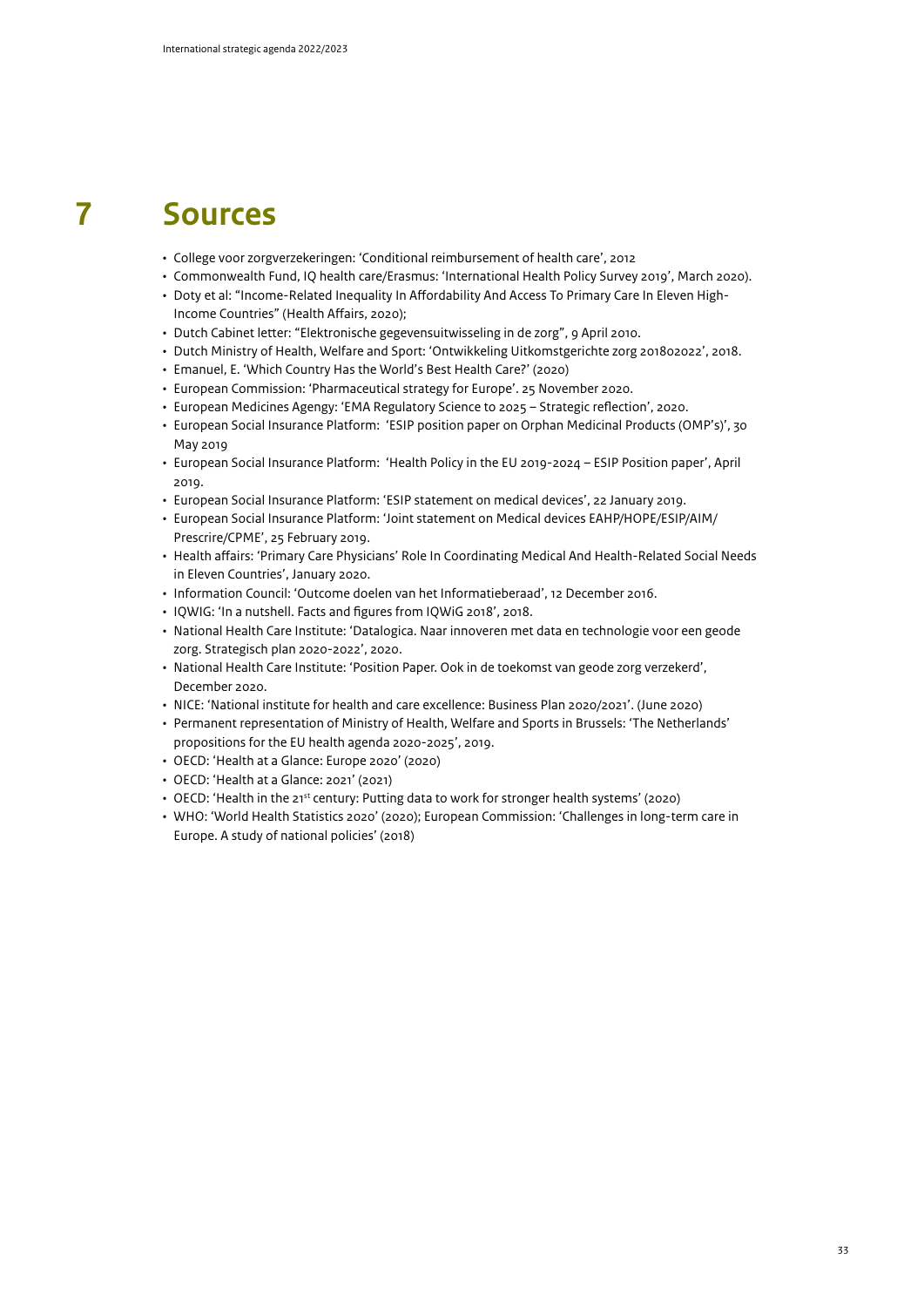## **8 List of publications by ZIN colleagues (2020 and 2021)**

#### **2020**

Abrishami, P. When the Evidence Basis Breeds Controversies: Exploring the Value Profile of Robotic Surgery Beyond the Early Introduction Phase. Med Care Res Rev. 2020;77(6):596-608 Pubmed 30902036

Abrishami P. On the integration of early health technology assessment in the innovation process: reflections from five stakeholders. Int J Technol Assess Health Care. 2020 Oct;36(5):481-485. Pubmed 33109280

Amsterdam-Lunze M, van. Information specialist collaboration in Europe: collaborative methods, processes, and infrastructure through EUnetHTA Int J Technol Assess Health Care 2020 Oct 21:1-6. Pubmed 33081862

Boluyt, N. Lower versus Traditional Treatment Threshold for Neonatal Hypoglycemia. N Engl J Med. 2020 Feb 6;382(6):534-544. Pubmed 32023373

Delnoij, D. Questions regarding 'epistemic injustice' in knowledge-intensive policymaking: Two examples from Dutch health insurance policy. Soc Sci Med. 2020 Jan;245:112674. Pubmed 31756627

Delnoij, D.M.J. Quality of health care according to people with Down syndrome, their parents and support staff-A qualitative exploration. J Appl Res Intellect Disabil. 2020;33(3):496-514. Pubmed 31833622

Delnoij, DMJ "Strangers in the ER": Quality indicators and third party interference in Dutch emergency care J Eval Clin Pract. 2019 Jun;25(3):390-397.

Delnoij DMJ. Capturing the complexity of healthcare for people with Down syndrome in quality indicators - a Delphi study involving healthcare professionals and patient organisations. BMC Health Serv Res. 2020 Jul 27;20(1):694.

Pubmed 32718322

Enzing J, Knies S. Broadening the application of health technology assessment in the Netherlands: a worthwhile destination but not an easy ride? Health Econ Policy Law. 2020; 1-17. Pubmed 32758331

Enzing J, Vijgen S, Knies S. Do economic evaluations of TAVI deal with learning effects, innovation, and context dependency? A review Health Policy Technol

Goettsch W Access to medicines in Turkey: Evaluation of the process of medicines brought from abroad. Int J Technol Assess Health Care. 2020 Dec;36(6):585-591. Pubmed 33231162

Goettsch W. Companies' Health Technology Assessment Strategies and Practices in Australia, Canada, England, France, Germany, Italy and Spain: An Industry Metrics Study. Front Pharmacol. 2020 Dec 3;11:594549. Pubmed 33390978

Goettsch W. The transferability of health technology assessment - the European perspective with focus on central and Eastern European countries. Expert Rev Pharmacoecon Outcomes Res. 2020; 20(4):321- 330. Pubmed 32500749

Goettsch W. Improving Transparency to Build Trust in Real-World Secondary Data Studies for Hypothesis Testing-Why, What, and How: Recommendations and a Road Map from the Real-World Evidence Transparency Initiative. Value Health. 2020;23(9):1128-1136. Pubmed 32940229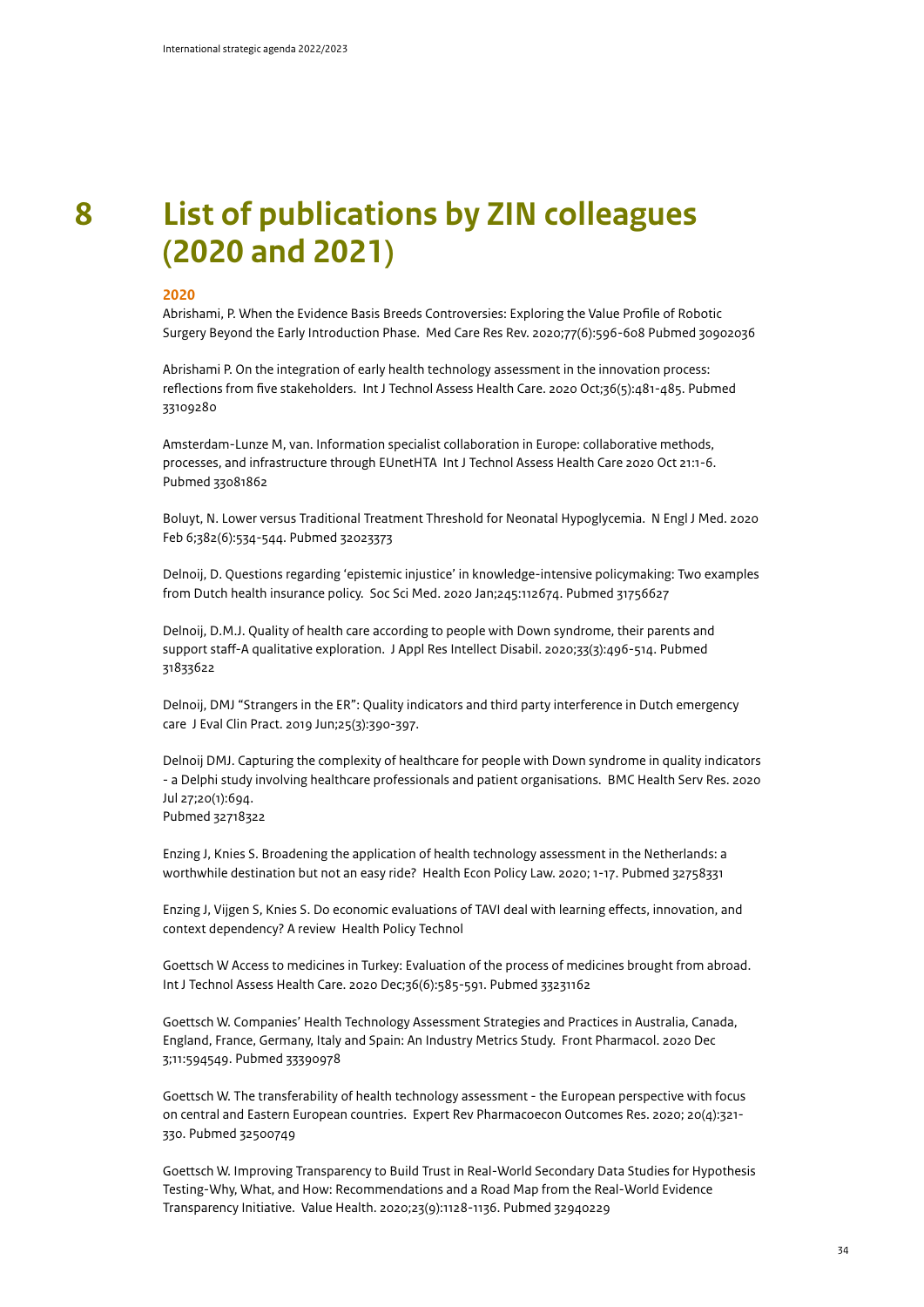Haan M, de. Using mixed methods in health services research: A review of the literature and case study J Health Serv Res Policy. 2020 Sep 21:1355819620955223. Pubmed 32957813

Hermsen L, de Groot IB. Responders to Exercise Therapy in Patients with Osteoarthritis of the Hip: A Systematic Review and Meta-Analysis. Int J Environ Res Public Health. 2020 Oct 10;17(20):E7380.

Jellema P. Quality assessment of ultrasonic foetal biometry during the IUGR Risk Selection (IRIS) trial: A cross sectional study. Midwifery. 2020 Sep 22;91:102842. Pubmed 33011426

Knies, S. Value of Information Analytical Methods: Report 2 of the ISPOR Value of Information Analysis Emerging Good Practices Task Force Value Health. 2020 Mar;23(3):277-286. Pubmed 32197720

Knies, S. Value of Information Analysis for Research Decisions—An Introduction: Report 1 of the ISPOR Value of Information Analysis Emerging Good Practices Task Force Value Health. 2020; 23(2):139–150. Pubmed 32113617

Knies, S. Development and Validation of the TRansparent Uncertainty ASsessmenT (TRUST) Tool for Assessing Uncertainties in Health Economic Decision Models. Pharmacoeconomics. 2020 Feb;38(2):205- 216. Pubmed 31709496

Makady A. Regulatory and health technology assessment advice on Post-licensing and Post-Launch Evidence Generation is a foundation for lifecycle data collection for medicines. Br J Clin Pharmacol. 2020; 86(6):1034-1051. Pubmed 32162368

Nistelrooij, LPJ van Successful Implementation of the Exercise First Approach for Intermittent Claudication in the Netherlands is Associated with Few Lower Limb Revascularisations Eur J Vasc Endovasc Surg. 2020; Dec;60(6):881-887. Pubmed 32888779

Ossebaard HC. Health technology assessment frameworks for eHealth: A systematic review. Int J Technol Assess Health Care. 2020 Jun;36(3):204-216. Pubmed 32297588

Ossebaard HC Climate change, environmental sustainability and health care quality Int J Qual Health Care. 2020 Apr 28:mzaa036

Ossebaard, H.C. Effectiveness of eHealth Interventions in Improving Treatment Adherence for Adults With Obstructive Sleep Apnea: Meta-Analytic Review. J Med Internet Res. 2020 Feb 18;22(2):e16972. Pubmed 32130137

Repping S. Standardizing definitions and reporting guidelines for the infertility core outcome set: an international consensus development study. Hum Reprod. 2020; 35(12):2735-2745. Pubmed 33252643

Stam, M. Relationships Between Coping Behaviors and Social Loneliness in Adults With Self-reported Hearing Problems. Ear Hear. 2020;41(4):1040-1050. Pubmed 31977728

Stam M. 10-Year Follow-Up Results of The Netherlands Longitudinal Study on Hearing: Trends of Longitudinal Change in Speech Recognition in Noise. Ear Hear. 2020;41(3):491-499. Pubmed 31369469

Tafuri G, Guardian M, Willemsen A, Schuurman A. The fourth edition of the European Network for Health Technology Assessment Forum: highlights and outcomes Int J Technol Assess Health Care. 2020;36(3):191-196. Pubmed 32317039

Ten Have P, Paalvast H. Non-ST-elevation myocardial infarction in the Netherlands: room for improvement! Neth Heart J. 2020;28(10):537-545. Pubmed 32495295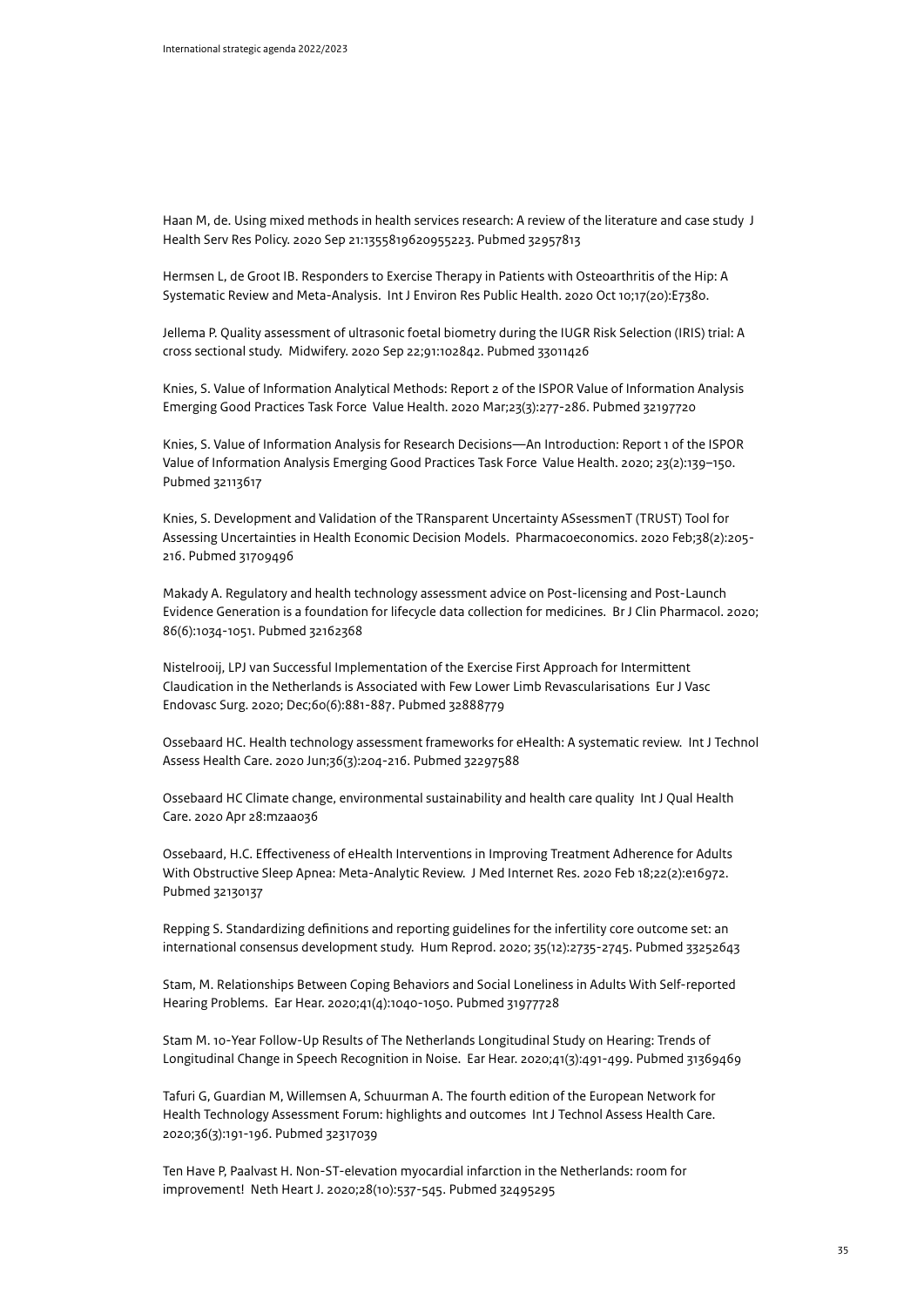Timmers L. Tyrosine kinase inhibitor treatment discontinuation in chronic myeloid leukemia: patient views. Leuk Lymphoma. 2020 Nov 6:1-10. Pubmed 33153332

Timmers L. Response and Adherence to Nilotinib in Daily practice (RAND study): an in-depth observational study of chronic myeloid leukemia patients treated with nilotinib. Eur J Clin Pharmacol. 2020 Sep;76(9):1213-1226. Pubmed 32488333

Timmers L. Feasibility of and patients' perspective on nilotinib dried blood spot self-sampling. Eur J Clin Pharmacol. 2019 Jun;75(6):825-829. Pubmed 30729257

Timmers L, van Saase L, Tran THL. 1594P Harmonising patient-access programme Ann Oncol 2020;31(S4):S963

Valk V, de. Drug switching in the Netherlands: a cohort study of 20 active substances BMC Health Serv Res. 2020;20(1):650. Pubmed 32660480

Valk, V. de. Quantification of Adverse Drug Reactions Related to Drug Switches in The Netherlands. Clin Transl Sci. 2020 May;13(3):599-607. Pubmed 32052597

Veltman L, Delnoij D, Ossebaard H. Does quality of care entail environmental impact? A blind spot in our knowledge Int J Healthcare 2020; 6(2):74-81

Vreman RA. A novel method for predicting the budget impact of innovative medicines: validation study for oncolytics Eur J Health Econ. 2020;21(6):845-853. Pubmed 32248313

Vreman RA. Getting the Right Evidence After Drug Approval. Front Pharmacol. 2020 Sep 9;11:569535. Pubmed 33013409

Vreman RA. Increasing the information provided by probabilistic sensitivity analysis: The relative density plot. Cost Eff Resour Alloc. 2020 Nov 30;18(1):54. Pubmed 33292291

Vreman RA, Goettsch WG. The Application and Implications of Novel Deterministic Sensitivity Analysis Methods. Pharmacoeconomics. 2020 Dec 14. doi: 10.1007/s40273-020-00979-3. Epub ahead of print Pubmed 33313990

Vreman RA, Goettsch WG. The Role of Regulator-Imposed Post-Approval Studies in Health Technology Assessments for Conditionally Approved Drugs. Int J Health Policy Manag. 2020 Oct 27. doi: 10.34172/ ijhpm.2020.198. Online ahead of print. Pubmed 33131224

Vreman RA, Goettsch WG. Assessment of significant benefit for orphan medicinal products by European regulators may support subsequent relative effectiveness assessments by health technology assessment organizations Drug Discov Today. 2020;25(7):1223-1231. Pubmed 32344040

Vreman, R.A., Goettsch, W.G. Efficacy gap between phase II and subsequent phase III studies in oncology. Br J Clin Pharmacol. 2020;86(7):1306-1313 Pubmed 32034790

Vreman, R.A. Goettsch, W.G. Differences in Health Technology Assessment Recommendations Among European Jurisdictions: The Role of Practice Variations. Value Health. 2020 Jan;23(1):10-16. Pubmed 31952664

Vreman RA, Goettsch WG. Decision-making under uncertainty: comparing regulatory and health technology assessment reviews of medicines in the US and Europe. Clin Pharmacol Ther. 2020;108(2):350-357. Pubmed 32236959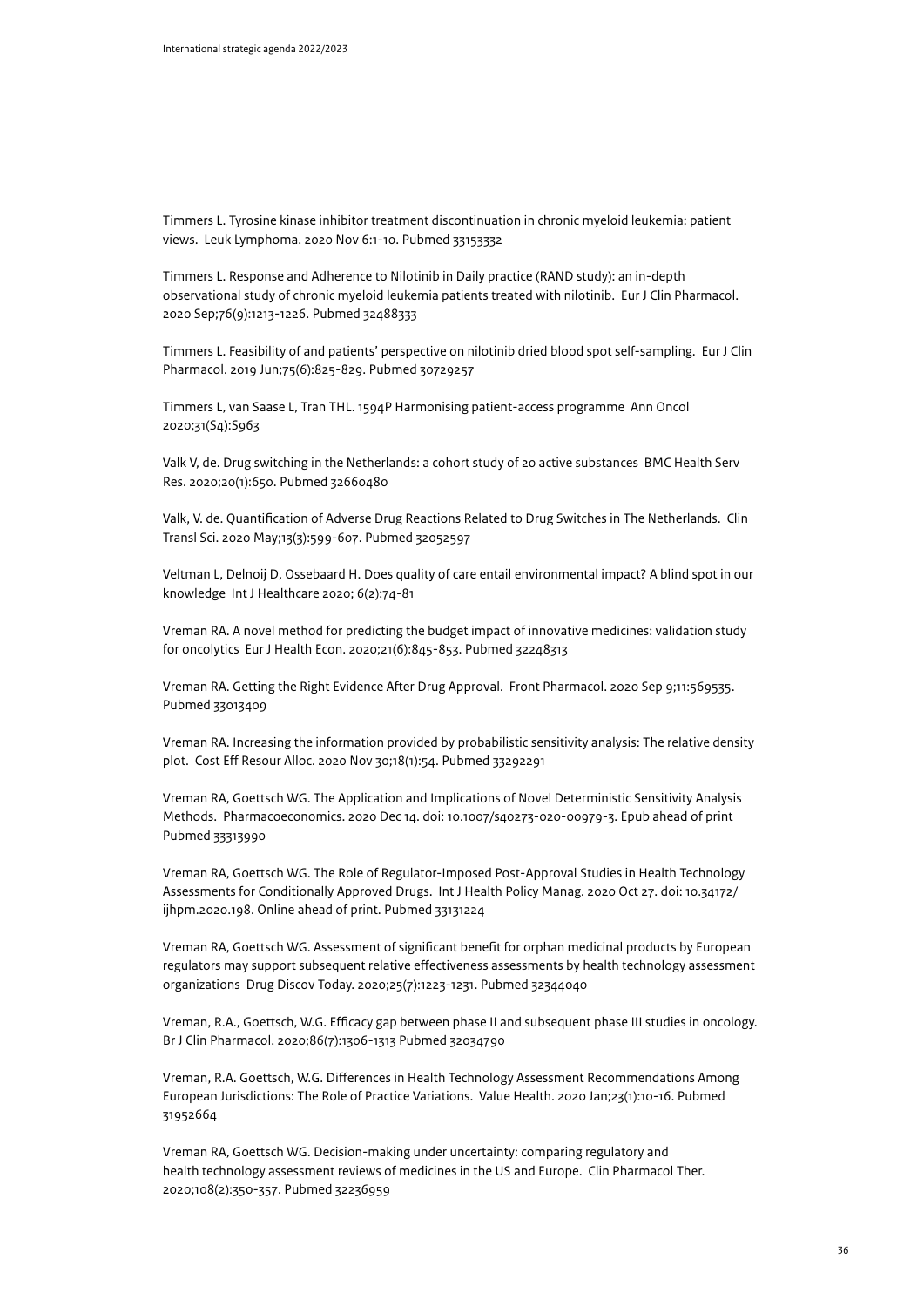Zwaap, J. Increasing the Legitimacy of Tough Choices in Healthcare Reimbursement: Approach and Results of a Citizen Forum in The Netherla Value Health. 2020 Jan 23(1):32-38. Pubmed 31952671

Zwaap, Jacqueline Around the Tables – Contextual Factors in Healthcare Coverage Decisions Across Western Europe Int J Health Policy Manage 2020;9(9):390-402. Pubmed 32610740

#### **2021**

Goettsch WG. Comparative effectiveness and safety of pharmaceuticals assessed in observational studies compared with randomized controlled trials. BMC Med. 2021 Dec 6;19(1):307. doi: 10.1186/s12916-021- 02176-1

Delnoij DMJ, Goettsch WG. Information Patients With Melanoma Spontaneously Report About Health-Related Quality of Life on Web-Based Forums: Case Study. J Med Internet Res. 2021 Dec 7;23(12):e27497. doi: 10.2196/27497

Derksen JTM. How to Realize the Benefits of Point-of-Care Testing at the General Practice: A Comparison of Four High-Income Countries. Int J Health Policy Manag. 2021 Oct 13. doi: 10.34172/ijhpm.2021.143

Van Vliet M. Measuring positive health: Concurrent and factorial validity based on a representative Dutch sample Health Soc Care Community. 2021 Nov 18. doi: 10.1111/hsc.13649. Epub ahead of print

Timmers L. Manufacturers' views on outcome-based agreements. J Mark Access Health Policy. 2021 Oct 29;9(1):1993593. doi: 10.1080/20016689.2021.1993593

de Bruijn TM. Authors' Response to Comments of McCormick et al. to Publication of De Bruijn et al. "Clinical Relevance of Epidural Steroid Injections on Lumbosacral Radicular Syndrome-related Symptoms: Systematic Review and Metaanalysis". Clin J Pain. 2021 Nov 1. doi: 10.1097/AJP.0000000000000997

Timmers L. Beoordeling van de prijs van een geneesmiddel. Ned Tijdschr Geneeskd. 2021 Sep 9;165:D6334

Goettsch WG. [In press, corrected proof] Building HTA insights into the drug development plan: Current approaches to seeking early scientific advice from HTA agencies. Drug Discov Today. 2021 Sep 28:S1359- 6446(21)00408-6. doi: 10.1016/j.drudis.2021.09.014. Epub ahead of print

Knies S, Goettsch WG. Comment on "Deterministic Sensitivity Analysis Under Ignorance" Pharmacoeconomics. 2021 Oct;39(10):1199. doi: 10.1007/s40273-021-01086-7. Epub 2021 Sep 15

Groeneveld IF. Societal burden of stroke rehabilitation: Costs and health outcomes after admission to stroke rehabilitation. J Rehabil Med. 2021 Jun 2;53(6):jrm00201. doi: 10.2340/16501977-2829

Zuidgeest M. Common patient-reported outcomes across ICHOM Standard Sets: the potential contribution of PROMIS®. BMC Med Inform Decis Mak. 2021 Sep 6;21(1):259. doi: 10.1186/s12911-021- 01624-5

Ossebaard HC. Effectiveness of eHealth Interventions in Improving Medication Adherence for Patients With Chronic Obstructive Pulmonary Disease or Asthma: Systematic Review. J Med Internet Res. 2021 Jul 27;23(7):e29475. doi: 10.2196/29475. PMID: 34313593

Ten Koppel M, Pasman HRW. Trends in quality of care and dying perceived by family caregivers of nursing home residents with dementia 2005-2019. Palliat Med. 2021 Dec;35(10):1951-1960. doi: 10.1177/02692163211030831. Epub 2021 Aug 28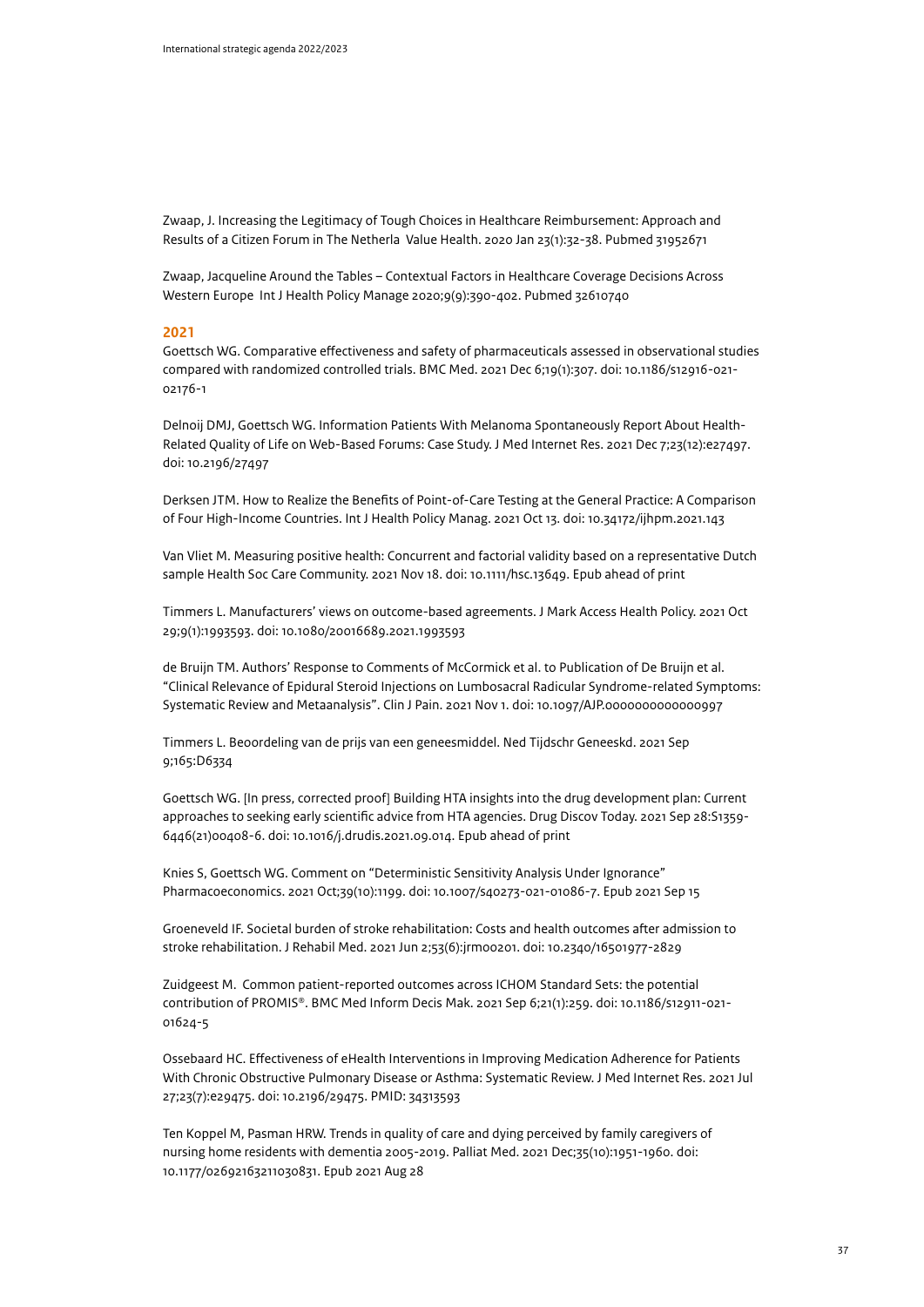Link A. Implementing Outcomes-Based Managed Entry Agreements for Rare Disease Treatments: Nusinersen and Tisagenlecleucel Pharmacoeconomics. 2021 Sep;39(9):1021-1044. doi: 10.1007/s40273- 021-01050-5. Epub 2021 Jul 7

Enzing J.J., Knies S. [In press] Do Profit Margins of Pharmaceuticals Influence Reimbursement Decisions? A Discrete Choice Experiment Among Dutch Healthcare Decision Makers. Value Health. 2021. In Press, corrected proof

Goettsch WG, Timmers L, Vreman RA. Exploring the opportunities for alignment of regulatory postauthorization requirements and data required for performance-based managed entry agreements. Int J Technol Assess Health Care. 2021 Aug 23;37(1):e83. doi: 10.1017/S026646232100057X

Timmers L. Cost-Based Price Calculation of Mexiletine for Nondystrophic Myotonia. Value Health. 2021 Jul;24(7):925-929. doi: 10.1016/j.jval.2021.02.004

Warmerdam L. Internet-Based Cognitive Behavioral Therapy for Depression: A Systematic Review and Individual Patient Data Network Meta-analysis. JAMA Psychiatry. 2021 Apr 1;78(4):361-371. doi: 10.1001/ jamapsychiatry.2020.4364

Stam M. Association of beta blocker use and hearing ability in adults: a cross-sectional study. Int J Audiol. 2021 May 31:1-6. doi: 10.1080/14992027.2021.1915508

Repping S. High incidence of outcome switching observed in follow-up publications of randomized controlled trials: meta-research study. J Clin Epidemiol. 2021 Sep;137:236-240. doi: 10.1016/j. jclinepi.2021.05.003 Epub ahead: 2021 May 15:S0895-4356(21)00146-3

Warmerdam L. Dismantling, optimising, and personalising internet cognitive behavioural therapy for depression: a systematic review and component network meta-analysis using individual participant data. Lancet Psychiatry. 2021 Jun;8(6):500-511. doi: 10.1016/S2215-0366(21)00077-8

Stüssgen R. Priorities and preferences for care of people with multiple chronic conditions. Health Expect. 2021 May 3. doi: 10.1111/hex.13262. Epub ahead of print.

Willemsen A, Schreuder-Morel C, Helmink C. Developing a quality management system for the European Network for Health Technology Assessment (EUnetHTA): toward European HTA collaboration. Int J Technol Assess Health Care. 2021 Apr 27;37(1):e59.

de Bruijn TM, de Groot IB,Miedema HS. Clinical Relevance of Epidural Steroid Injections on Lumbosacral Radicular Syndrome-Related Complaints: Systematic Review and Meta-Analysis. Clin J Pain. 2021 Nov 1;37(11):865-866. doi: 10.1097/AJP.0000000000000978 [2021 Apr 15 Epub ahead of print]

Weinreich SS. Moving somatic gene editing to the clinic: routes to market access and reimbursement in Europe. Eur J Hum Genet. 2021 Apr 14. doi: 10.1038/s41431-021-00877-y. Epub ahead of print.

Sweegers CCG, Goettsch WG, Vreman RA. Early Cost-Effectiveness of Onasemnogene Abeparvovec-xioi (Zolgensma) and Nusinersen (Spinraza) Treatment for Spinal Muscular Atrophy I in The Netherlands With Relapse Scenarios. Value Health. 2021 Jun;24(6):759-769. doi: 10.1016/j.jval.2020.09.021. Epub 2021 Mar 31

Goettsch W A. Systematic Review of Collective Evidences Investigating the Effect of Diabetes Monitoring Systems and Their Application in Health Care. Front Endocrinol (Lausanne). 2021 Mar 16;12:636959.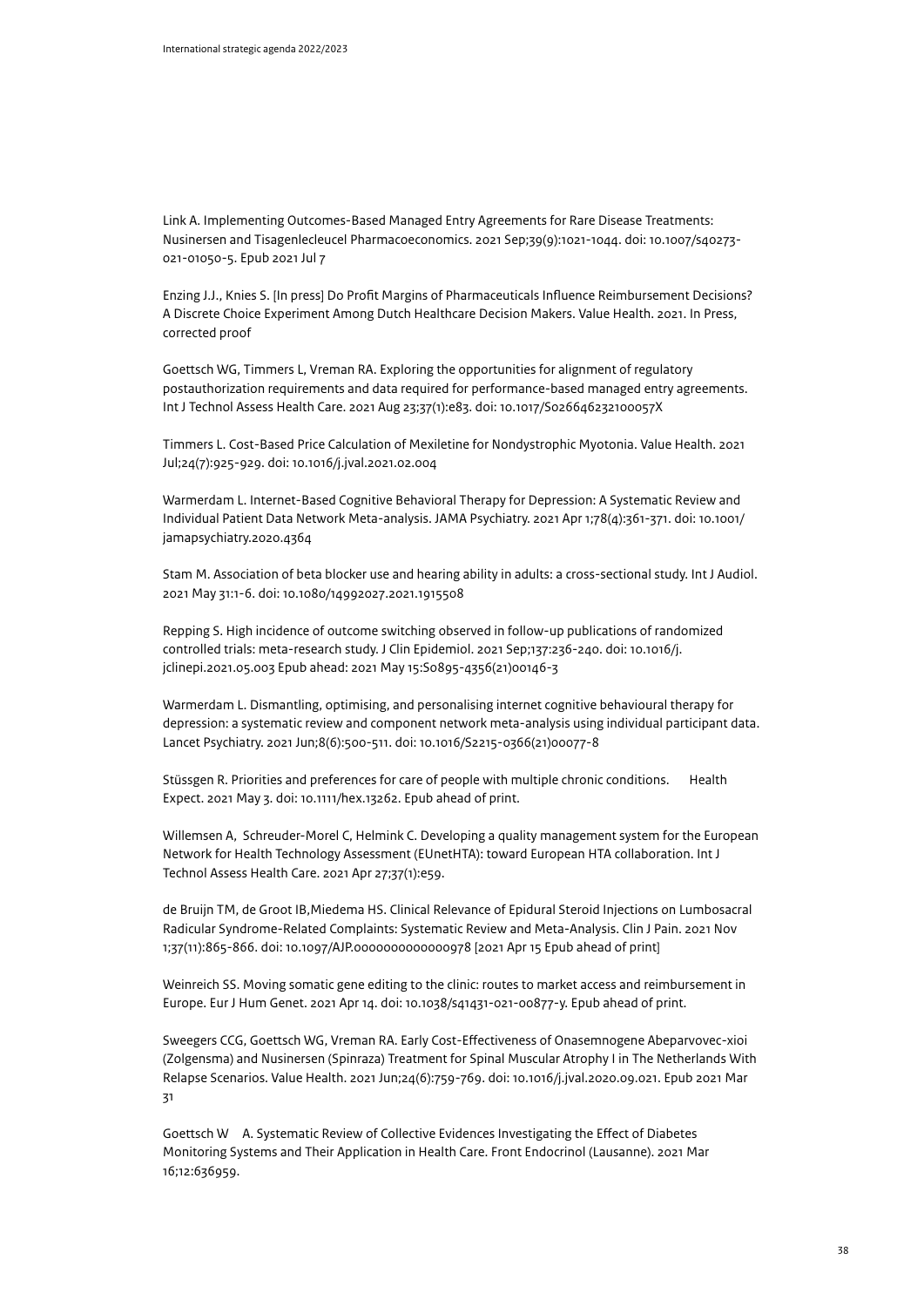Vreman RA , Goettsch WG. Associations Between Uncertainties Identified by the European Medicines Agency and National Decision-making on Reimbursement by HTA Agencies. Clin Transl Sci. 2021 Mar 30. doi: 10.1111/cts.13027. Epub ahead of print.

Kalf RRJ, Vreman RA, Delnoij DMJ, Goettsch WG. Bridging the gap: Can International Consortium of Health Outcomes Measurement standard sets align outcomes accepted for regulatory and health technology assessment decision-making of oncology medicines. Pharmacol Res Perspect. 2021 Apr;9(2):e00742. doi: 10.1002/prp2.742.

Repping S. Transfer of fresh or frozen embryos: a randomised controlled trial. Hum Reprod. 2021 Mar 18;36(4):998-1006. doi: 10.1093/humrep/deaa305.

De Bruijn T. Is smoking an independent risk factor for developing cervical intra-epithelial neoplasia and cervical cancer? A systematic review and meta-analysis. Expert Rev Anticancer Ther. 2021 Mar 5:1-14. doi: 10.1080/14737140.2021.1888719. Epub ahead of print.

Piepenbrink JH, de Valk V. Potential approaches for the pricing of cancer medicines across Europe to enhance the sustainability of healthcare systems and the implications. Expert Rev Pharmacoecon Outcomes Res. 2021 Feb 4. doi: 10.1080/14737167.2021.1884546. Epub ahead of print.

Knies S. Building a trusted framework for uncertainty assessment in rare diseases: suggestions for improvement (Response to "TRUST4RD: tool for reducing uncertainties in the evidence generation for specialised treatments for rare diseases"). Orphanet J Rare Dis. 2021 Feb 1;16(1):62.

Dik JH. The Tripartite insurance model (TIM): A financial incentive to prevent outbreaks of infections due to multi-drug resistant microorganisms in hospitals. Clin Microbiol Infect. 2021 Jan 29

Willemsen A. Patient involvement in relative effectiveness assessments in the European Network for Health Technology Assessment. Int J Technol Assess Health Care. 2021 Jan 20:1-7. doi: 10.1017/ S0266462320002226. Epub ahead of print.

Timmers L. Tyrosine kinase inhibitor treatment discontinuation in chronic myeloid leukemia: patient views. Leuk Lymphoma. 2021 Mar;62(3):649-658. doi: 10.1080/10428194.2020.1839655. Epub 2020 Nov 6

Vreman RA, Goettsch WG. The Application and Implications of Novel Deterministic Sensitivity Analysis Methods. Pharmacoeconomics. 2021 Jan;39(1):1-17. doi: 10.1007/s40273-020-00979-3. Epub 2020 Dec 14

Enzing J, Vijgen S, Knies S. Do economic evaluations of TAVI deal with learning effects, innovation, and context dependency? A review. Health Policy Technol 2021; 10(1):111-9

Haan M, de. Using mixed methods in health services research: A review of the literature and case study. J Health Serv Res Policy. 2021 Apr;26(2):141-147. doi: 10.1177/1355819620955223. Epub 2020 Sep 21

Ossebaard HC. Climate change, environmental sustainability and health care quality. Int J Qual Health Care. 2021 Mar 5;33(1):mzaa036. doi: 10.1093/intqhc/mzaa036

Hurkmans E 2019 EULAR points to consider for non-physician health professionals to prevent and manage fragility fractures in adults 50 years or older. Ann Rheum Dis. 2021 Jan;80(1):57-64.

Makady, A, Have, P ten. Are CAR-T therapies living up to their hype? A study using real-world data in two cohorts to determine how well they are actually working in practice compared with bone marrow transplants. BMJ Evid Based Med. 2021 Jun;26(3):98-102. doi: 10.1136/bmjebm-2019-111226. Epub 2019 Jul 17